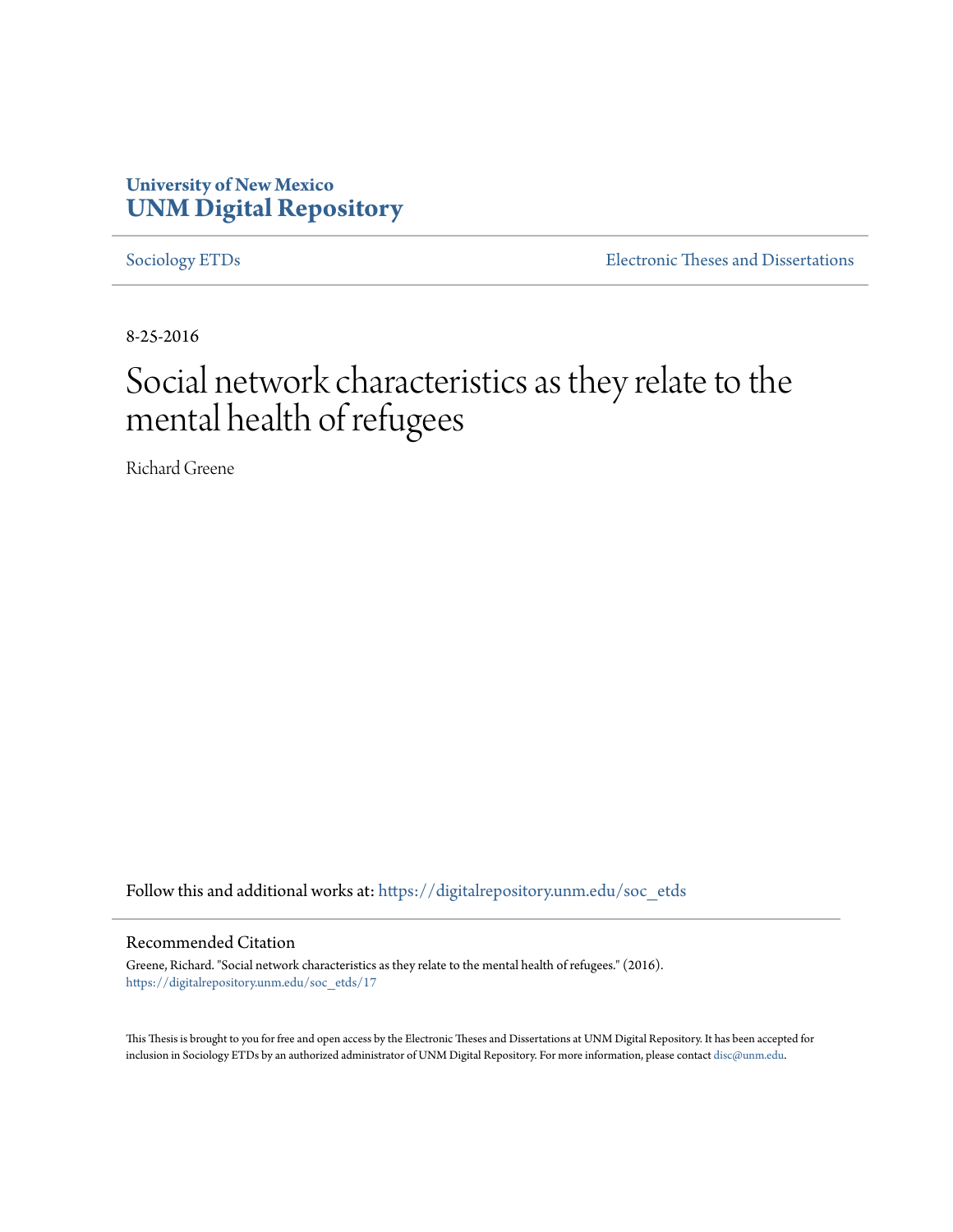Richard Neil Greene

*Candidate*

 Department of Sociology *Department*

This thesis is approved, and it is acceptable in quality and form for publication:

*Approved by the Thesis Committee:*

Dr. Jessica Goodkind, Chairperson

Dr. Brian Soller

Dr. Kristin Barker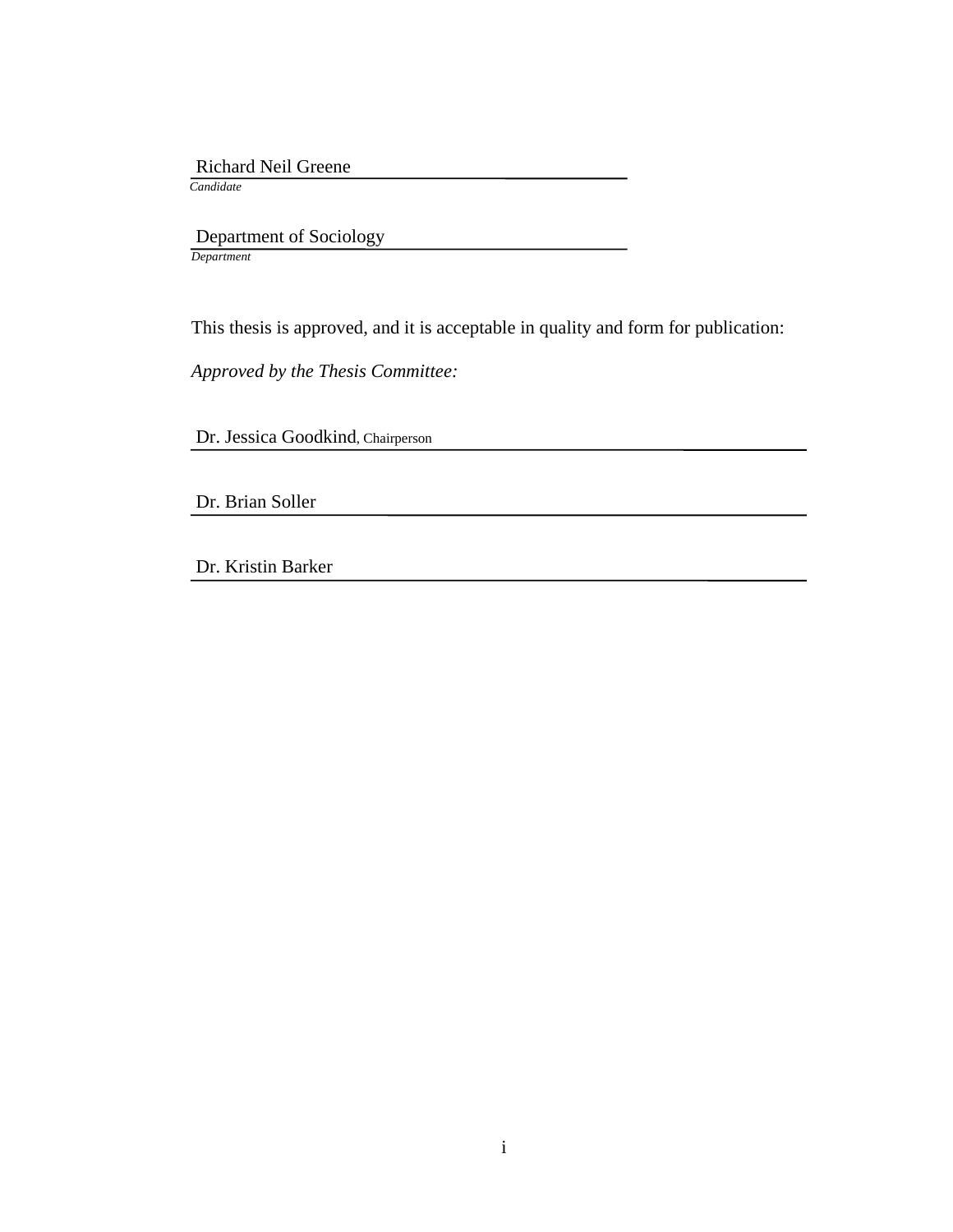### **SOCIAL NETWORK CHARACTERISTICS AS THEY RELATE TO THE MENTAL HEALTH OF REFUGEES**

**by**

#### **RICHARD NEIL GREENE**

## **B.A. UNIVERSITY OF RHODE ISLAND, 2003 M.A. EMERSON COLLEGE, 2010**

THESIS

Submitted in Partial Fulfillment of the Requirements for the Degree of

> **Master of Arts Sociology**

The University of New Mexico Albuquerque, New Mexico

**July 2016**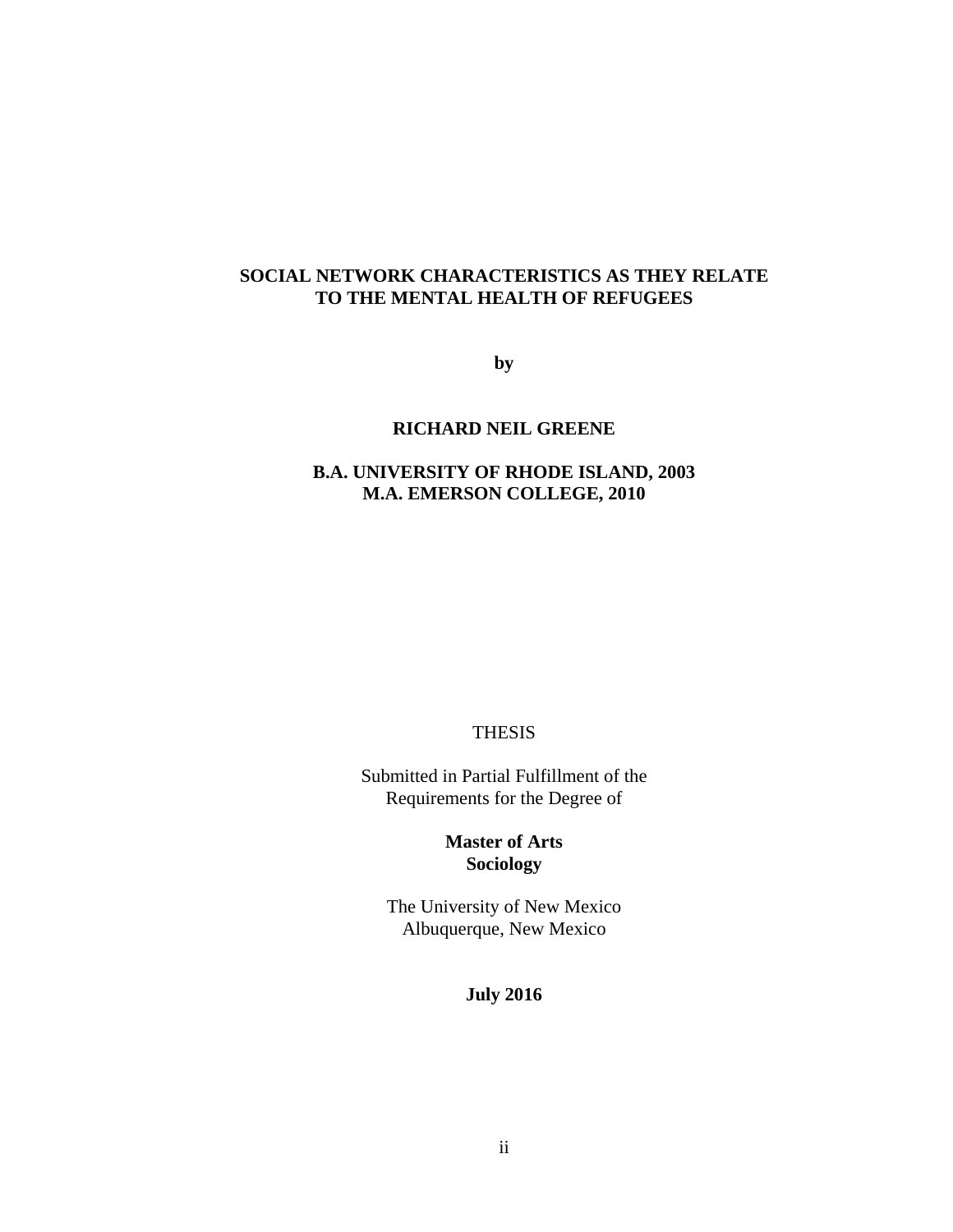## **Dedication**

I would like to dedicate this work to my loving family and supportive friends, colleagues, and mentors. Thank you for lending your perspective, guidance, and encouragement.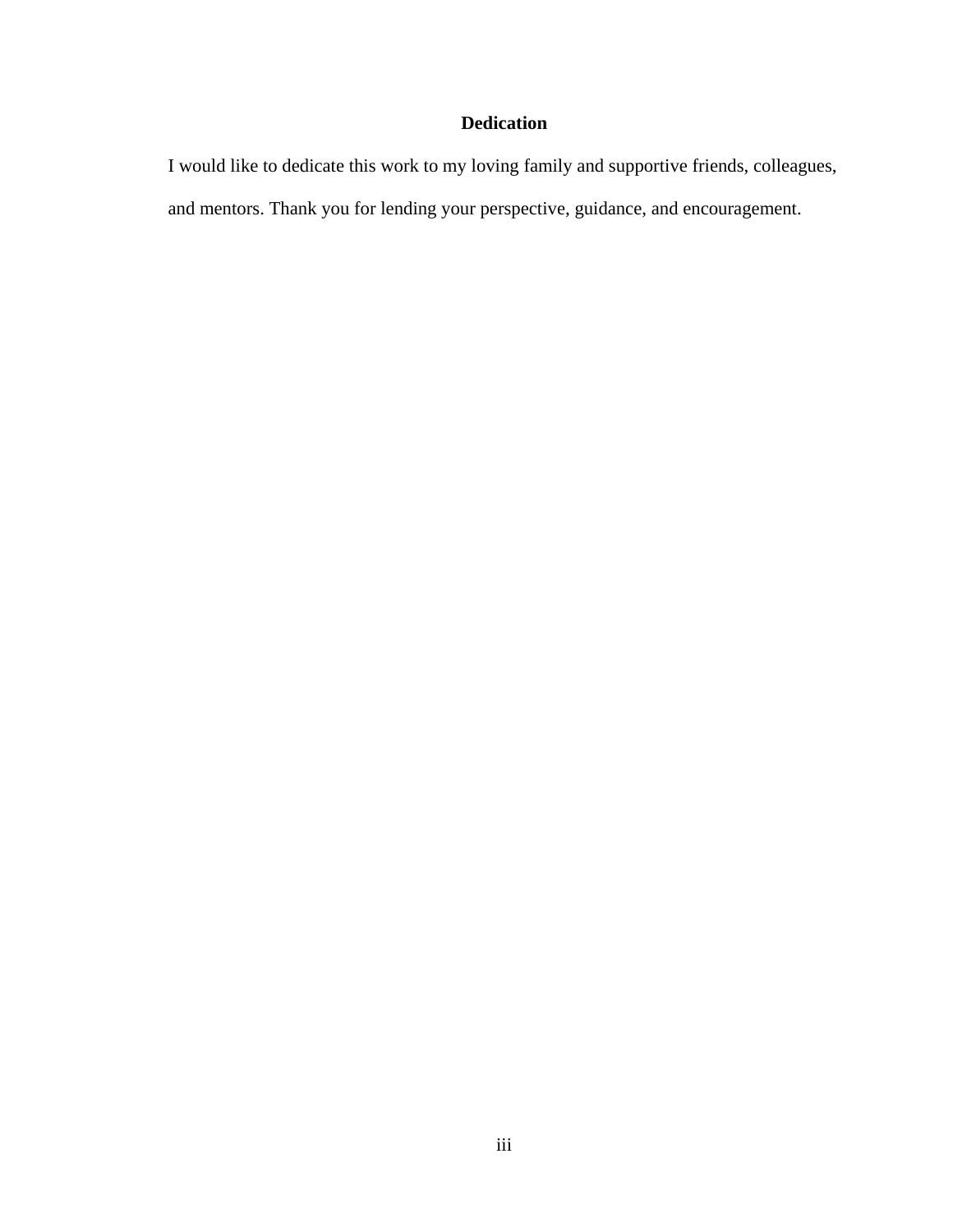#### **Acknowledgements**

This study uses data from a larger NIMHD-funded R01 (PI Goodkind). I wish to express my gratitude for the opportunity and good fortune to use this data. I am indebted to the entire refugee well-being team. I appreciate your early feedback on my thesis proposal and comments on various drafts along the way.

Thank you, Jessica Goodkind for helping me think through the big picture and small details essential to this project. Thanks to Brian Soller and Deborah Bybee for helping me think through social network measurement, syntax, and findings. Thank you, Kristin Barker, too, particularly for pushing me to informally talk about my thesis proposal with sociologists at the Science Knowledge and Technology conference—even when I didn't feel ready yet.

Much thanks to all of the study team interpreters. I would particularly like to thank Suha Amer, Eric Ndaaheba, and Martin Ndayisenga for conducting so many of the quantitative interviews and interpreting many of our qualitative interviews. Last but not least, a very large thank you to all of the study participants. Thank you for sharing so much about your experience resettling in the United States. It is hoped that this paper can be used, in some way, to make things better for both those who are here now and those who will come in the future.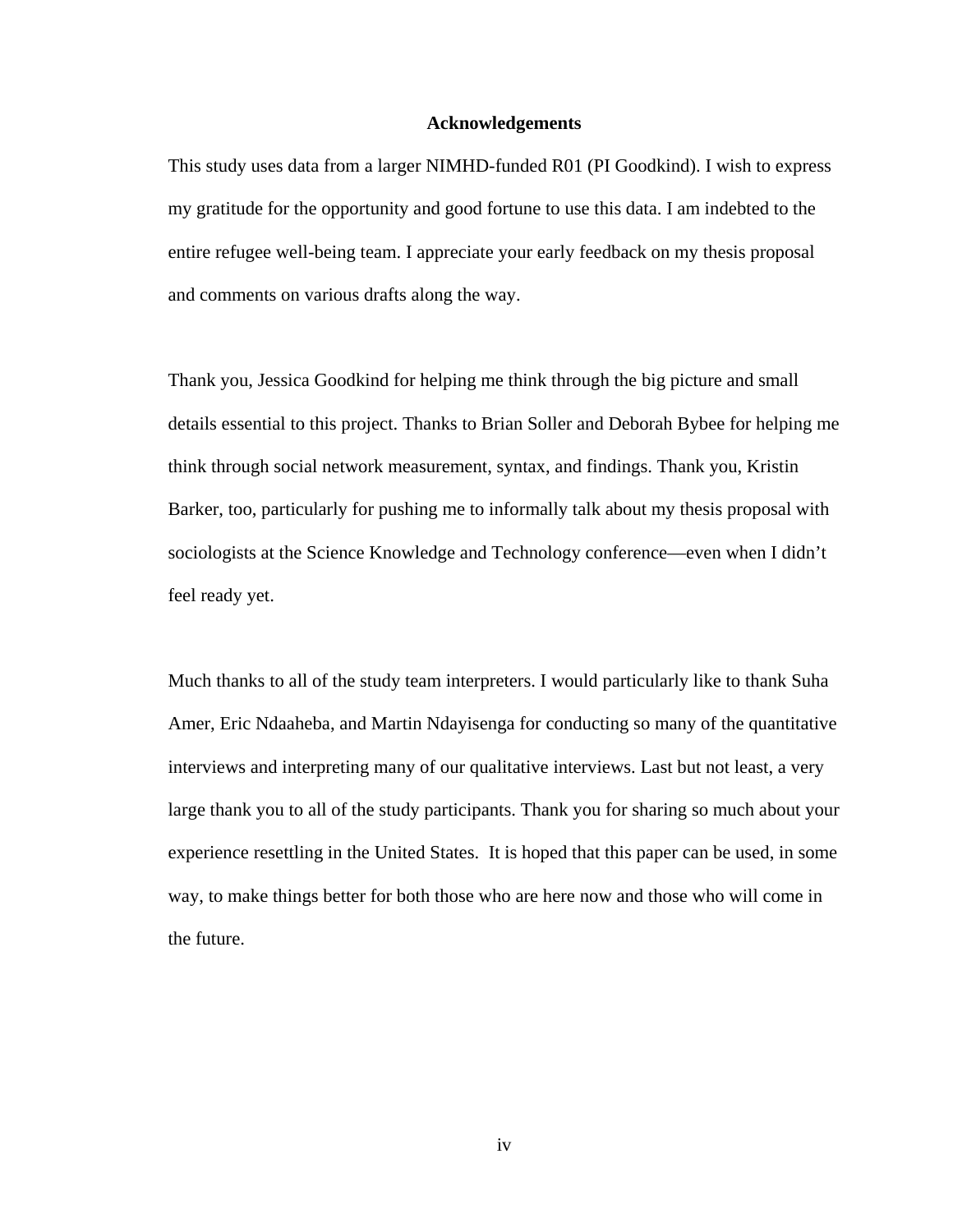Social network characteristics as they relate to the mental health of refugees

R. Neil Greene

B.A., Psychology, University of Rhode Island M.A., Health Communication, Emerson College

#### **Abstract**

.

This study (N=168) builds on a long lineage of scholarly work connecting social networks to mental health by exploring relationships between refugee social network compositions—network size, proportion of same sex ties, proportion of same community ties, and role heterogeneity—and self-reported symptoms of PTSD, depression, and anxiety.

This study finds that newly resettled refugee social networks are small and social isolation is common; approximately 30% of participants reported having no local social network ties. For refugees with local social network ties, the composition of social networks does appear to matter. Having more same sex ties was negatively associated with higher mental health symptoms while having more role heterogeneity was positively associated with higher mental health symptoms. Refugees' level of exposure to trauma and income satisfaction were also significantly related to increased mental health symptoms.

Qualitative interview data contextualizes and expands on quantitative findings and suggests that refugees have important social relationships with distant family and friends and begin to build relationships within their local communities that can address problems with isolation and mental health disparities.

v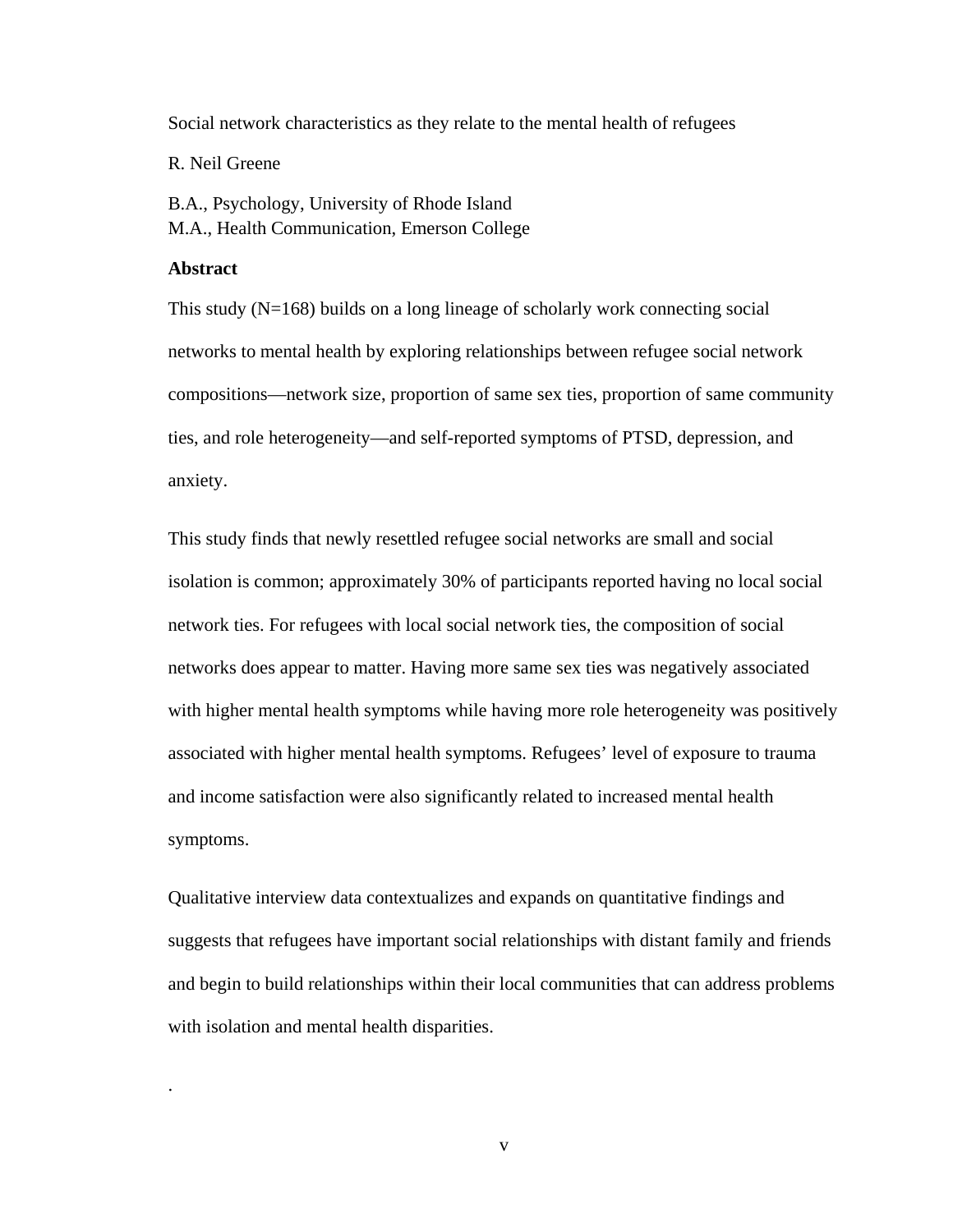# **Table of Contents**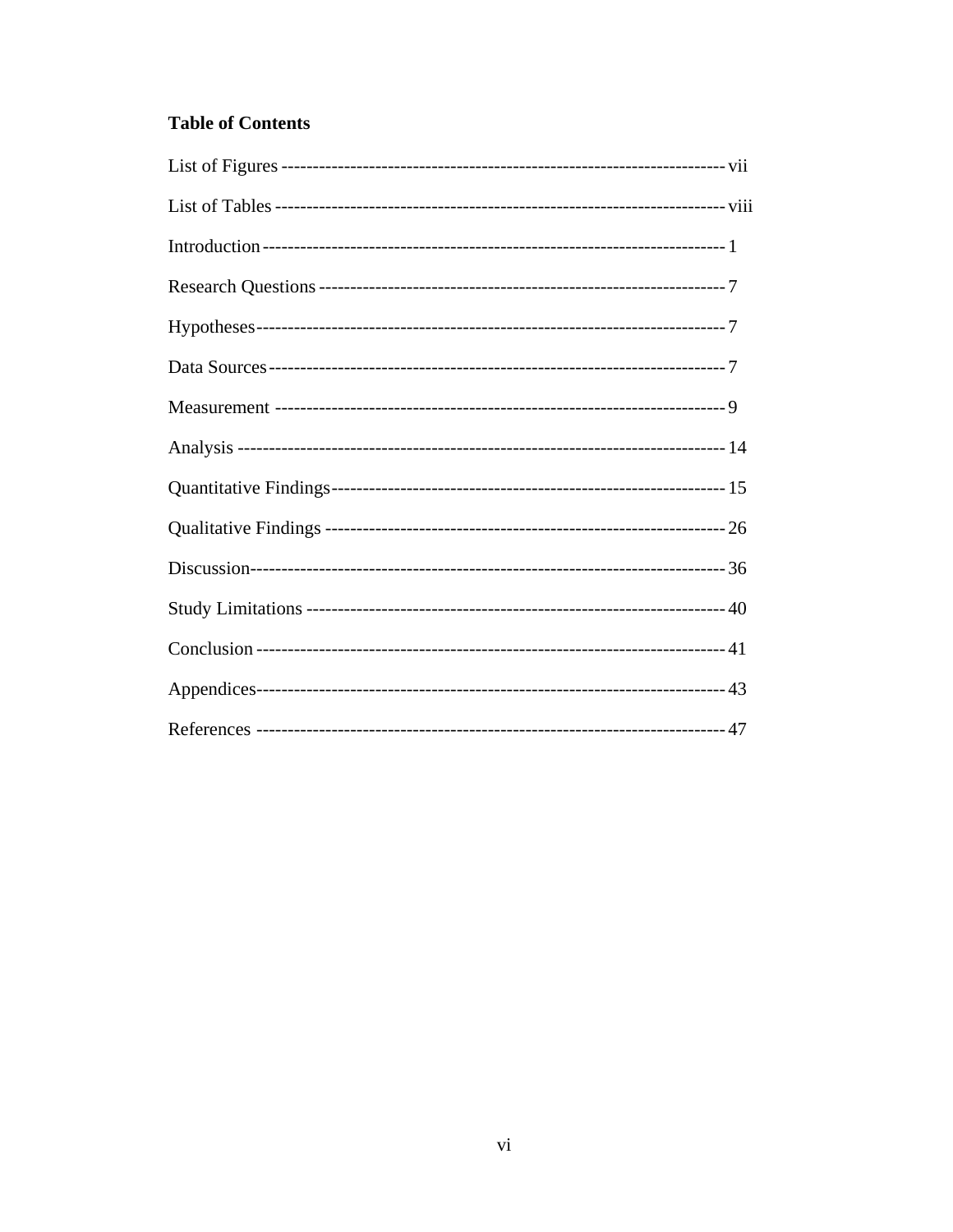# **List of Figures**

| Figure 1 Case example of a male participant with a high proportion   |  |
|----------------------------------------------------------------------|--|
| Figure 2 Case example of an Iraqi participant with a high proportion |  |
|                                                                      |  |
|                                                                      |  |
|                                                                      |  |
|                                                                      |  |
|                                                                      |  |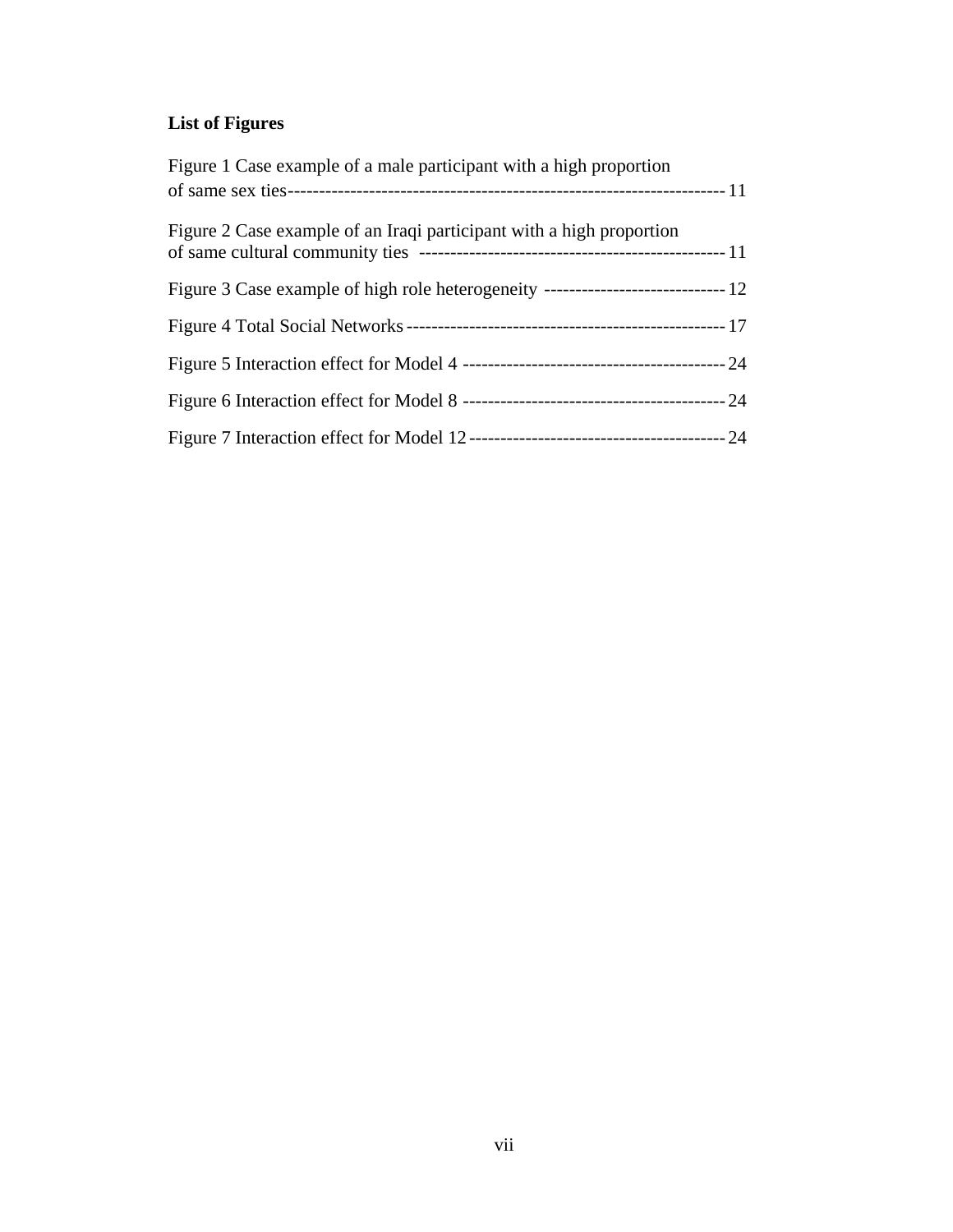## **List of Tables**

| Table 1 Social Network by question and cross tabs                              |  |
|--------------------------------------------------------------------------------|--|
| Table 2 OLS Regression of PTSD Symptoms ----------------------------------- 21 |  |
|                                                                                |  |
|                                                                                |  |
|                                                                                |  |
| Appendix B Proportion of same sex ties and cross tabs                          |  |
| Appendix C Proportion same cultural community and cross tabs                   |  |
| Appendix D Role heterogeneity and cross tabs                                   |  |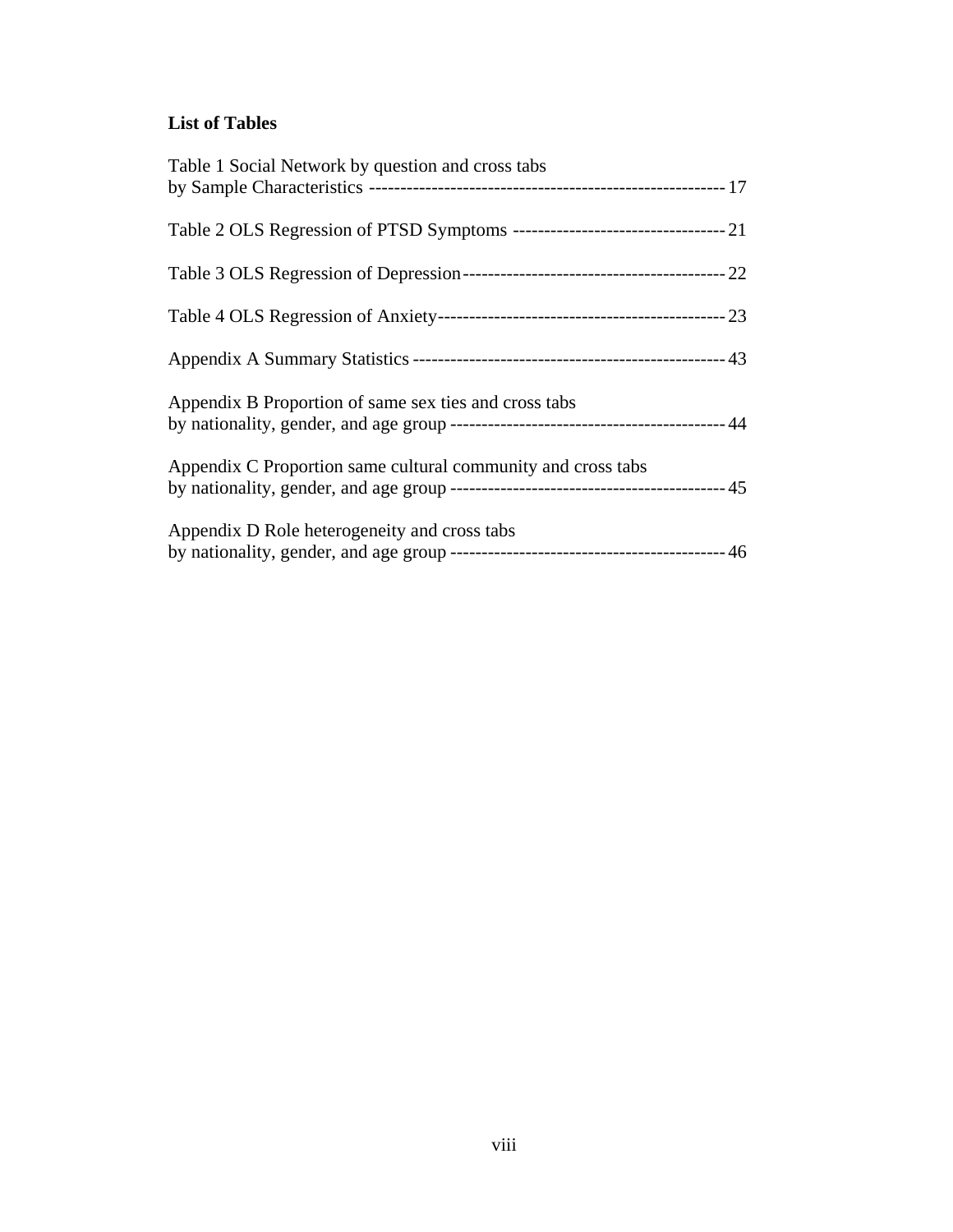*"Whenever serious readjustments take place in the social order, whether or not due to a sudden growth or to an unexpected catastrophe, men are more included to self-destruction" (Durkheim [1897]1966:246).*

Refugee-like situations can be viewed as anomic—as disruptions or "disturbances in the collective order." By resettling for safety, refugees leave behind loved ones and cultural familiarity. In addition, their new living spaces may be drastically different from what they have known; familiar sights, sounds, and smells are gone. In this new space, social connections have great potential for enhancing refugees' health and well-being.

#### **Introduction**

Social relationships have long been understood to be connected to health. Durkheim—the founding father of modern sociology—introduced anomic conditions as predictors of suicide. He revealed that there are unique social phenomena that affect our well-being. More recently, Umberson and Montez (2010) have reminded us that "social relationships—both quantity and quality—affect mental health, health behavior, physical health, and mortality risk" (S54). Through this lens, social ties and networks have intrinsic value. Kadushin (2012) explains that social networks are formed for psychological reasons like feelings of safety, comfort, and support as well as reasons of productivity and efficiency—such as getting things done and status seeking. In terms of benefits and supporters, Thoits (2011) suggests that social relationships yield two types of support (emotional sustenance and active coping assistance) and two types of supporters (significant others and experientially similar others). Further connecting social relationships to health, Thoits (2011) describes seven possible interworking mechanisms: social influence/social comparison, social control, role-based purpose and meaning (mattering), selfesteem, sense of control, belonging and companionship, and perceived support availability.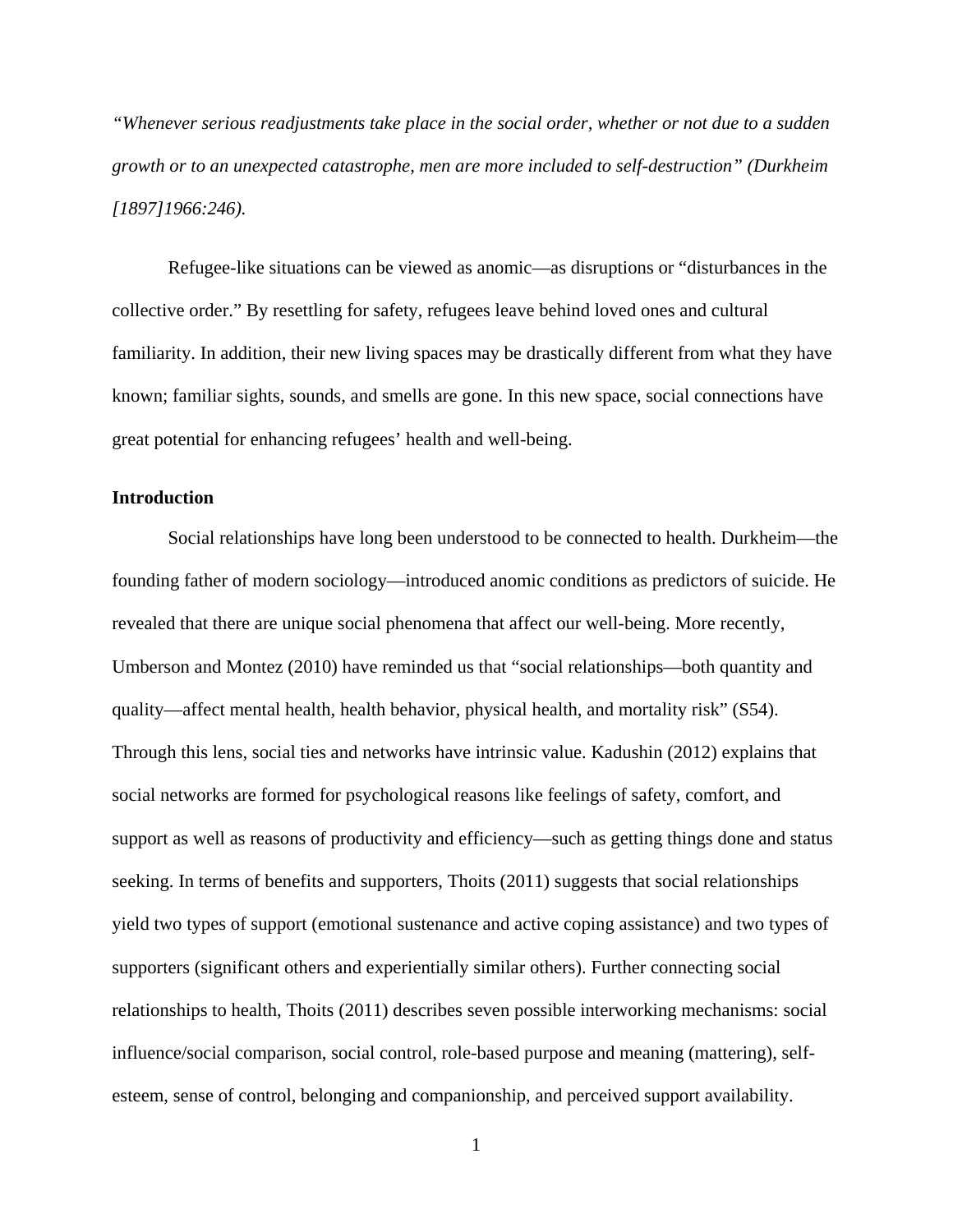Social capital—"the aggregate of the actual or potential resources which are linked to possession of a durable network of more or less institutionalized relationships of mutual acquaintance and recognition" (Bourdieu 1986:286)—may also explain how social networks are linked to health. Kadushin (2012) describes social capital as a countervailing concept to Durkheim's anomie and suggests that social capital is one of ten master ideas of social networks. Accordingly, social networks can be viewed as assets. To this end, Wellman and Wortley (1990) argue that different types of support come from different network members, and at different times, and in predictable ways. While friends are more likely to provide emotional support, financial support is more likely to come from family (Wellman & Wortley 1990).

Social ties lend social support, but the characteristics of individuals and their ties are important to consider. Certain structural characteristics of social networks have affected men and women differently. Researchers have found that the protective effects of social networks are not universal and that negative effects associated with more heterogeneous networks may be more prominent among women (Kawachi & Berkman 2001), even though weak ties can have positive effects (Granovetter 1973). Intuitively, those with access to more network ties and structural networks might have access to more information and resources. While this access could be associated with better health, Bearman and Moody (2004) have suggested that accessing different types of networks can be related to being less embedded in any one network (and having fewer stronger ties) and that this association negatively affects the well-being of females compared to males. Further suggesting that the influence of social networks differs by gender, Cornwell and Laumann (2011) contend that network position is related to traditional roles of masculinity. The authors argue that having access to information from different ties and from different network circles may have a unique psychological importance for males. In short, while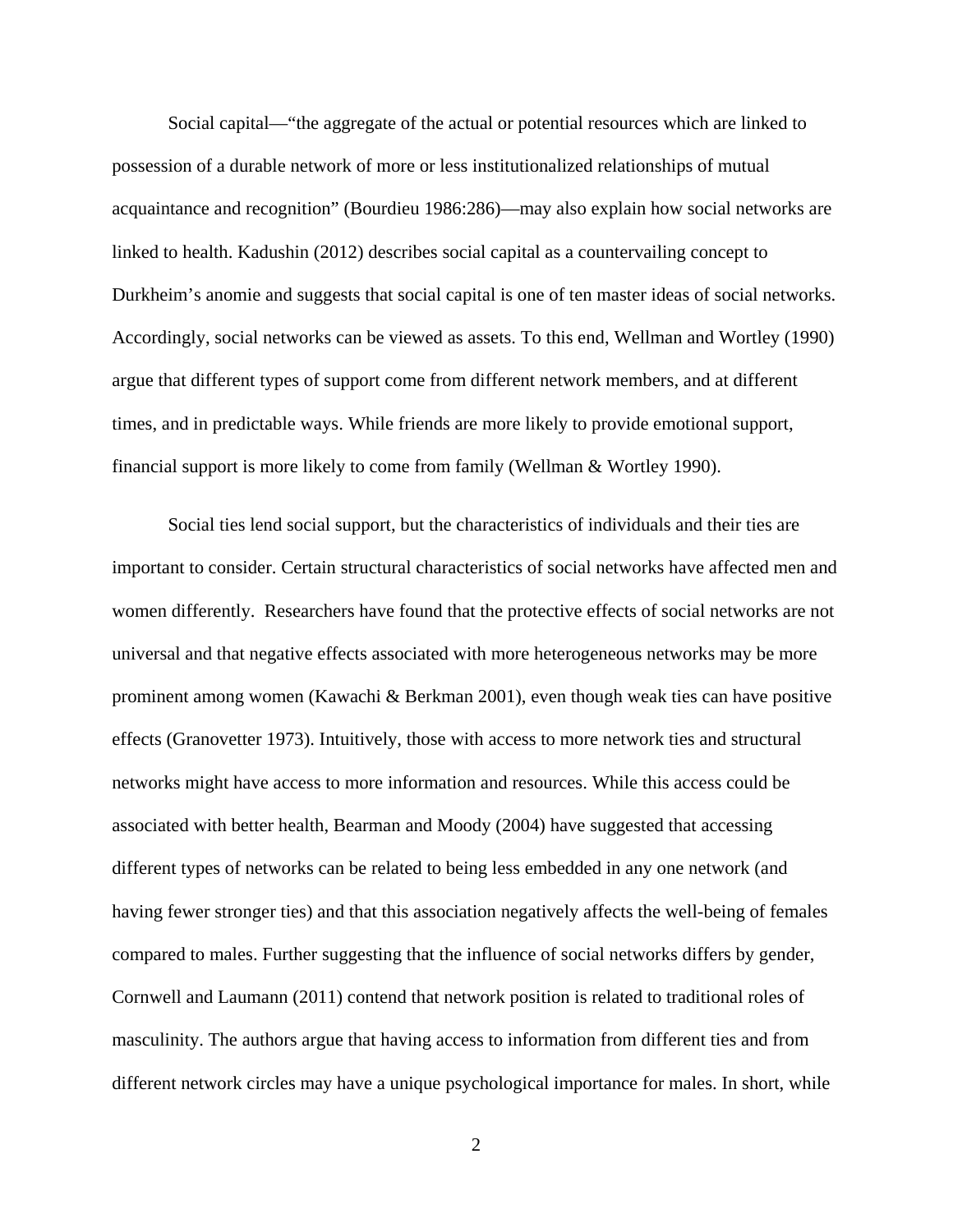access to greater numbers of network ties and more diverse structural networks can be beneficial, social network literature suggests that an overall benefit may be moderated by gender. Women may not benefit from network size and heterogeneity as much as males do—and women may even experience negative effects related to these social network characteristics.

The social networks of newly resettled refugees are important to explore for several reasons. First, the very definition of a refugee suggests anomie: "refugees are of special humanitarian concern…and have demonstrated that they were persecuted or have feared persecution due to race, religion, nationality, political opinion, or membership in a particular social group" (U.S. Citizenship and Immigration Services N.d.). In addition to forced migration, many refugees have experienced extreme violence including war and torture. Accordingly, refugees face mental health challenges that begin at home and continue in the United States. Many suffer from post-traumatic stress disorder (PTSD), depression, and other forms of psychological distress (Fazel, Wheeler & Danesh 2005; Porter & Haslam 2005). Secondly, newly resettled refugees have nascent and developing social networks. Resettlement in the United States often means being separated from family and friends and learning to navigate new systems and cultures. Many must do so in a new language or one that they have not yet developed confidence or proficiency.

Refugees must form new social ties in order to access new types of resources. Those that are better equipped to access resources are more likely to regain footing on their path to a meaningful and productive life faster than those who struggle to make similar connections. Lastly, and perhaps most critically, the refugee experience is all too common. The United Nations High Commission for Refugees (UNHCR 2015) has reported that there are approximately 59.5 million people who have been displaced due to persecution, conflict, or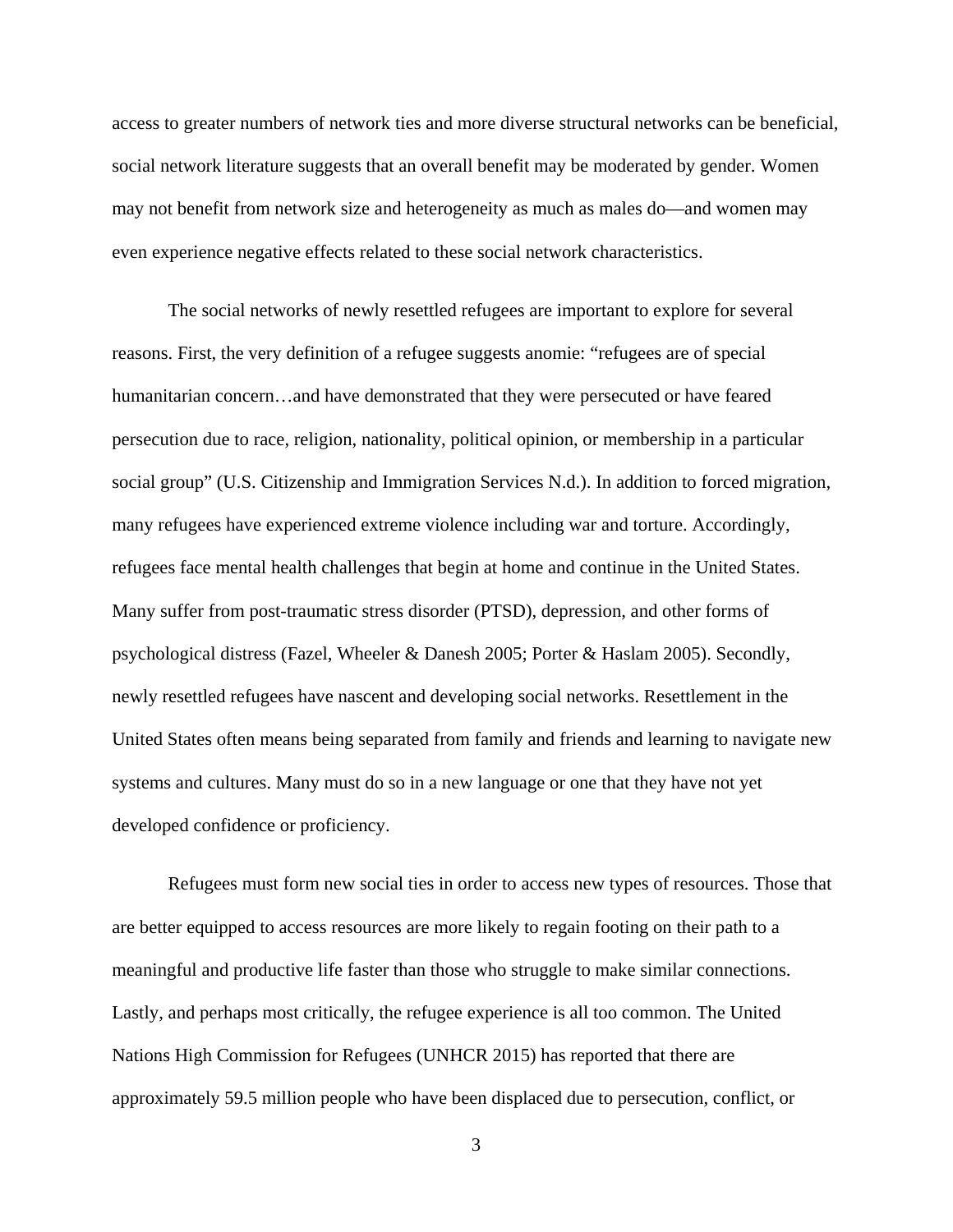violence. This number includes refugees (19.5 million), internally displaced persons (38.3 million), and asylum seekers (1.8 million). In 2014 alone, 13.9 million people were newly displaced.

Research on the physical and mental health of refugees is abundant, but it is limited in several key ways. Fazel and colleagues (2005) have noted that more rigorous mental health instruments and more robust study designs tend to yield lower rates of PTSD and that the consequences of poor measurement can be dramatic. Underestimating mental health problems could be neglectful and overestimating problems might be stigmatizing. Despite this caveat, there is a vast amount of research on refugee mental health. In a meta-analysis of studies on refugee mental health, Porter and Haslam (2005) extracted data from research published between 1959 and 2002 and utilized data from 67,294 individuals. The majority of these studies collected data from Southeast Asians (Fazel and colleagues 2005). This is in striking contrast to current trends where more refugees now come from the Middle East and Africa. As of 2014, the five most common countries of origin for refugees are as follows: 1) Syrian Arab Republic (64,300); 2) Democratic Republic of the Congo (60,500); 3) Myanmar (57,400); 4) Afghanistan (49,000); and 5) Iraq (45,700) (UNHCR 2015).

Although it might be assumed that refugees have few social ties when resettling in a new country, characteristics about these nascent social networks are mostly unknown. What do these networks look like, and how do they relate to health and mental health? Several studies have touched on these issues, and while they present rich and useful information, a few limitations are noteworthy. Smith (2013) conducted a case study analysis of the social networks of 17 female refugees who resettled in the Midwestern United States. This study provides an in-depth look at networks, but includes a relatively small sample that is all female. It also comprises refugees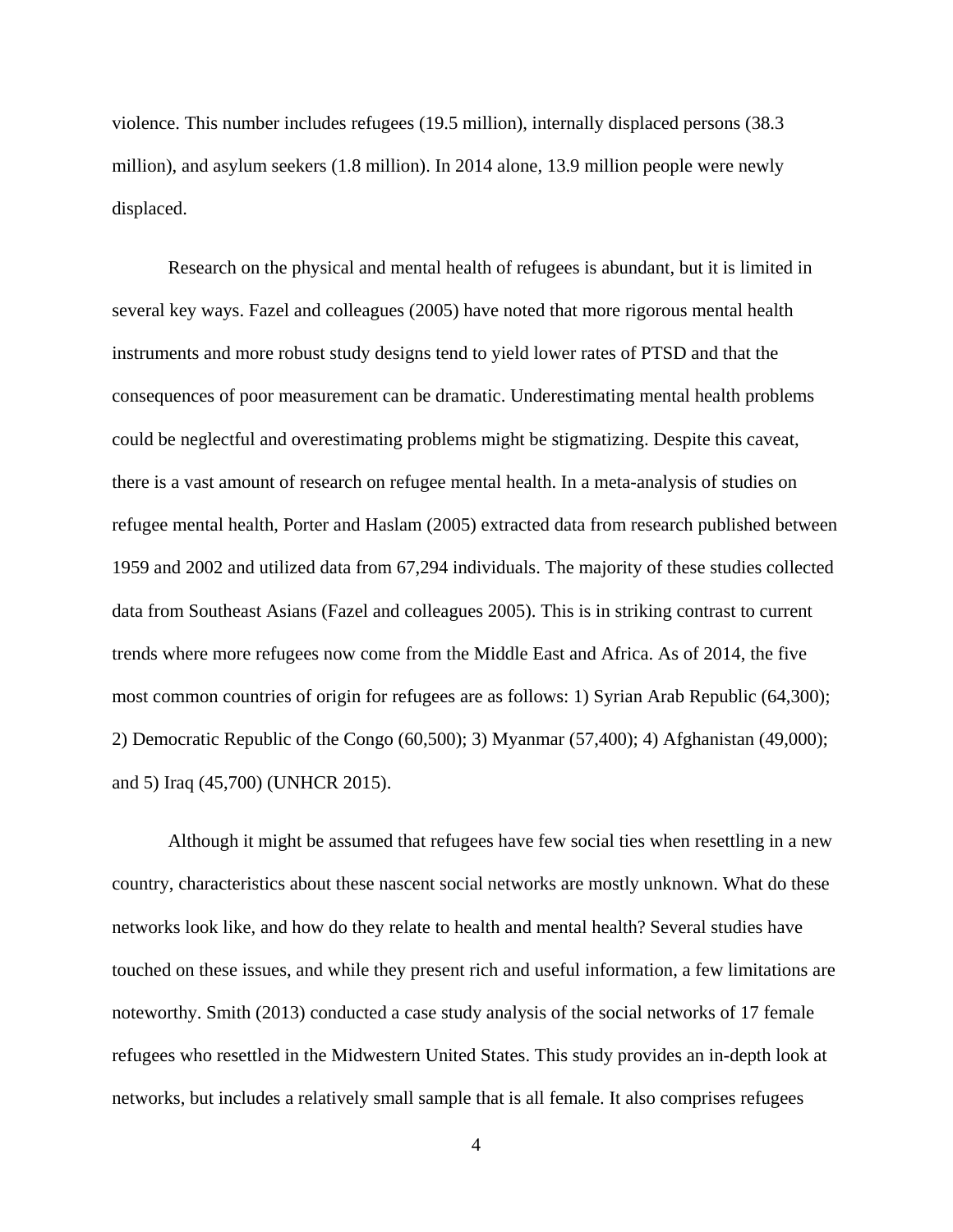who have had considerable time to adjust and rebuild social networks; the refugees in the study had lived in the U.S for an average of six years. Lambda and Kralm (2003) conducted survey research with 525 refugees who had resettled in Canada. The authors found that refugees maintain and utilize familial ties as well as ties with sponsors, but note that there is missing context that qualitative methods could elucidate. The authors state that "future research should employ more qualitative methods to further document the complexity of refugees' social networks" (Lambda & Kralm 2003:356).

Several studies on people in refugee-like situations and their social networks are also instructive. Harpviken (2009) applies social network theory to Afghan migration and uses data from over 200 interviews to describe how war fragments relationships, but social networks that remain intact can ameliorate the loss of structural protections. In an ethnographic study Monsutti (2005) describes the social networks of the Hazaras of central Afghanistan as producing solidarity and adaptive strategies of migration despite the country's upheaval. While both of these studies contribute to migration studies, neither of them directly address how social network theory can also apply to newly resettled refugees. An ethnographic study conducted by Keown-Bomar (2004) describes kinship networks among Hmong refugees in terms of both resilience and adaptation. Primarily based on 19 interviews, the author describes the strong desire of families to stay together and hold on to their culture despite large gaps in the experiences between generations.

Scholars have connected social capital to immigrant populations in ways that might also apply to refugees. Bankston (2014) suggests that immigrant networks and social capital go beyond individual perspectives and account for how immigrants are connected to each other. Likewise, Portes' (1993) framework of segmented assimilation brings social structure into focus.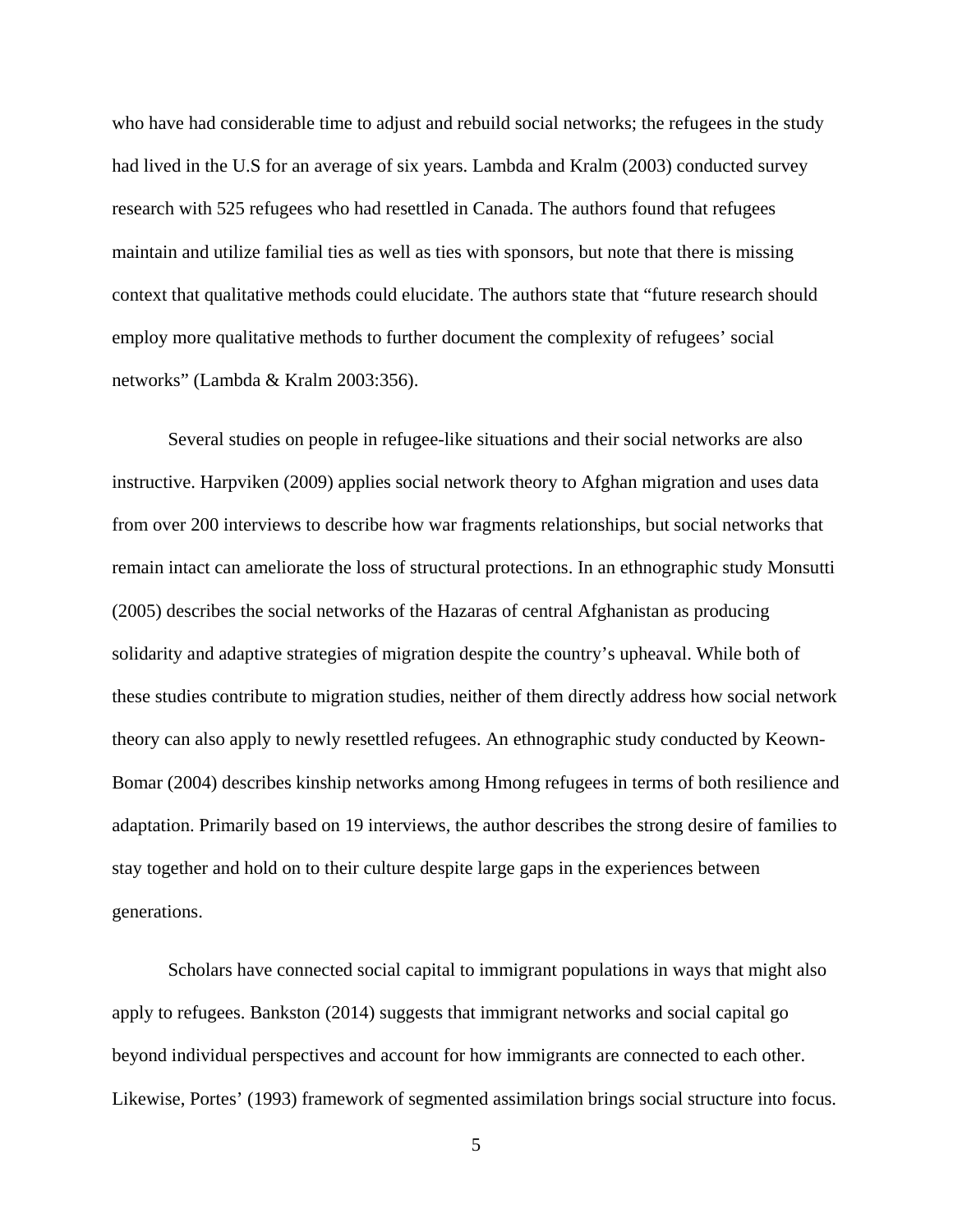Following this framework, the likelihood of future success among refugees and immigrants is associated with communities within which immigrants or refugees assimilate. Future success is related to the federal, societal and co-ethnic-community receptions to new groups. These frameworks can be applied to refugees, but it is important to note that refugees have unique standpoints. Refugees have an official status that immigrants often do not. They receive benefits such as cultural orientations, interest-free loans for airfare, and assistance with official documents such as social security cards (U.S. Committee for Refugees and Immigrants N.d.), but resources have dramatically declined in recent years (Zong & Batalova 2015). However, refugees and immigrants have been linked together through xenophobic rhetoric by politicians at multiple levels of government as well as by local extremist groups, particularly during recent election cycles (Kaplan & Andrews 2015; Horn 2015; Holmes, Burrell & Casteneda 2015).

This study contributes to the existing body of knowledge on both social networks and refugee mental health by examining the relationship that social networks have with refugee mental health. By exploring the networks of newly resettled refugees from Afghanistan, Iraq, and the Great Lakes region of Africa (Burundi, Democratic Republic of Congo, and Rwanda), this study assesses current waves of refugees resettling in the United States using a unique local community-based data set. Thus, it expands upon a body of literature that has been focused primarily on Southeast Asian refugees.

Applying a mixed methods approach, quantitative social network characteristics and mental health symptoms scores are contextualized by qualitative interview data. As such, refugee voices are used to contextualize quantitative results in a way that has not been done to date. This study takes a sociological approach to examine a new version of an age-old problem. It builds on a long lineage of scholarly work suggesting that social integration and social networks affect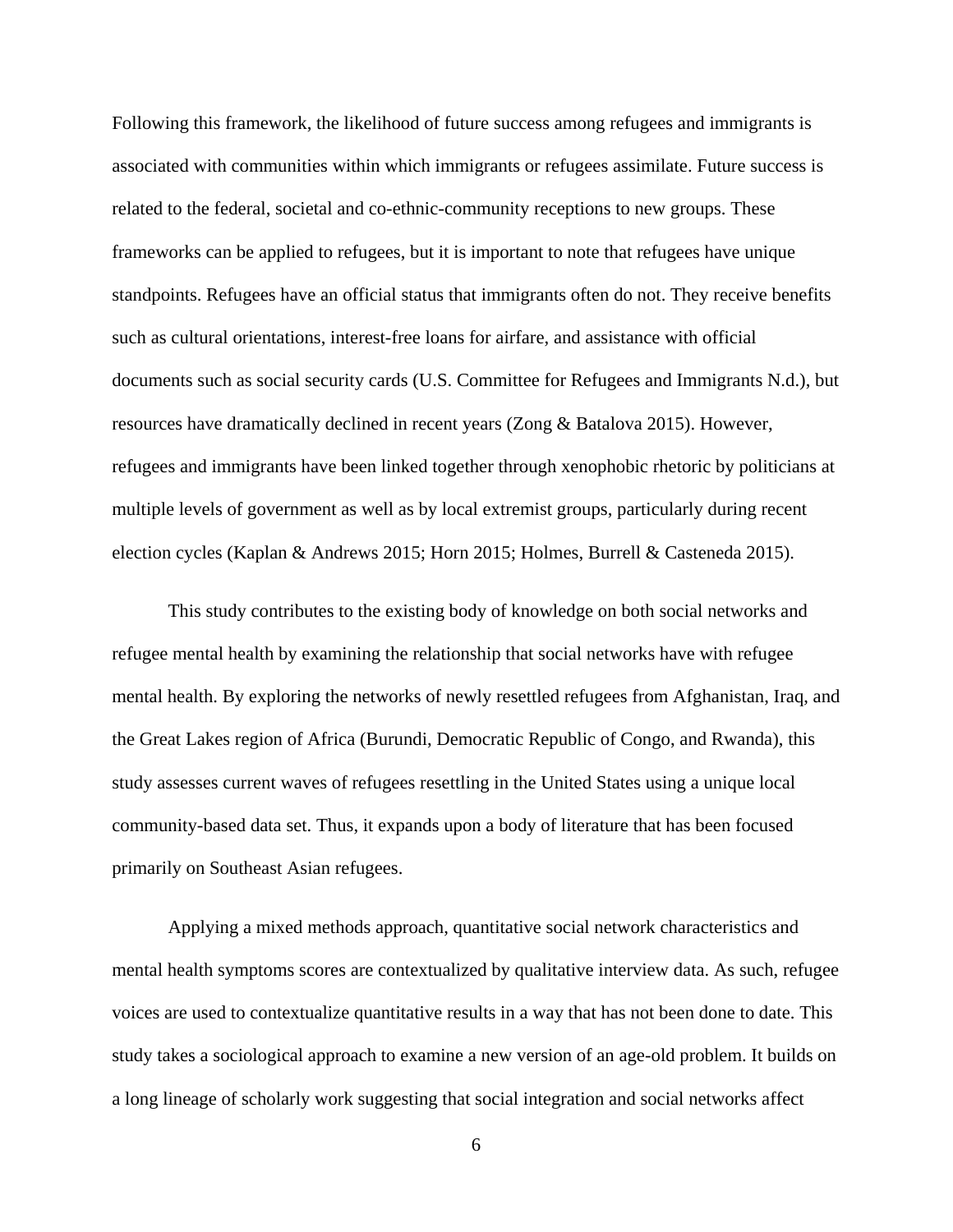one's health (Berkman et al. 2000; Kawachi 2010; Song 2010; Tsai & Papachristos 2015). Refugees have faced much disruption and are working to rebuild their lives in a new social space. This study examines what these newly formed social networks look like, how they are related to refugees' mental health, and how refugees talk about them.

#### **Research Questions**

- 1. How does social network size relate to refugee mental health status?
- 2. How does heterogeneity of social networks relate to refugee mental health status?
- 3. How do refugees' descriptions of their social networks further elucidate the relationships between refugees' social networks and their mental health?

#### **Hypotheses**

**1.1**: Greater network size will be significantly and negatively related to PTSD, depression, and anxiety symptoms scores.

**1.2**: The negative relationship between network size and PTSD, depression, and anxiety symptoms scores will be weaker among refugee women.

**2.1**: Greater network heterogeneity will be significantly and negatively related to PTSD, depression, and anxiety symptoms scores.

**2.2:** The negative relationship between network heterogeneity and PTSD, depression, and anxiety symptoms scores will be weaker among refugee women.

#### **Data Sources**

Data analyzed in this study are from a larger study on refugee well-being funded by the National Institute on Minority Health and Health Disparities (NIMHD R01MD007712). This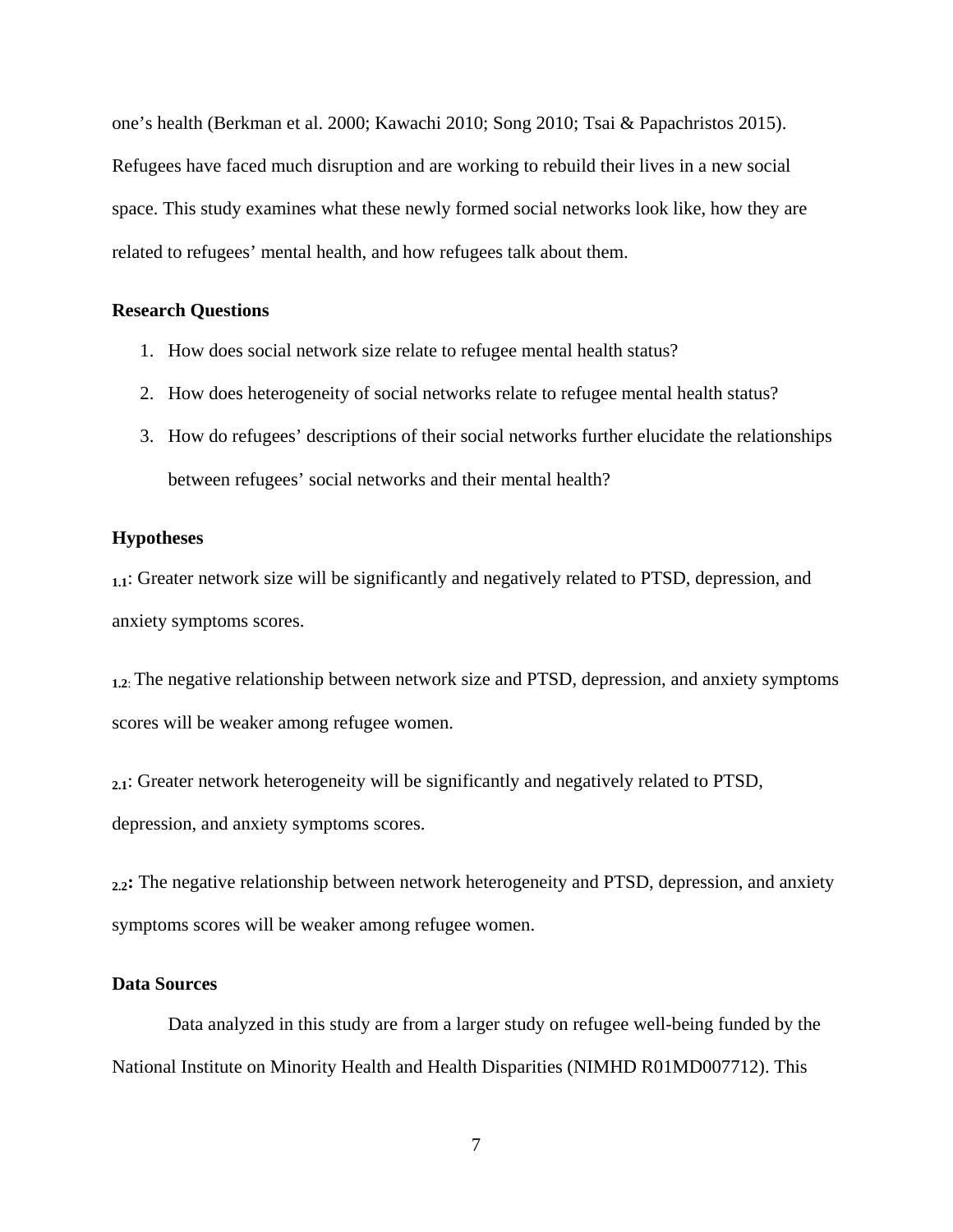five-year study includes refugees from Afghanistan, Iraq, and the Great Lakes Region of Africa, who have recently (within the previous 3 years) resettled in Albuquerque, New Mexico. Participants are recruited with the help of local refugee assistance programs and native speaking interpreters (e.g., speaking Dari, Pashtu, Arabic, French or Swahili) for four cohorts, with participants in each cohort being interviewed at four time points over the course of 14 months. After baseline interviews, participants are randomly assigned to either: 1) a six-month-long intervention consisting of two main components (Learning Circles, which involve cultural exchange and one-on-one learning for refugee adults, and Advocacy, which involves undergraduate paraprofessionals mobilizing resources for refugee adults and transferring advocacy skills to them); or 2) a control group that includes a one-time stress management program. Further description of the intervention can be found elsewhere (Goodkind, Hang, &Yang 2004; Goodkind 2005; Goodkind et al. 2014).

Participants in both the control and intervention groups with elevated PTSD symptoms, are offered Narrative Exposure Therapy (NET), an evidence based treatment described as an intervention that helps participants tell their stories until they are no longer traumatic (Gwozdziewycz & Mehl-Madrona 2013). The authors report in a recent meta-analysis testing the effectiveness of NET on refugee populations that most studies tend to have salutary results with medium effect sizes. Any participant that indicates that he or she is at risk of harming his or herself (e.g., talking about suicide) is immediately assessed by a study team member who is a trained clinical psychologist.

At each data collection time point, participants complete a quantitative interview that leverages computer assisted personal interviewing (CAPI). Interviews are programed to be conducted in the participant's first language and delivered by an interviewer/interpreter who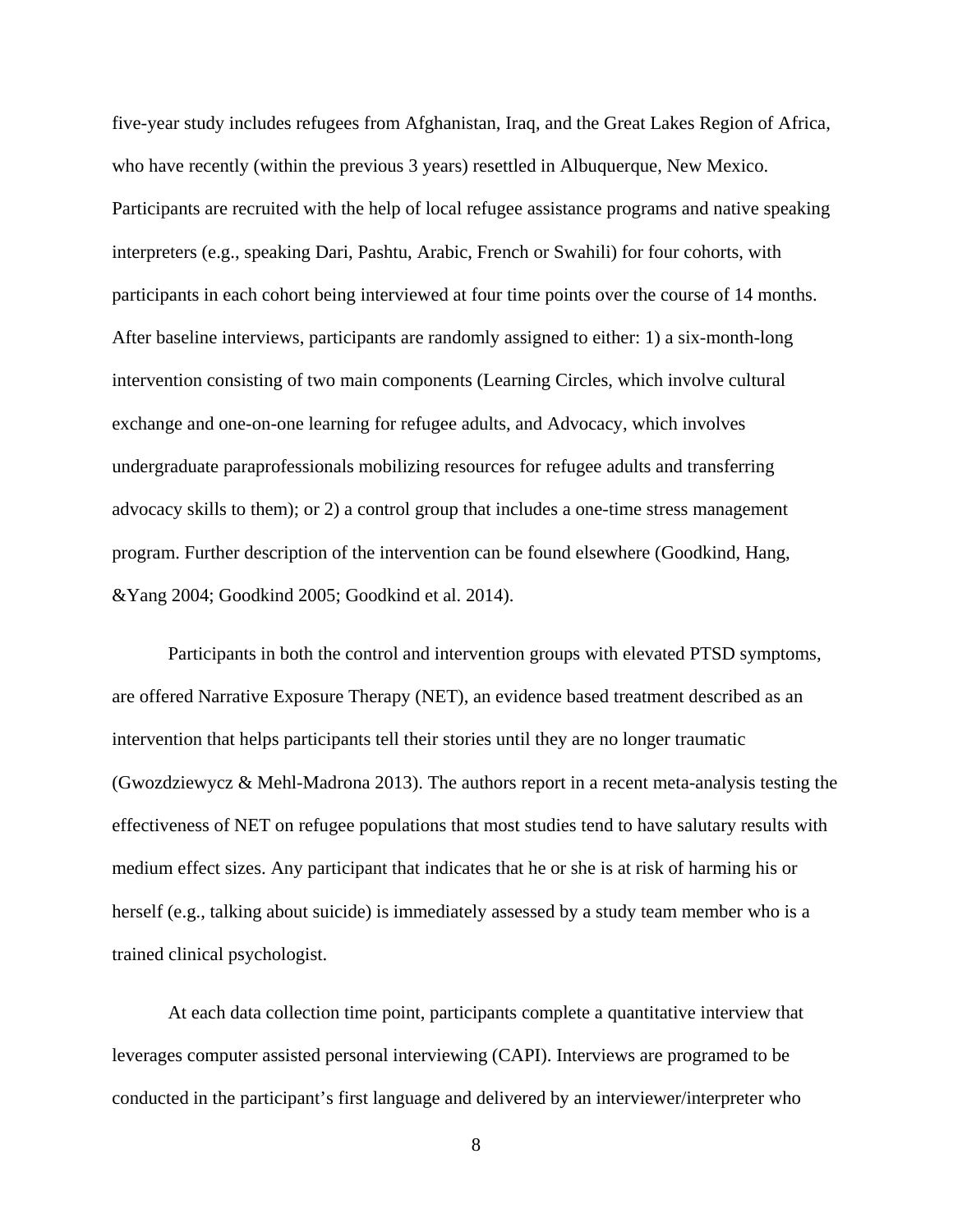speaks their language. Quantitative interviews include questions about social networks, as well as PTSD symptoms and depression symptoms. All participants complete qualitative interviews with the assistance of interpreters at baseline. Semi-structured interviews lasting approximately one hour include questions about one's experience resettling in the United States. Questions that often spark discussion about social ties are as follows: 1) "Are there any changes related to your family back in [Iraq, Congo, Afghanistan or elsewhere in the world]?"; 2) "Have there been any changes related to your social network (who you spend time with, visit, get advice or get help from)?"; 3) "Have there been any changes (increases or decreases or level of difficulty) in your access to social services or other resources in the community?"; 4) Are there any changes with your comfort level in Albuquerque?" and; 5) "How are things going in terms of your health (by health we mean physical health, emotional health, mental health and spiritual health)?". This study is approved by the University of New Mexico Human Research Protections Office.

#### *Measurement*

#### *Control variables*

Respondents were asked for their age in years, their sex (male or female), and for their perceived level of English proficiency, highest level of education (less than high school to graduate degree), marital status (single, married, widowed, divorced), how many people are in their household, how many children they have, and their nationality. Participants were also asked whether they have been employed within the last two months, their satisfaction with their income (very dissatisfied to very satisfied), and the dollar amount of income they receive from wages or benefits. English proficiency is based on the Perceived English Proficiency Scale (PEP; Wei et al. 2012), which is a composite measure of how well participants rate their ability to read, write, speak, and understand English, on a four-point scale from not at all to like a native English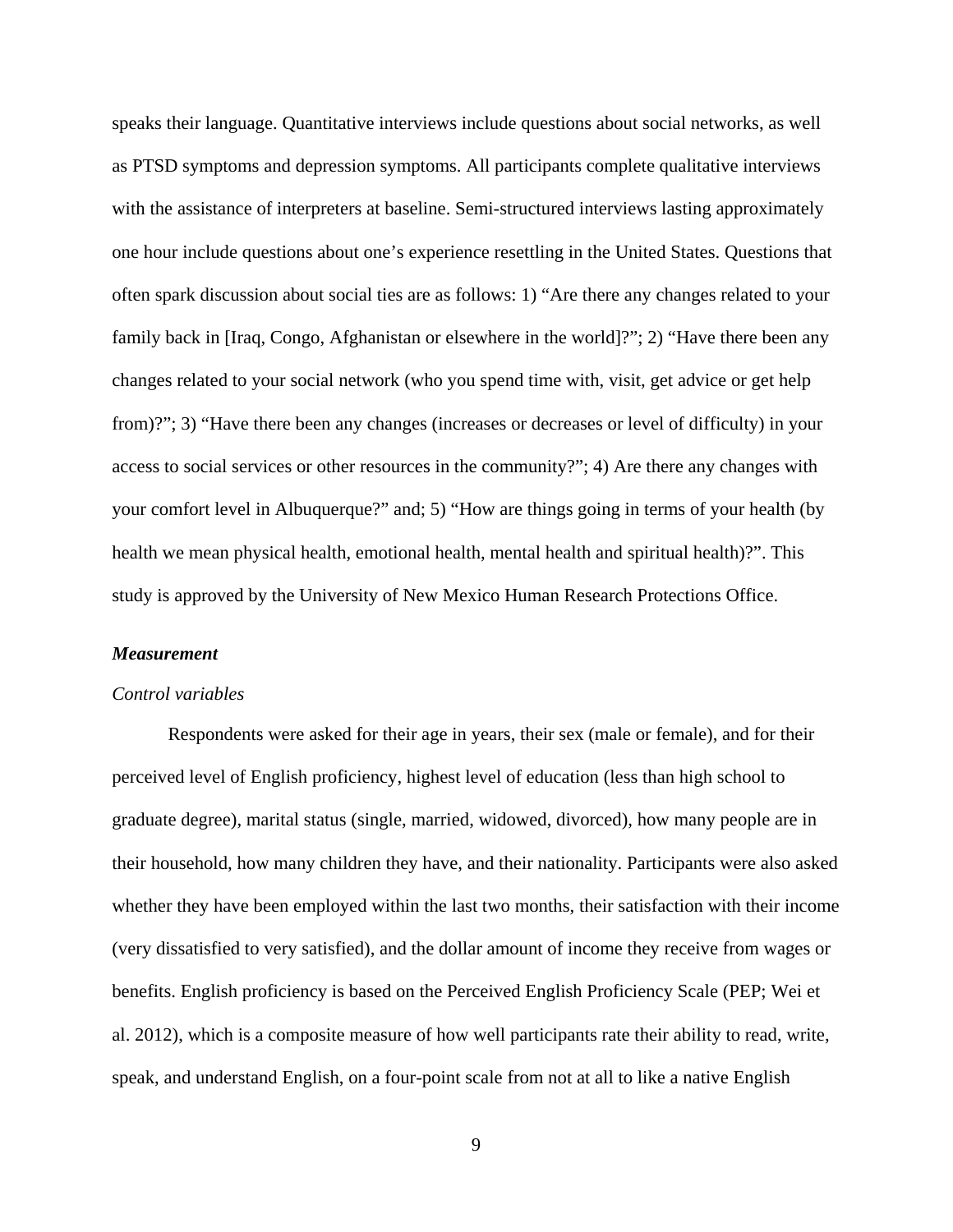speaker. Regarding nationality, the primary refugee subgroups are Afghans, Africans from the Great Lakes Region (Burundi, Democratic Republic of Congo, and Rwanda), and Iraqis. However, a wider range of nationalities were reported. As such, the following recoding was performed based on geography and language: Tajik, Pakistani, and Iranian participants were included with the Afghan group and Syrians were included in the Iraqi group.

#### *Independent Variables*

Using an ego network name generator system, network size was measured with the following questions: 1) "Are there people (adults) in Albuquerque with whom you discuss important matters?"; 2) "Are there people (adults) in Albuquerque who you have asked for advice or help in getting things done in the United States?"; and 3) Are there people (adults) in Albuquerque who you ask for advice or help when you are not feeling good about yourself or your situation? Participants were asked to name up to six people for each question and provide either a first name or initials for each person listed. An unduplicated total is calculated based on the sum of these three questions with redundant ties left uncounted. Redundant ties are identified by a question that follows the addition of each new tie that asks "is this a person you already mentioned." Any tie that has a yes response to this question is not counted.

Characteristics of network ties that measure heterogeneity include the following: 1) "Is this a man or a woman?" 2) "Is this person from [Iraq/Afghanistan/the Great Lakes of Africa]?" 3) "How do you know this person?" and 4) "Does this person speak your language?" Responses choices for "How do you know this person?" are: family member not in household, friend, coworker, doctor/medical provider, mental health care provider, social service provider, person from Refugee Well-being Project (the intervention in the study), and other. Using these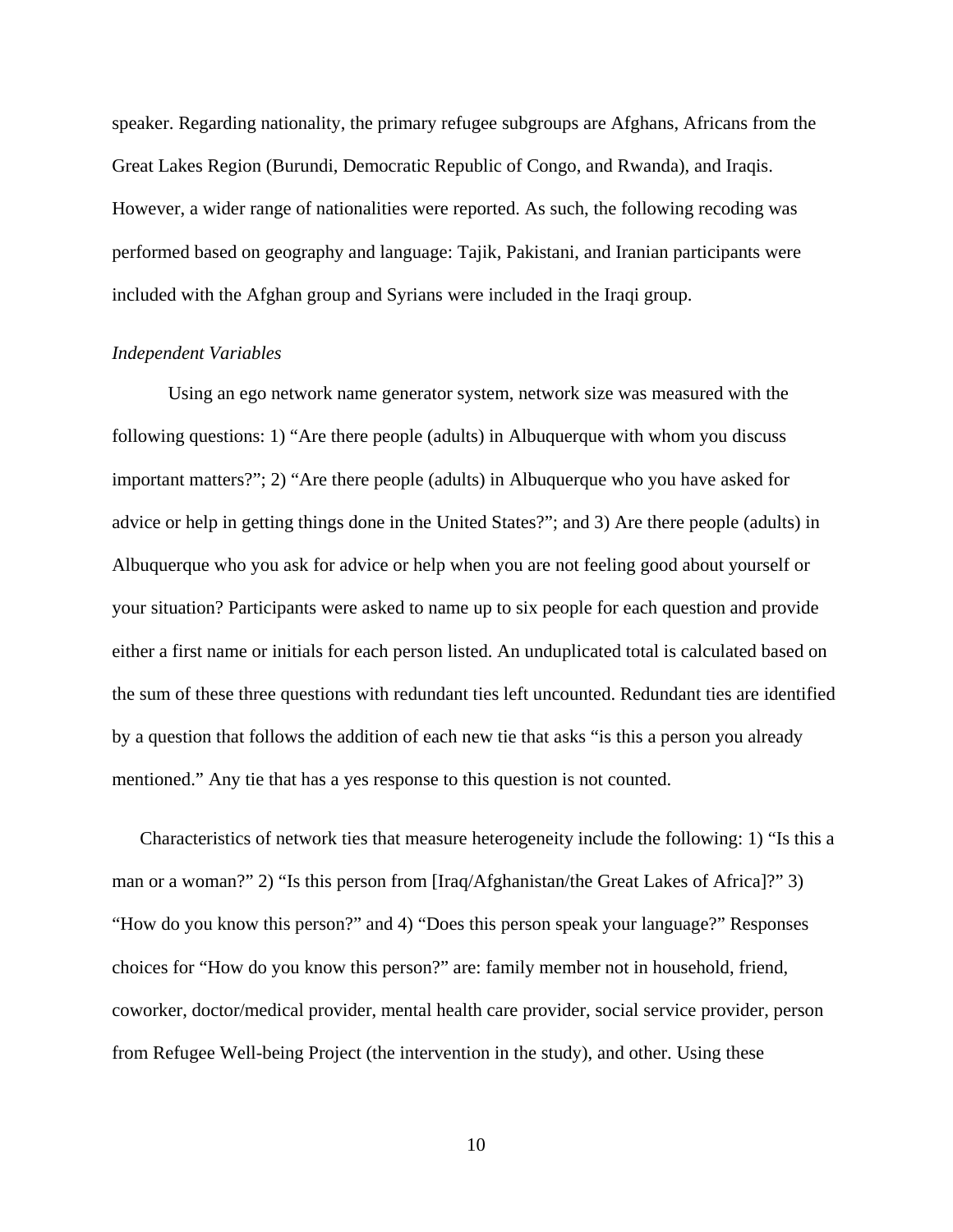characteristics of social ties, three indicators of heterogeneity or diversity of ties were calculated as follows.

1) The proportion of ties that are of the same sex. For example, a male that has mostly male ties has a high proportion of same sex ties. A female that has mostly female ties has a high proportion of same sex ties. Conversely, a male that has mostly female ties has a low proportion of same sex ties.

Figure 1 Case example of a male participant with a high proportion of same sex ties.



2) The proportion of ties that are from the same cultural community. For example, an Iraqi that has mostly Iraqi ties has a high proportion of same cultural community ties. A refugee with a lower proportion of ties from the same cultural community would have more ties outside their cultural community, such as with Americans.

Figure 2 Case example of an Iraqi participant with a high proportion of same cultural community ties.

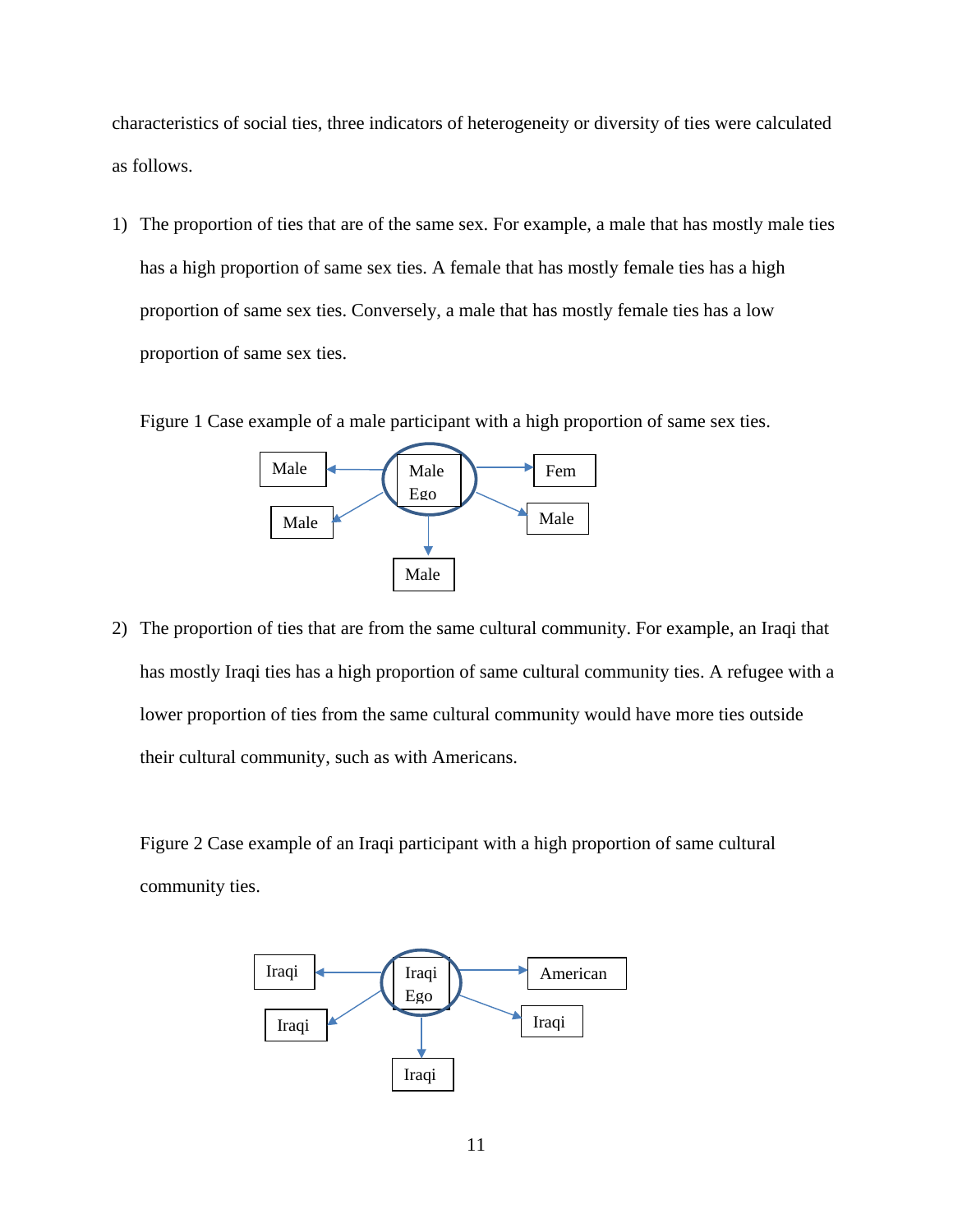3) Role heterogeneity. A participant has higher role heterogeneity if they report more variety in how they know their social ties. A participant with only family members as ties would have no heterogeneity of social ties. With each additional type of tie reported, role heterogeneity increases. An example of a participant with higher role heterogeneity is below in Figure 3. As presented, this case has 5 ties, each with a different social role—a friend, coworker, family member in their household, a family member outside their household, and a service provider.

Figure 3 Case example of high role heterogeneity



#### *Dependent Variables*

Trauma exposure comprises items from three trauma measures (Foa et al. 1993; Mollica 1992; Weine et al.1995) that were selected based on the set of experiences that refugees are likely to have, such as those related to combat and sexual assault. Higher scores indicate exposure to more traumatic events. For each of 25 listed traumatic events, participants selfreported whether yes they had experienced the event or no they had not. The trauma exposure score is the sum of all events that a participant reported experiencing.

Post-Traumatic Stress Disorder symptoms are measured with the PTSD Checklist – Civilian Version (PCL-C; Weathers et al. 2013) Ruggerio and colleagues (2003) have reported very strong test-retest reliability ( $r = 0.96$ ) as well as strong concurrent validity to other measures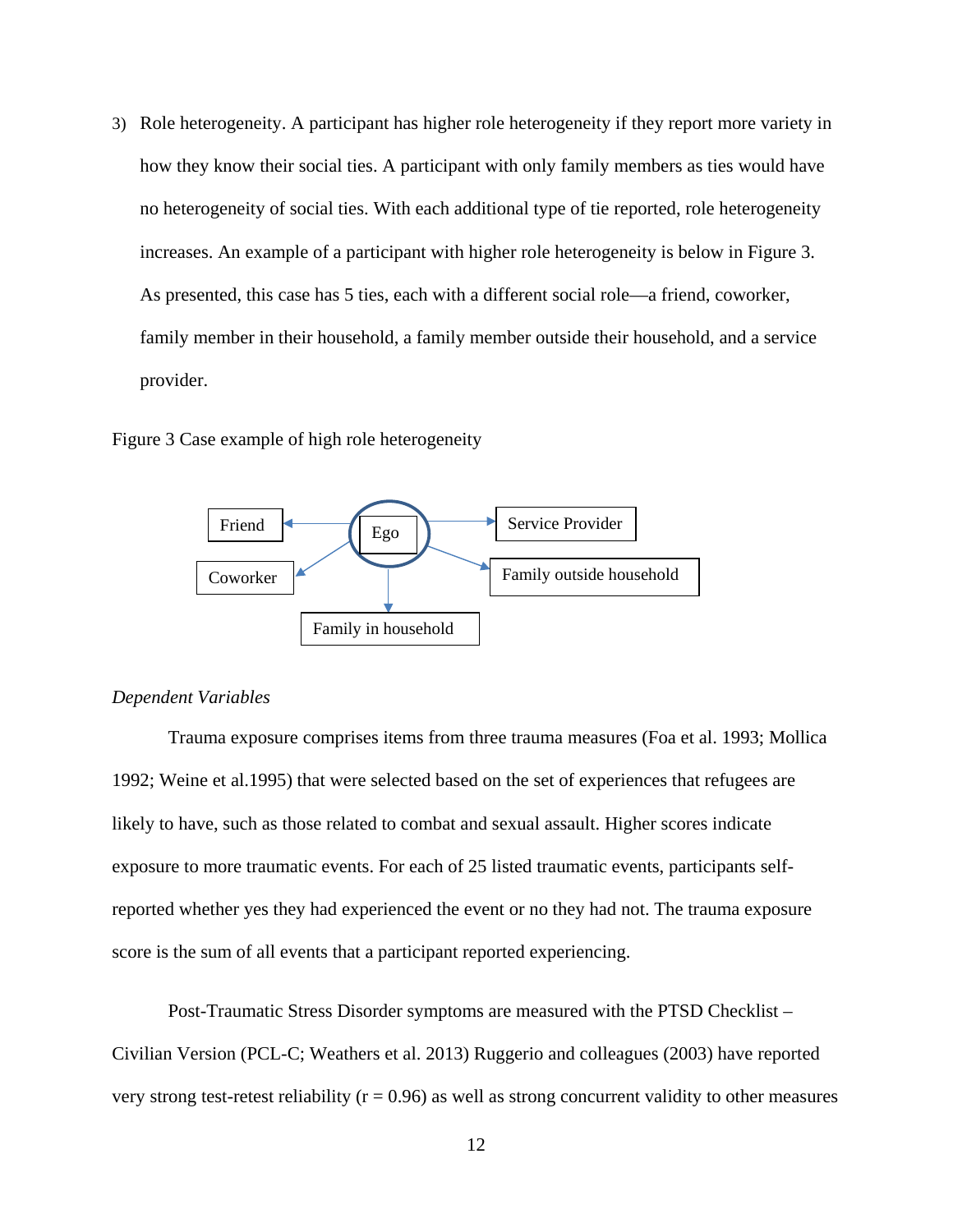of PTSD symptoms. The PCL-C has 17 items, asking respondents to report the frequency with which they have been bothered by different key symptoms of PTSD in the last month. The items are measured on a 5-point Likert-type scale, with response choices ranging from "not at all" to "extremely." Participants who have a total PTSD symptom score that is equal to or greater than 40 are considered to have clinically significant PTSD symptoms and are offered the opportunity to meet with a study clinician to learn about Narrative Exposure Therapy and to determine together whether it is appropriate for them. While some researchers and clinicians have advocated a cutoff score of 50 (Arnetz et al. 2013), numerous studies with refugees use and recommend 40 as the cutoff (Jordans et al. 2012; Pham et al. 2009; Rees et al. 2013).

Emotional Distress and Depression are measured from subscales of the Hopkins Symptoms Checklist (HSCL) (Derogatis 1974). The original instrument included 58 questions on a four- point Likert scale with 5 subscales (somatization, obsessive-compulsive, interpersonal sensitivity, anxiety and depression) and is the precursor to the Hopkins Symptom Checklist 90. The present study uses the anxiety and depression subscales in the form of the HSCL-25. This measure has been utilized worldwide and with refugees in previous studies (Mollica et al. 2001). Kaaya and colleagues (2002) reported good internal consistency using the HSCL-25 (alpha 0.93) with HIV-positive pregnant women in Tanzania. Further, Bech and colleagues (2014) found the depression and anxiety subscales of the Hopkins Symptoms Checklist to be psychometrically valid. The anxiety subscale has 10 items and the depression scale has 15 items. Each item is measured on a 4-point Likert-type scale, with response choices ranging from "not at all" to "extremely."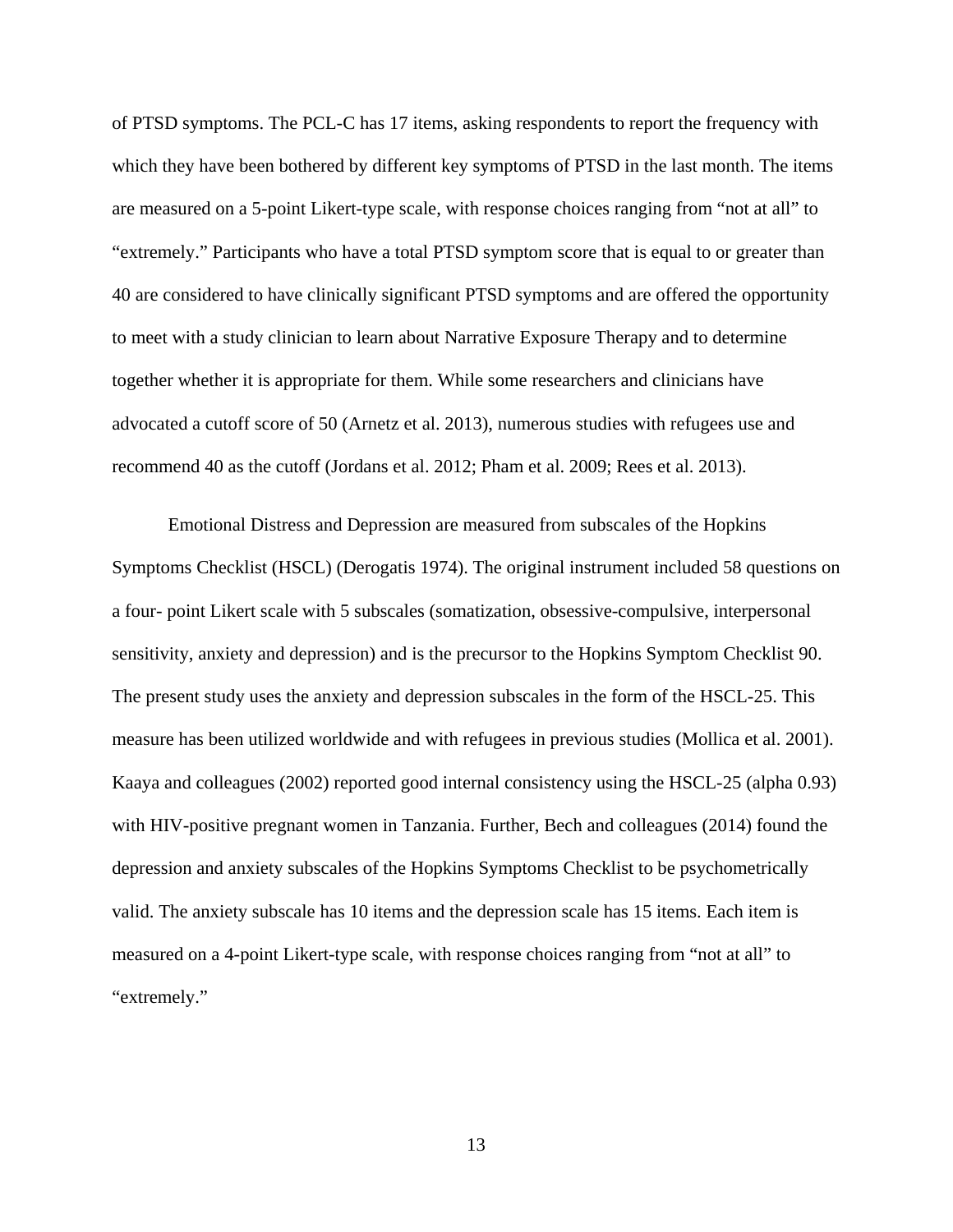#### *Analysis*

Descriptive statistics and ordinary least squares (OLS) regressions were conducted using Stata SE Version 14. In the models, theoretically informed control variables were run with social network size, proportion of same sex ties, proportion of same cultural community ties, and role heterogeneity as key independent variables. Dependent variables are PTSD symptoms, depression and anxiety. For each dependent variable 4 models were run. First, all controls variables were run with social network size as the key independent variables. Second, social support was introduced to test whether it mediates the effect of social network size. The third model introduces three variables describing social network characteristics: proportion of same sex ties, proportion of same cultural community ties, and role heterogeneity of ties. The fourth model introduces an interaction term testing whether female gender moderates the relationship of role heterogeneity. Unstandardized coefficients with standard errors and standardized coefficients are presented in tables 2-4. Interaction effects are plotted in figures 5-7. Qualitative interview data was recorded, transcribed, and imported into NVivo Version 10. Data was coded by a team of research assistants using a content analysis approach that included nodes on social networks at home and in the United States as well as a node on social isolation. Results that were coded within these categories were reviewed and synthesized into a memo on social networks with emergent themes and salient quotations that was subsequently used to contextualize the quantitative findings.

#### *Sample Characteristics*

After the first three waves of enrollment, the study includes 168 participants. Study participants are 47% Iraqi, 32% Afghan, and 21% African. The mean number of months participants have lived in the United States is 7.45 (SD 7.6) and the range was 0 to 27 months.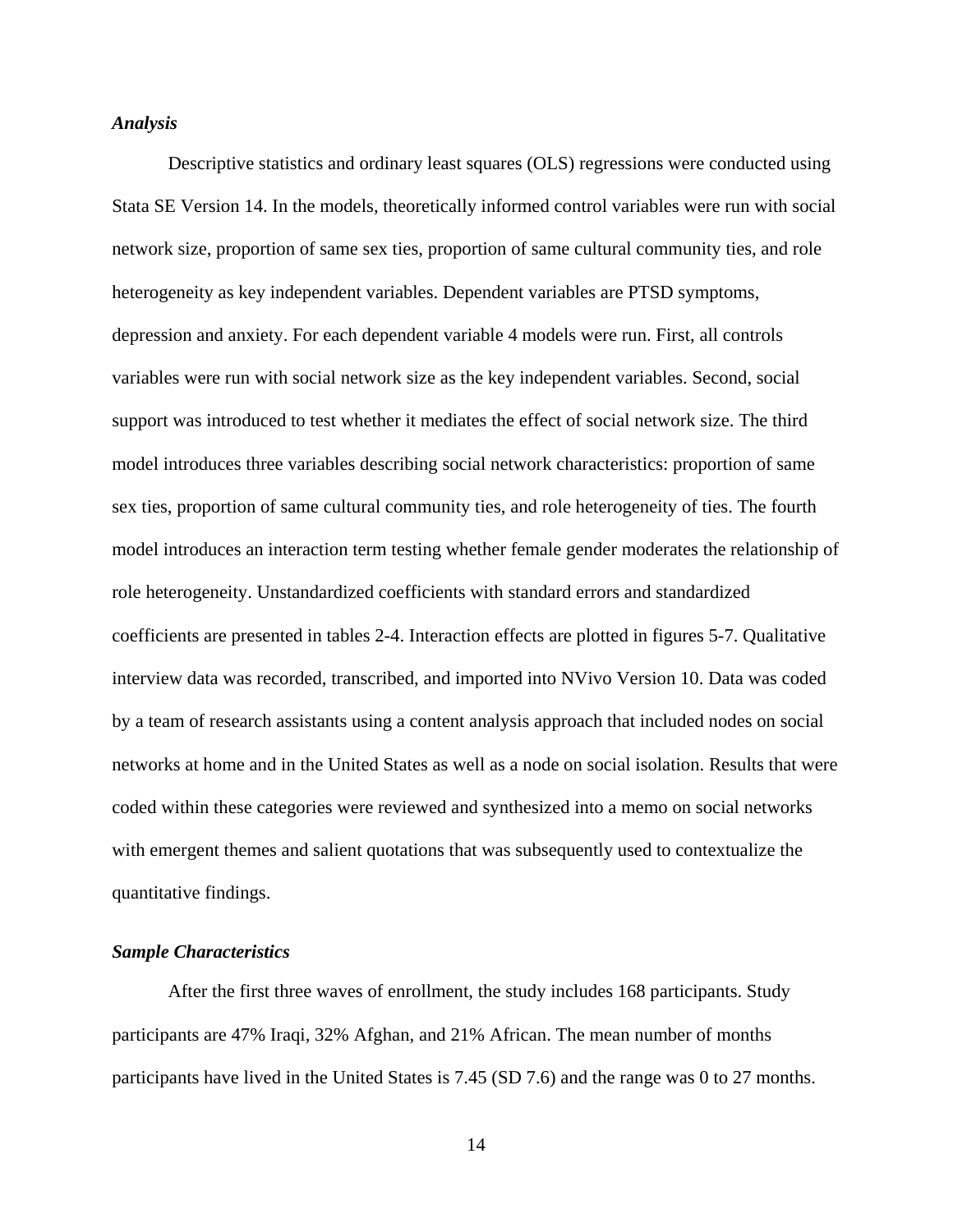Fifty-two percent are female. The mean age is  $36(SD=12)$ . Although  $32\%$  have less than a high school education, 35% have an associate's degree or more education. Fifty-nine percent of participants are married, 31% single, 8% widowed and 2% divorced. Most participants resettled with family members—72% have children and the mean number of children is 2.4 (SD 2.07). The mean household size is 4.4 people (SD 1.88) with a range of 1 to 11. Just over a quarter of participants (28.3%) are employed. The mean amount of income per month from salary or wages is \$642 (SD \$661) with a range of \$0 to \$3,000. The mean amount of income from government benefits per month is \$731 (SD =\$28) with a range of \$0 to \$2210. There were 7% who reported not receiving any income from government benefits and 30% did not answer the question. The mean level of satisfaction with one's income was 2.01, which indicates that on average, participants were "somewhat dissatisfied" with their level of income. Summary statistics are presented in table form in Appendix A.

#### **Results**

The mean for trauma exposure was 8.5 (6.28 SD and range 0-25). This score indicates that on average, refugees experienced about 9 types of traumatic events out of 25 possibilities presented. While roughly 10% reported that they experienced none of the listed traumatic events, almost 5% reported experiencing 20 or more of the listed traumatic events. The mean PTSD symptom score was 33.60 (SD=16.23) with a range of 8-81. Twenty-eight percent of participants had PTSD symptom scores above the cutoff of 40, which has been determined as a clinically meaningful score, and were offered additional mental health services. The mean for emotional distress (depression and anxiety symptoms combined) was 1.65 (SD=.636). Researchers have used a mean rating of >1.75 as a convention to indicate need for treatment (Kayaa et al. 2002).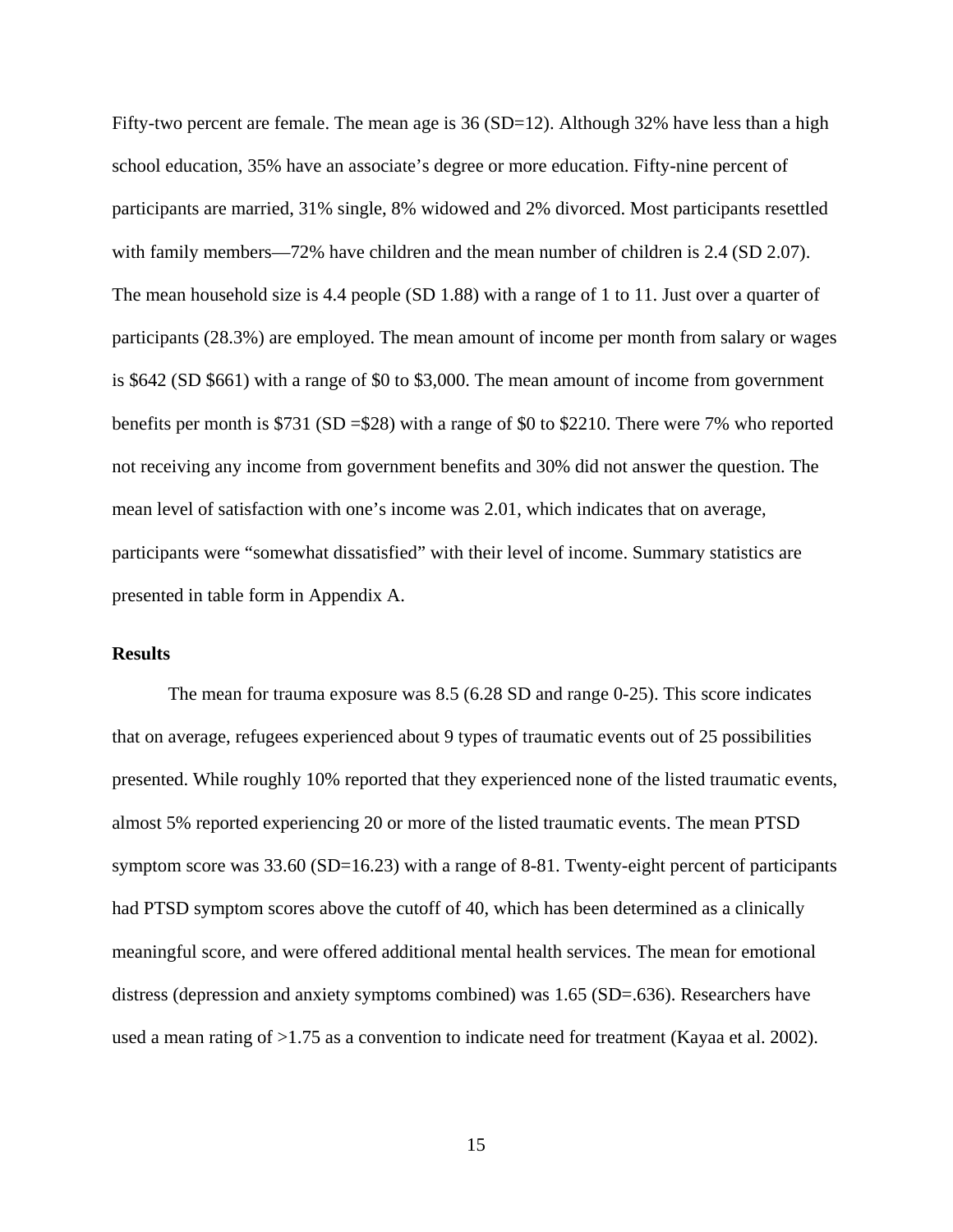Two subscales of emotional distress had similar results: Depression (M=1.67, SD= .659) and Anxiety (M=1.56, SD=.65).

Comprising an unduplicated count of social network ties, the total social network sizes reported ranged from 0 to 12 (M=2.11; SD=2.13), but, of importance, 30% of participants reported having no network ties (this was the mode). A dot plot (Figure 4) presents the frequency of total social network sizes. Summary statistics for each social network question and the total social network size are presented in Table 1 with cross tabulations of total social network sizes by nationality, gender, and age group. Cross tabulations indicate that most social network ties were reported as ties that a participant discusses important matters with. Iraqi's, males, and participants aged 40-49 reported more social ties than other groups.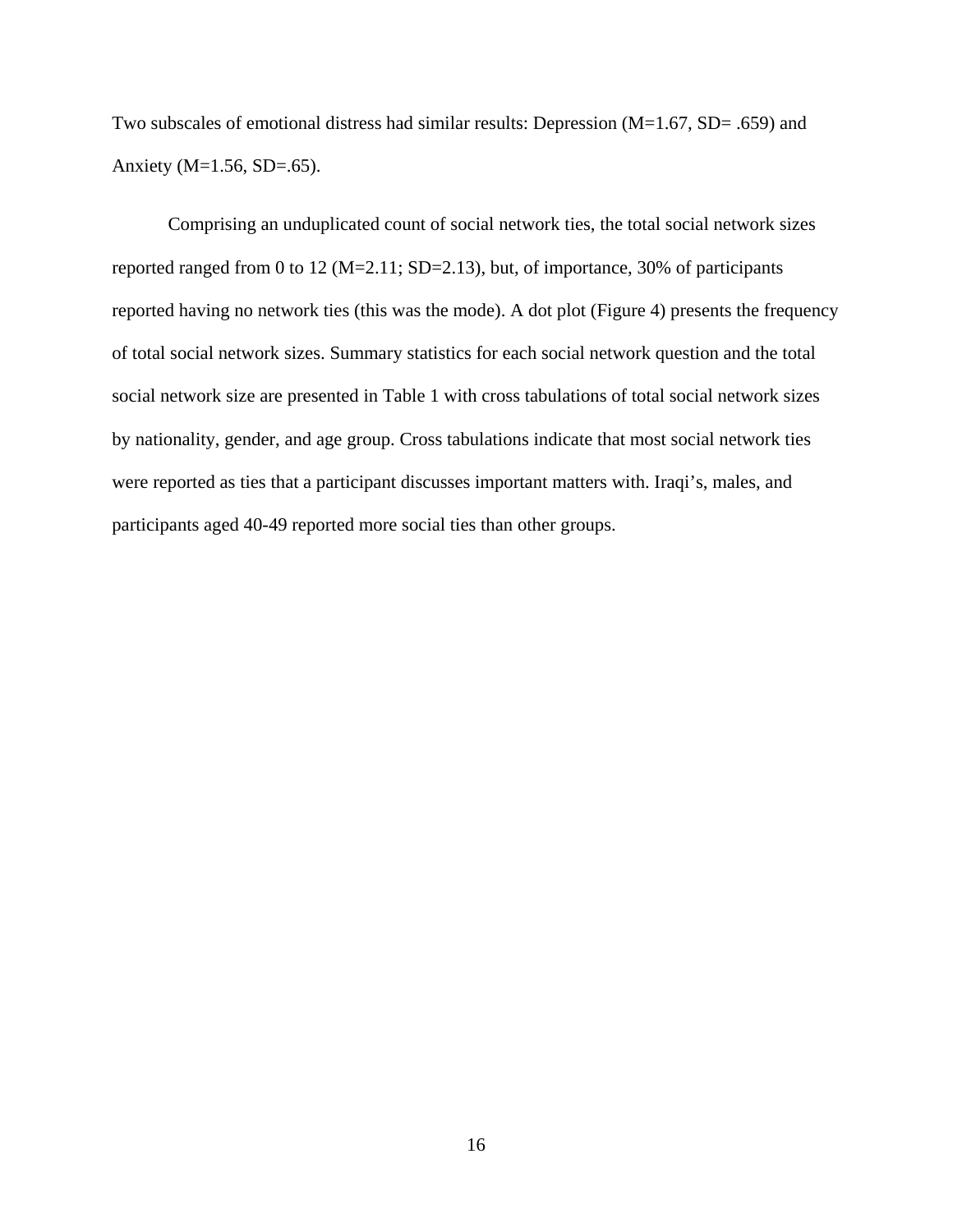**Figure 4 Total Social Networks**



| <b>Question</b>                                    | <b>Mean</b> | <b>SD</b> | Range    |
|----------------------------------------------------|-------------|-----------|----------|
| Talk about important matters                       | 1.61        | 1.59      | $0 - 6$  |
| Asked for advice or help in getting<br>things done | 0.58        | 1.15      | $0 - 6$  |
| Asked for advice or help when not<br>feeling good  | 0.39        | .92       | $0 - 6$  |
| Unduplicated total (overall total)                 | 2.12        | 2.13      | $0-12$   |
| <b>Total by nationality</b>                        |             |           |          |
| Afghan                                             | 1.41        | 2.31      | $0-12$   |
| African                                            | 2           | 2.29      | $0-10$   |
| <b>Iraqi</b>                                       | 2.64        | 1.78      | $0 - 7$  |
| <b>Total by gender</b>                             |             |           |          |
| Male                                               | 2.40        | 2.40      | $0-12$   |
| Female                                             | 1.86        | 1.82      | $0 - 7$  |
| Total by age group                                 |             |           |          |
| 18-29                                              | 2.40        | 1.71      | $0 - 10$ |
| $30 - 39$                                          | 1.86        | 2.02      | $0 - 9$  |
| $40 - 49$                                          | 2.74        | 2.34      | $0-12$   |
| 50-59                                              | 1.94        | 1.98      | $0 - 6$  |
| 60-71                                              | 2.26        | 2.05      | $0 - 6$  |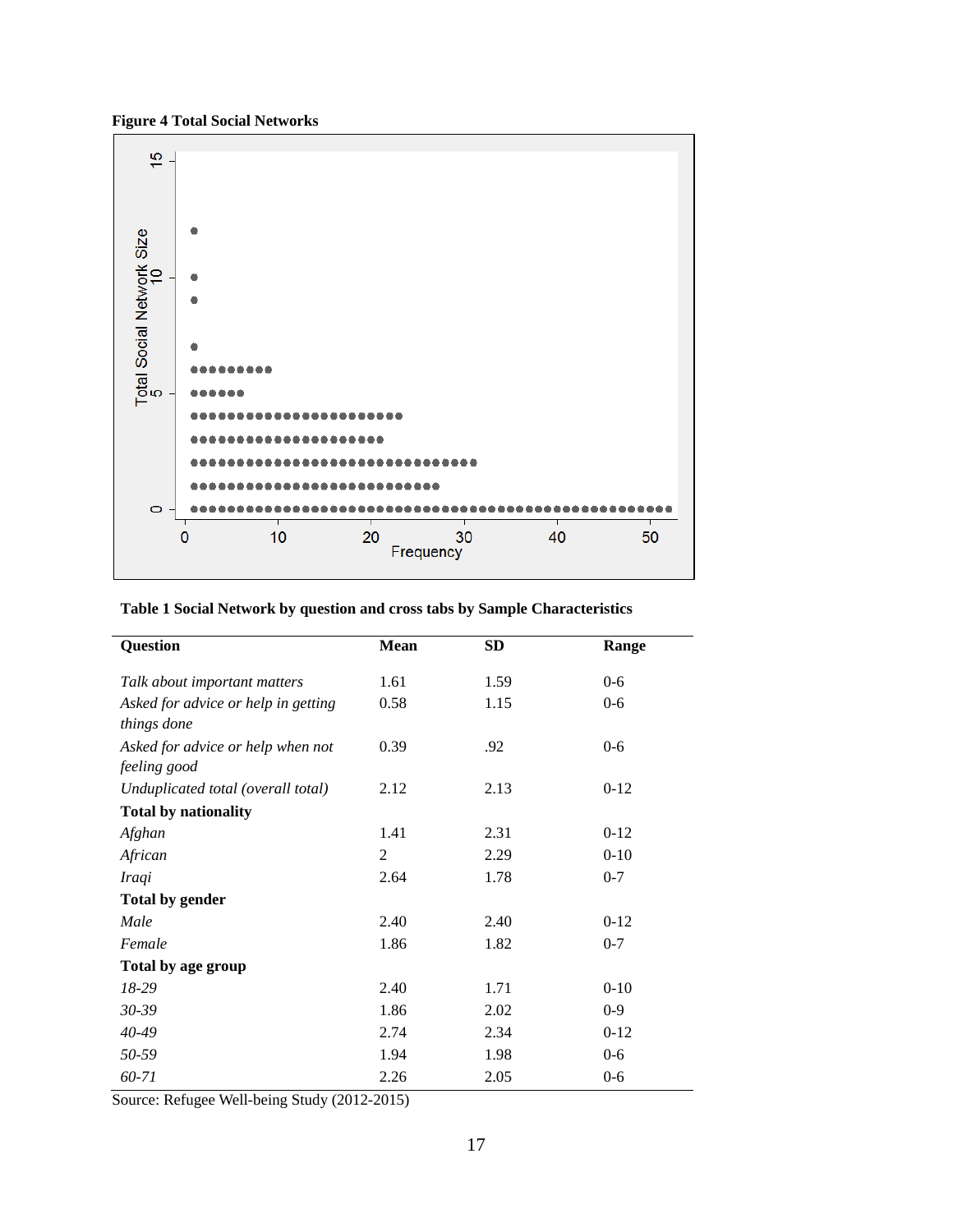The mean proportion of same sex ties was .603 (SD=.391). Here, a proportion of 0 would indicate all opposite sex ties and a proportion of 1 would indicate all same sex ties. Accordingly, the mean shows that on average, 60% of participants' ties are with people of the same sex. Africans had the highest proportion of same sex ties among the three nationality groups. Males also had a higher proportion of same sex ties compared to females. The mean proportion of ties coming from the same cultural community was .855 (SD=.284). As such, most ties are with people from the same cultural community. The mean level of role heterogeneity is .175 (SD=.242). The most heterogeneity found was .67. Role heterogeneity was the highest among Iraqis and people over the age of 60. This indicates that most refugees do not have much role heterogeneity in their social networks. Cross tabs for proportion of same sex ties, same cultural community ties, and heterogeneity of social roles of ties are presented in Appendices B-D.

#### *PTSD Symptoms (Models 1-4)*

Results show that previous trauma exposure is related to PTSD symptoms and is highly statistically significant. For each traumatic event reported, participants have PTSD symptoms scores that are 1.5 points higher. In model 4, this is statistically significant  $(p<0.01)$ . Income satisfaction is also highly significant across models. In model 4, each level of increased satisfaction with income is related to PTSD symptoms scores that are almost 2 points lower (p<.01). On average, Iraqi's tend to have higher PTSD symptoms scores than Afghans. In model 4, Iraqi's have scores that are roughly 6 points higher than Afghans and this is statistically significant ( $p<05$ ). While social network size does not approach statistical significance, increases of role heterogeneity (having more different kinds of social ties, such as friends family, and coworkers) is related to PTSD symptoms scores that are  $10.5$  points higher ( $p<0.05$ ) as observed in model 3.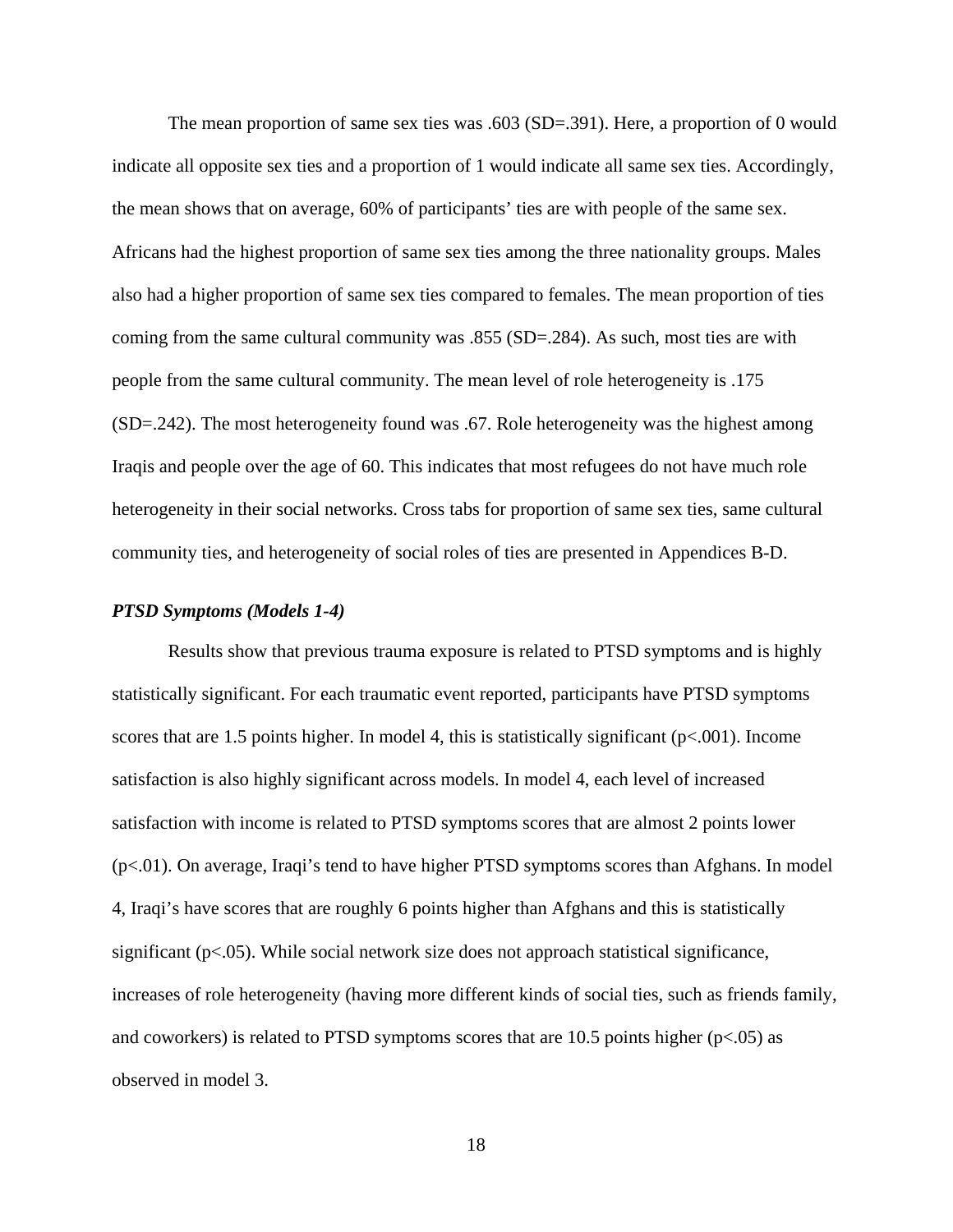An interaction effect was also observed. For females, increases in heterogeneity are associated with PTSD symptoms scores that are 21 points higher  $(p<0.05)$ . A graph of this effect is presented in figure 5. Suggesting benefits of ties with similar characteristics (homophily), higher proportions of same sex ties is related to PTSD symptoms scores that are 7 points lower (p<.05) as observed in model 4. Having children approaches statistical significance in models 3 and 4, suggesting that having children may also be related to higher PTSD symptoms ( $p=.083$ ).

#### *Depression Symptoms (Models 5-8)*

Previous trauma exposure is also highly related to depression scores. In model 8, exposure to trauma is related to depression scores that are .05 points higher (p<.001). Increased income satisfaction is also related to lower depression scores. Model 8 shows that each increase of income satisfaction is related to a .09 lower depression score  $(p<.01)$ . Iraqi's have higher depression scores than Afghans; in model 8 Iraqi's have depression scores that are 0.3 points higher than Afghans (p<.05). Social network size is marginally significant in model 5 (p=.097). As such, one new social tie may be associated with depression scores that are .03 points lower. Model 6 shows that the effect of social network size is weaker and no longer marginally significant when social support is added to the model. Model 5 also shows that females tend to have depression scores that are .2 points higher than males, ( $p<.05$ ), but this effect is weaker and only marginally significant in model 7 (after adding social support).

An increase in role heterogeneity is related to a depression score that is .5 points higher as seen in model  $7$  ( $p<.05$ ). For females, increases in heterogeneity are related to depression scores that are .9 points higher in model 9 ( $p<$ ,05). Model 9 also shows that an increase in proportion of one's same sex social ties is related to depression scores that are .36 points lower  $(p<0.05)$ , thus suggesting a positive influence of predominantly same sex social networks.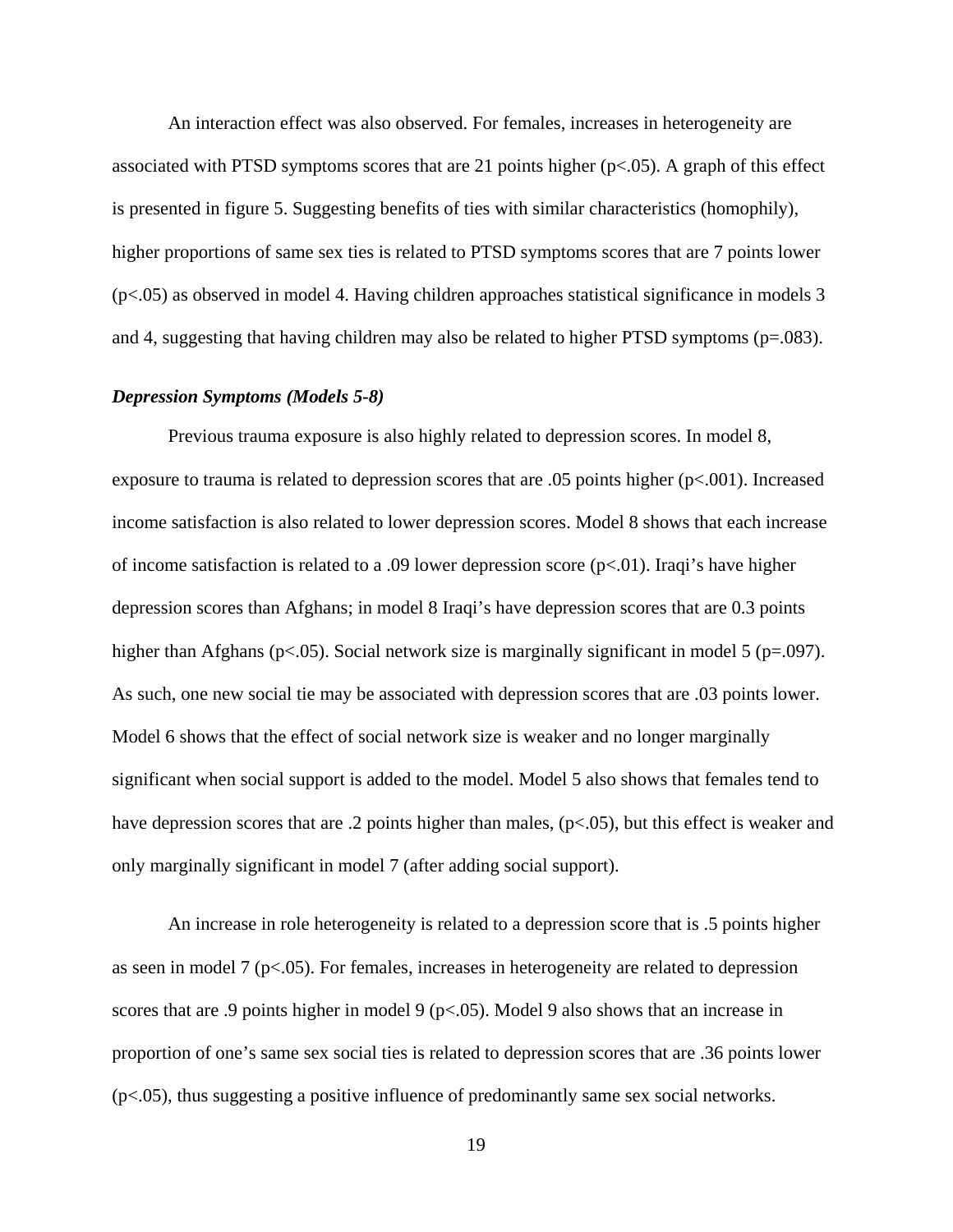#### *Anxiety (Models 9-12)*

Trauma exposure is also strongly related to anxiety scores. As shown in model 12, an increase in trauma exposure is related to an anxiety score that is 0.5 points higher (p<.001). Also in model 12, a one unit increase of income satisfaction is related to anxiety scores that are .06 points lower (p<.05). Both of these findings are consistent across models 9-12. Females are observed to have anxiety scores that are .24 points higher than males in model 9 ( $p<.01$ ) and this is similarly observed in model 10 (p<.05), but not observed in models 11 and 12 once social network characteristics are added into the models. In model 10, Iraqi's are observed to have anxiety scores that are .3 points higher than Afghans (p<.05) and Africans tend to have anxiety scores that are .3 points lower than Afghans ( $p<.05$ ). However, neither of these findings are statistically significant once social network characteristics are added to models 11 and 12. Neither social network size nor role heterogeneity were found to be related to anxiety scores. As observed in model 12, an increase in the proportion of same sex ties is related to an anxiety score that is .3 points lower ( $p=.044$ ).

In sum, trauma exposure is strongly related to PTSD symptoms, depression, and anxiety. Income satisfaction appears to be strongly related as well. Iraqi's tend to report more distress than Afghans. Africans tend to report less distress than Afghans. While social network size does not appear to be related to distress, certain network characteristics were significantly related. Role heterogeneity seems to be related to increased distress, particularly for females, while higher proportions of same sex ties seems to be related to less distress.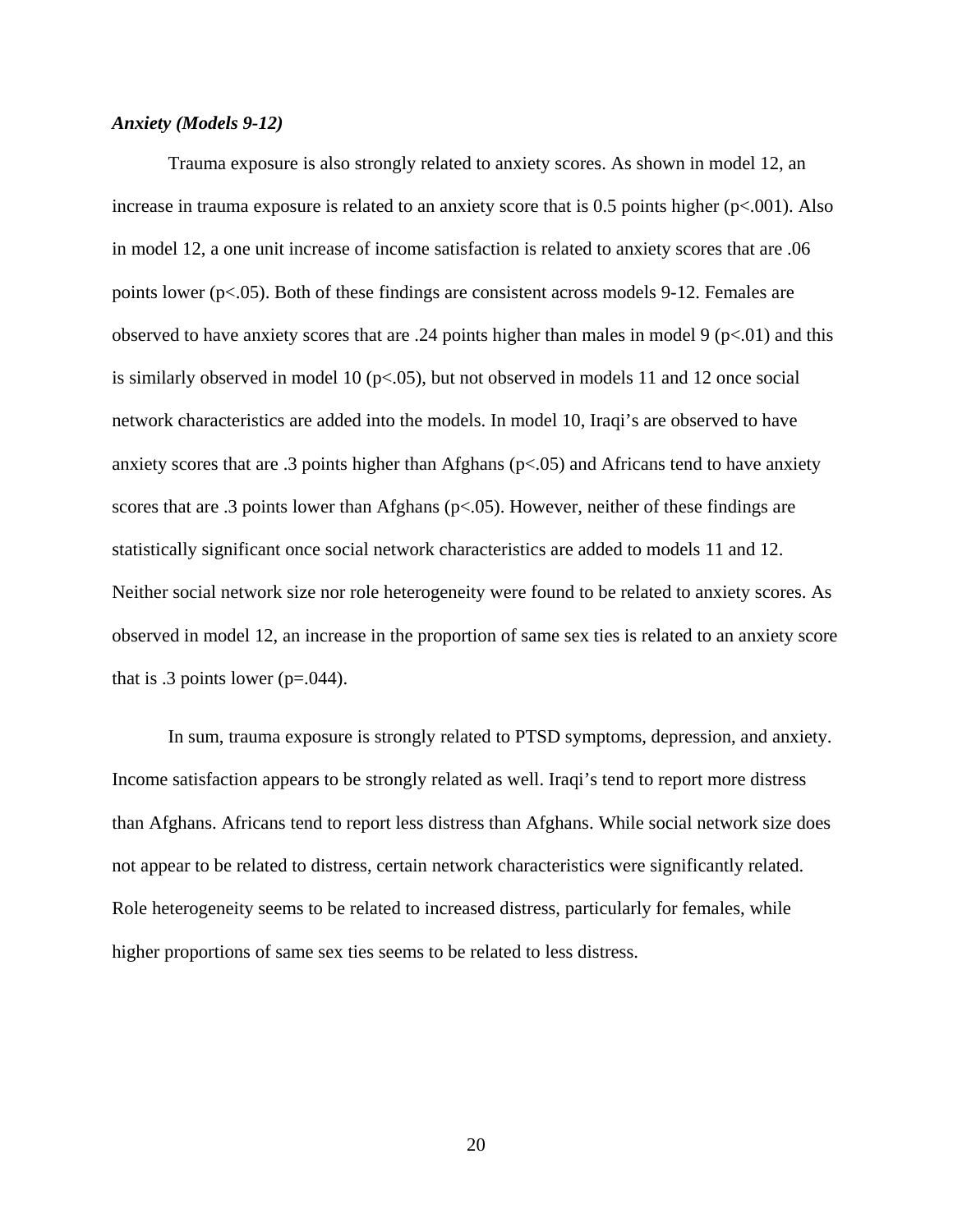| Table 2 OLS Regression of PTSD Symptoms |                  |                  |                  |                  |
|-----------------------------------------|------------------|------------------|------------------|------------------|
|                                         | Model 1          | Model 2          | Model 3          | Model 4          |
|                                         | $b$ (se)         | $b$ (se)         | $b$ (se)         | $b$ (se)         |
| Nationality (compare to) Afghan         |                  |                  |                  |                  |
| <i>Iraqi</i>                            | $7.12(2.46)$ **  | $7.45(2.70)$ **  | $7.05(3.01)*$    | $6.20(2.97)$ *   |
| African                                 | $-7.85(3.12)*$   | $-6.68(3.38)+$   | $-5.30(4.05)$    | $-5.26(3.96)$    |
| Female                                  | 2.65(2.06)       | 2.56(2.17)       | $-1.94(2.79)$    | $-7.08(3.54)$    |
| Age                                     | 0.05(0.11)       | 0.02(0.12)       | $-0.21(0.13)$    | $-0.23(0.13)+$   |
| Marital status (compare to) single      |                  |                  |                  |                  |
| <b>Married</b>                          | $-3.73(3.90)$    | $-3.34(4.16)$    | $-7.09(5.59)$    | $-6.69(5.47)$    |
| Divorced                                | 9.02(7.84)       | 8.35(8.08)       | $-1.80(10.10)$   | 0.55(9.92)       |
| Widowed                                 | $-0.85(5.62)$    | $-0.42(6.25)$    | 4.33(7.23)       | 5.78 (7.09)      |
| Number in household                     | $-0.10(0.61)$    | $-0.05(0.63)$    | 0.68(0.75)       | 0.70(0.73)       |
| Children                                | 5.20(3.93)       | 6.13(4.08)       | $9.43(5.58)+$    | $9.58(5.46)+$    |
| Education                               | $-0.84(0.56)$    | $-0.73(0.58)$    | $-0.30(0.65)$    | $-0.19(0.64)$    |
| Perceived English proficiency           | 1.19(1.81)       | 0.73(1.88)       | $-2.05(2.10)$    | $-2.40(2.06)$    |
| Employed                                | $-2.75(2.25)$    | $-2.28(2.35)$    | $-0.80(2.52)$    | $-0.14(2.48)$    |
| Income satisfaction                     | $-1.30(0.58)$ *  | $-1.20(.61)^*$   | $-1.90(0.67)$ ** | $-1.95(0.66)$ ** |
| Trauma exposure                         | $1.43(0.18)$ *** | $1.46(0.18)$ *** | $1.50(0.21)$ *** | $1.51(0.21)$ *** |
| Total social network size               | $-0.64(0.50)$    | $-0.50(0.55)$    | $-0.63$ $(.65)$  | $-0.64(0.64)$    |
| Social support                          |                  | $-1.83(1.70)$    | $-3.34(1.90)+$   | $-2.69(1.88)$    |
| Proportion of same sex ties             |                  |                  | $-5.50(3.76)$    | $-7.68(3.80)$ *  |
| Proportion of same community ties       |                  |                  | 2.81(4.63)       | 4.84(4.61)       |
| Role heterogeneity                      |                  |                  | 10.57 (5.30)*    | 1.79(6.46)       |
| Fem*Role heterogeneity                  |                  |                  |                  | 21.38 (9.41)*    |
| Constant                                | 20.95(5.18)***   | 23.45(5.65)***   | 35.32 (8.85)***  | 36.08 (9.41)***  |
| $\mathbf N$                             | 149              | 141              | 110              | 110              |
| R-Squared                               | 0.55             | 0.55             | 0.60             | 0.62             |
| <b>Adjusted R-Squared</b>               | 0.49             | 0.50             | 0.51             | 0.53             |

Source: Refugee Well-being Study  $(2012-2015)$ ; + p<.1, \* p<.05, \*\* p<.01, \*\*\*p<.001 (two-tailed tests)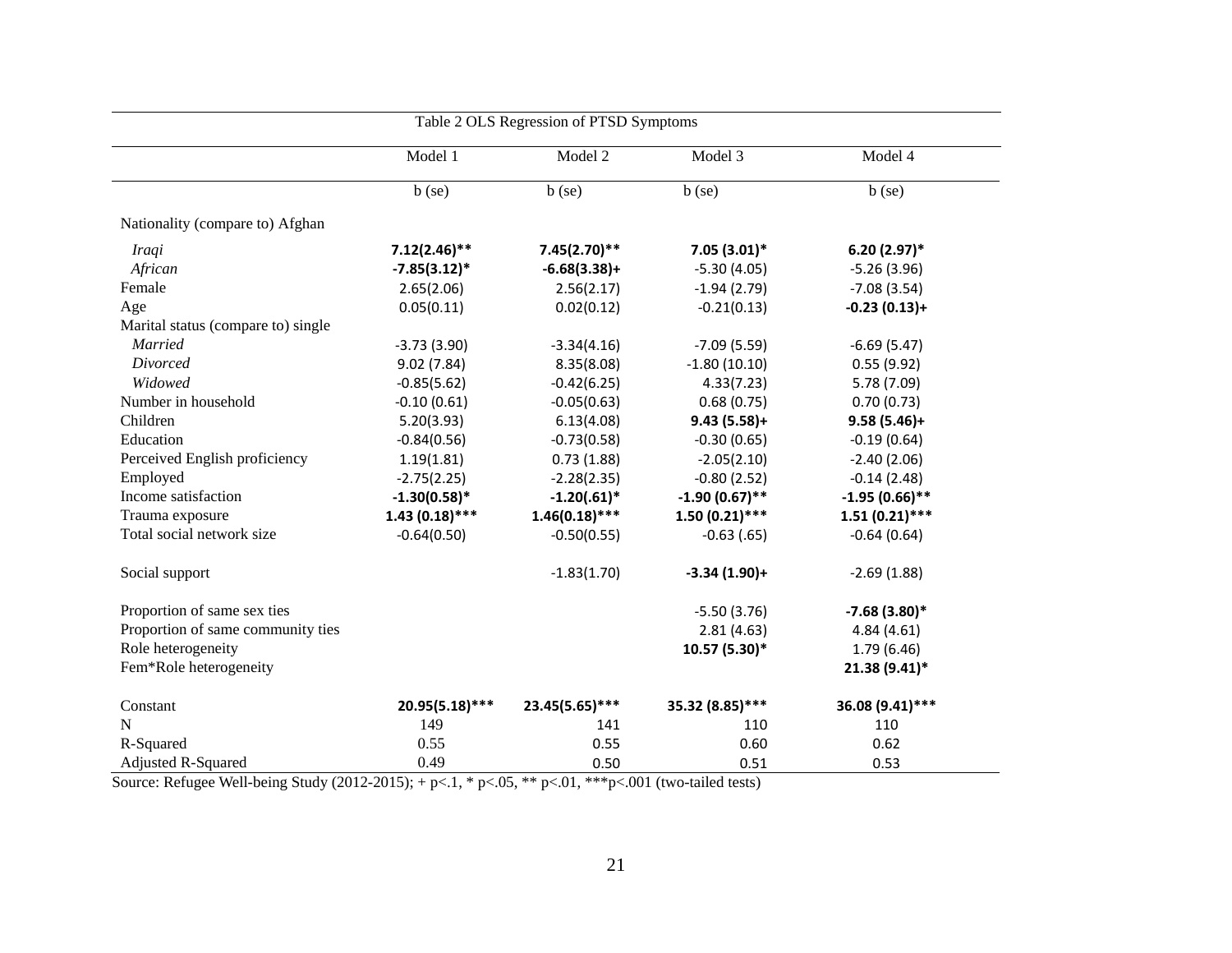| Table 3 OLS Regression of Depression |                  |                   |                  |                   |
|--------------------------------------|------------------|-------------------|------------------|-------------------|
|                                      | Model 5          | Model 6           | Model 7          | Model 8           |
|                                      | $\mathbf b$ (se) | $\mathbf{b}$ (se) | $\mathbf b$ (se) | $\mathbf{b}$ (se) |
| Nationality (compare to) Afghan      |                  |                   |                  |                   |
| <i>Iraqi</i>                         | $0.32(0.11)$ **  | $0.35(0.12)$ **   | $0.31(0.13)*$    | $0.27(0.13)*$     |
| African                              | $-0.29(0.14)$ *  | $-0.23(0.15)$     | $-0.13(0.17)$    | $-0.14(0.16)$     |
| Female                               | $0.19(0.09)*$    | $0.18(0.10) +$    | $-0.02(0.12)$    | $-0.23(0.15)$     |
| Age                                  | 0.00(0.01)       | 0.00(0.01)        | $-0.01(0.01)$    | $-0.01(0.01)$     |
| Marital status (compare to) single   |                  |                   |                  |                   |
| <b>Married</b>                       | $-0.24(0.17)$    | $-0.23(0.19)$     | $-0.32(0.24)$    | $-0.30(0.24)$     |
| Divorced                             | 0.33(0.35)       | 0.32(0.36)        | $-0.26(0.44)$    | $-0.16(0.43)$     |
| Widowed                              | $-0.23(0.25)$    | $-0.18(0.28)$     | 0.03(0.31)       | 0.09(0.31)        |
| Number in household                  | $-0.00(0.03)$    | 0.00(0.03)        | 0.03(0.03)       | 0.03(0.03)        |
| Children                             | 0.21(0.18)       | 0.25(0.18)        | 0.27(0.24)       | 0.28(0.23)        |
| Education                            | $-0.01(0.03)$    | $-0.01(0.03)$     | 0.00(0.03)       | 0.01(0.03)        |
| Perceived English proficiency        | 0.05(0.08)       | 0.03(0.08)        | $-0.09(0.09)$    | $-0.11(0.09)$     |
| Employed                             | $-0.17(0.10) +$  | $-0.15(0.10)$     | $-0.12(0.11)$    | $-0.09(0.11)$     |
| Income satisfaction                  | $-0.07(0.03)$ ** | $-0.07(0.03)*$    | $-0.09(0.03)$ ** | $-0.09(0.03)$ **  |
| Trauma exposure                      | $0.05(0.01)$ *** | $0.05(0.01)$ ***  | $0.05(0.01)$ *** | $0.05(0.01)$ ***  |
| Total social network size            | $-0.04(0.02) +$  | $-0.03(0.02)$     | $-0.04(0.03)$    | $-0.04(0.03)$     |
| Social support                       |                  | $-0.08(0.08)$     | $-0.16(0.08) +$  | $-0.13(0.08)$     |
| Proportion of same sex ties          |                  |                   | $-0.28(0.16) +$  | $-0.36(0.16)$ *   |
| Proportion of same community ties    |                  |                   | 0.18(0.18)       | 0.23(0.18)        |
| Role heterogeneity                   |                  |                   | $0.50(0.23)*$    | 0.12(0.28)        |
| Fem*Role heterogeneity               |                  |                   |                  | $0.90(0.40)*$     |
| Constant                             | $1.31(0.23)$ *** | $1.41(0.25)$ ***  | $1.88(0.37)$ *** | $1.96(0.36)$ ***  |
| N                                    | 150              | 142               | 111              | 111               |
| R-Squared                            | 0.47             | 0.47              | 0.53             | 0.56              |
| <b>Adjusted R-Squared</b>            | 0.41             | 0.40              | 0.43             | 0.46              |

Source: Refugee Well-being Study  $(2012-2015)$ ; + p<.1, \* p<.05, \*\* p<.01, \*\*\*p<.001 (two-tailed tests)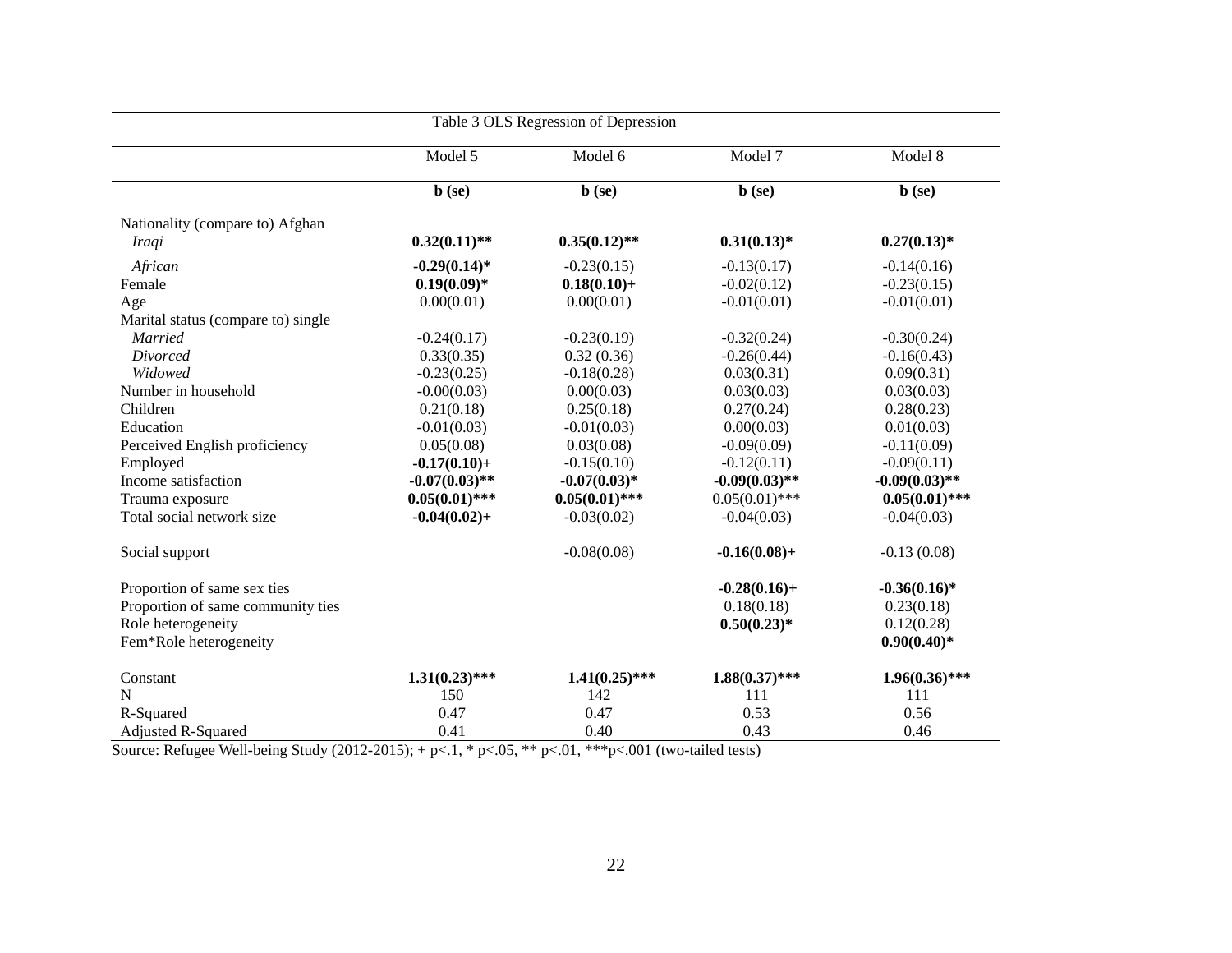| Table 4 OLS Regression of Anxiety  |                   |                  |                              |                  |
|------------------------------------|-------------------|------------------|------------------------------|------------------|
|                                    | Model 9           | Model 10         | $\overline{\text{Model}}$ 11 | Model 12         |
|                                    | $\mathbf{b}$ (se) | $\mathbf b$ (se) | $\mathbf{b}$ (se)            | $\mathbf b$ (se) |
| Nationality (compare to) Afghan    |                   |                  |                              |                  |
| Iraqi                              | $0.24(0.10)*$     | $0.26(0.12)^*$   | 0.19(0.13)                   | $-0.15(0.13)$    |
| African                            | $-0.34(0.13)*$    | $-0.29(0.14)$ *  | $-0.29(0.17) +$              | $-0.30(0.17)$    |
| Female                             | $0.24(0.09)$ **   | $0.24(0.09)*$    | 0.07(0.12)                   | $-0.08(0.15)$    |
| Age                                | 0.00(0.00)        | 0.00(0.01)       | $-0.00(0.01)$                | $-0.00(0.01)$    |
| Marital status (compare to) single |                   |                  |                              |                  |
| <b>Married</b>                     | $-0.17(0.17)$     | $-0.16(0.18)$    | $-0.25(0.25)$                | $-0.24(0.25)$    |
| Divorced                           | 0.42(0.34)        | 0.41(0.35)       | 0.02(0.45)                   | 0.09(0.45)       |
| Widowed                            | $-0.31(0.24)$     | $-0.31(0.27)$    | $-0.26(0.32)$                | $-0.22(0.32)$    |
| Number in household                | $-0.00(0.03)$     | $-0.00(0.03)$    | 0.03(0.03)                   | 0.03(0.03)       |
| Children                           | 0.23(0.17)        | 0.27(0.18)       | 0.32(0.25)                   | 0.33(0.25)       |
| Education                          | $-0.02(0.02)$     | $-0.02(0.03)$    | $-0.00(0.03)$                | 0.00(0.03)       |
| Perceived English proficiency      | 0.04(0.08)        | 0.02(0.08)       | $-0.12(0.09)$                | $-0.13(0.09)$    |
| Employed                           | $-0.09(0.10)$     | $-0.09(0.10)$    | $-0.07(0.11)$                | $-0.05(0.11)$    |
| Income satisfaction                | $-0.05(0.02)$ *   | $-0.05(0.03) +$  | $-0.06(0.03) +$              | $-0.06(0.03)*$   |
| Trauma exposure                    | $0.05(0.01)$ ***  | $0.05(0.01)$ *** | $0.05(0.01)$ ***             | $0.05(0.01)$ *** |
| Total social network size          | $-0.02(0.02)$     | $-0.03(0.02)$    | $-0.02(0.03)$                | $-0.03(0.03)$    |
| Social support                     |                   | $-0.01(0.07)$    | $-0.09(0.08)$                | $-0.07(0.08)$    |
| Proportion of same sex ties        |                   |                  | $-0.28(0.16) +$              | $-0.34(0.16)$ *  |
| Proportion of same community ties  |                   |                  | 0.03(0.19)                   | 0.07(0.19)       |
| Role heterogeneity                 |                   |                  | 0.25(0.23)                   | $-0.03(0.29)$    |
| Fem*Role heterogeneity             |                   |                  |                              | 0.66(0.42)       |
| Constant                           | $1.00(0.22)$ ***  | $1.04(0.24)$ *** | $1.54(0.38)$ ***             | 1.59(0.38)       |
| N                                  | 150               | 142              | 111                          | 111              |
| R-Squared                          | 0.48              | 0.49             | 0.50                         | 0.51             |
| Adjusted R-Squared                 | 0.43              | 0.43             | 0.39                         | 0.40             |

Source: Refugee Well-being Study (2012-2015); + p <.1, \* p <.05, \*\* p <.01, \*\*\* p <.001 (two-tailed tests)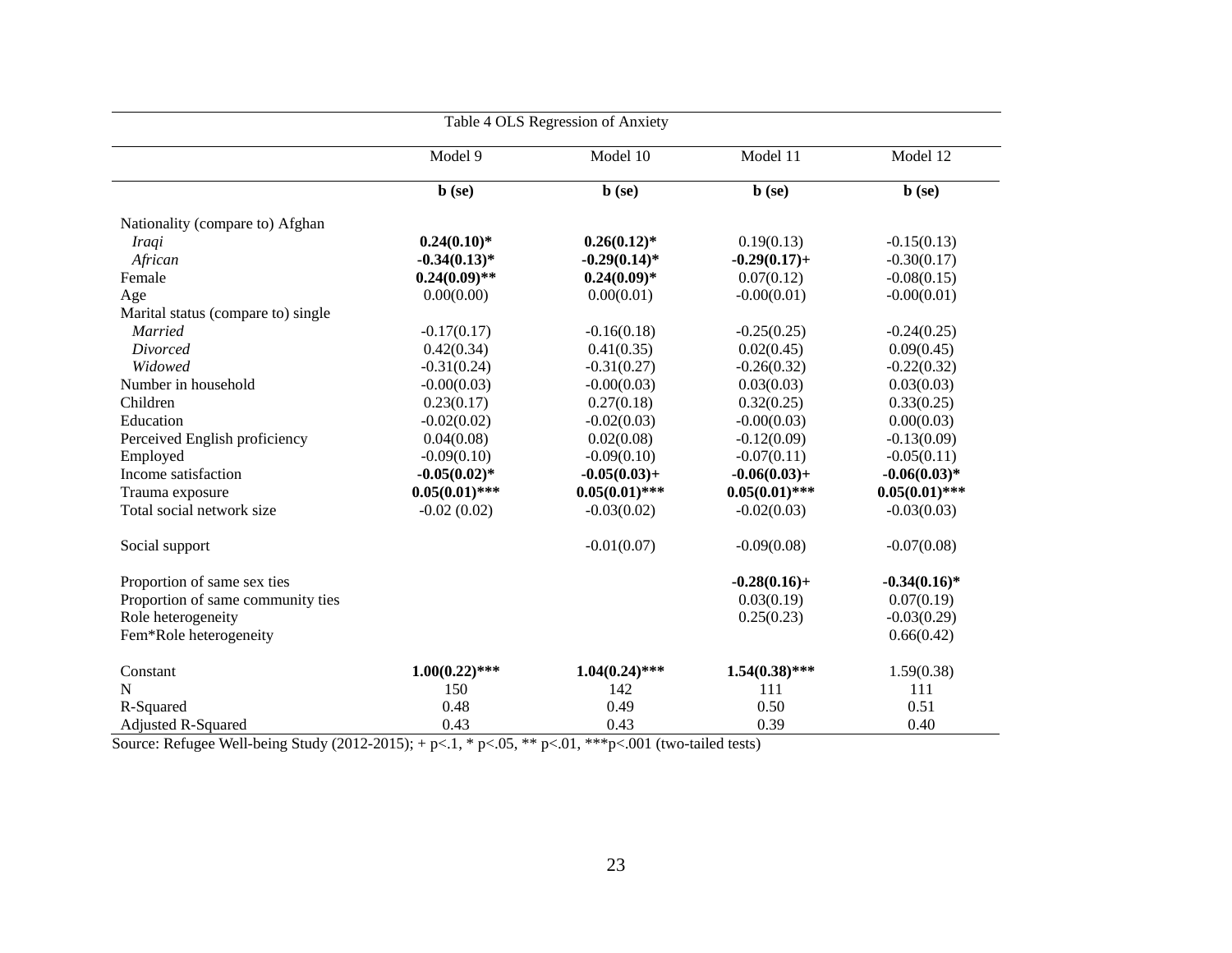

Figure 5 Interaction effect for Model 4 Figures 6-7 Interaction effect for Model 8 and Model 12



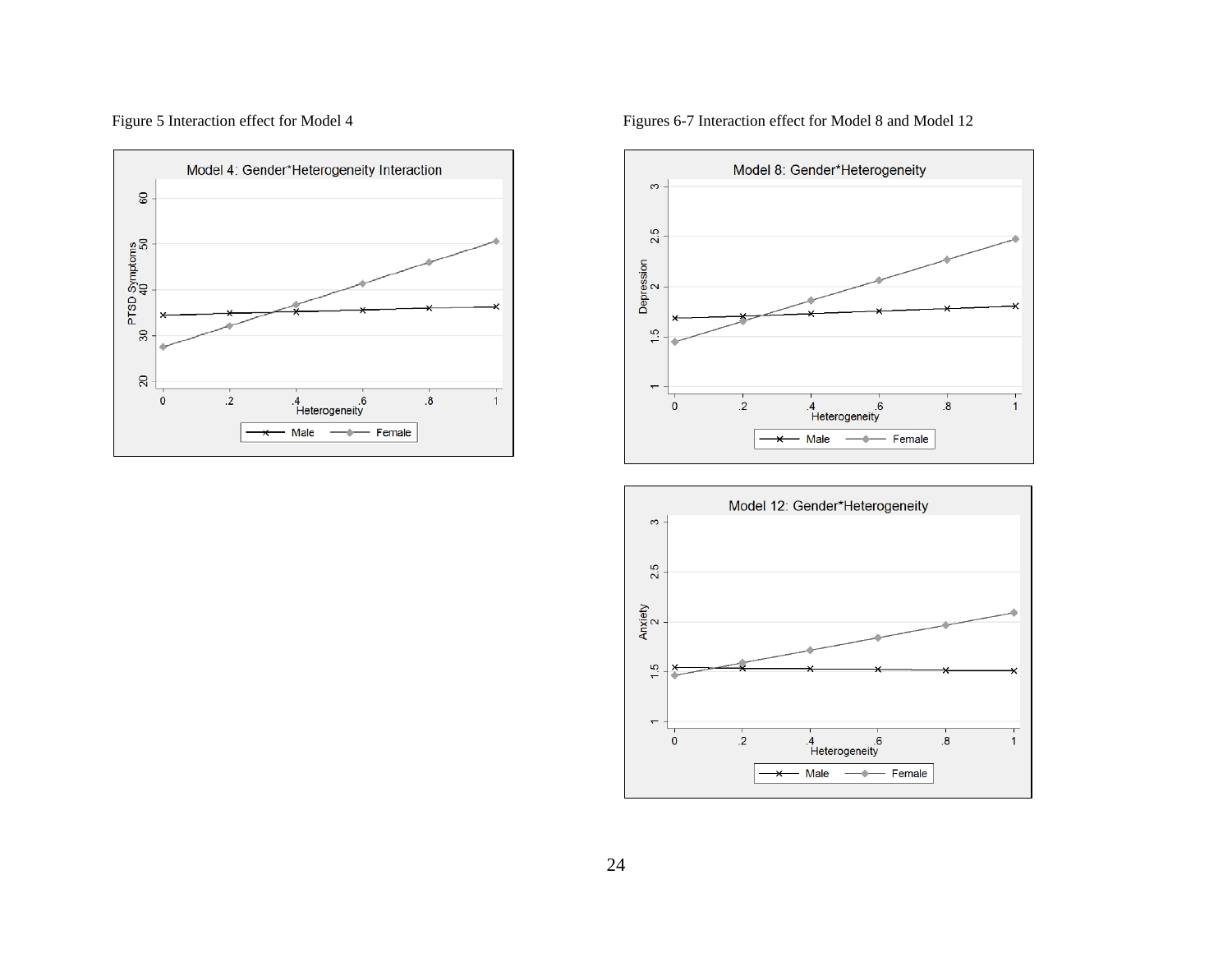Study hypotheses 1.1 and 1.2 must be rejected. Results do not show that social network size is related to the mental health of newly resettled refugees, nor do they show an interaction effect occurring between network size and gender. Study hypothesis 2.1 must also be rejected—statistical significance was found in a negative direction rather than the hypothesized positive direction. Thus, increased heterogeneity of social ties appears to be related to worse mental health. Hypothesis 2.2 should be rejected, but heterogeneity does appear to be moderated by gender. Heterogeneity seems to depend on gender—females with higher levels of role heterogeneity tend to have worse PTSD symptom and depression scores.

**1.1**: Greater network size will be significantly and positively related to better indicators of mental health: False

**1.2**: The positive relationship between network size and mental health will be weaker among refugee women: False

**2.1**: Greater network heterogeneity will be significantly and positively related to better indicators of mental health: False, a significantly and negatively related relationship was found

**2.2:** The positive relationship between network heterogeneity and mental health will be weaker among refugee women: False, but an interaction effect was found suggesting that increased heterogeneity has a stronger negative effect for women.

Several key findings can be elucidated from the results and further contextualized by the way that refugees talk about their social networks, thus addressing the third research question in this paper. As Pierce (2012) contends, through mixed-methods research,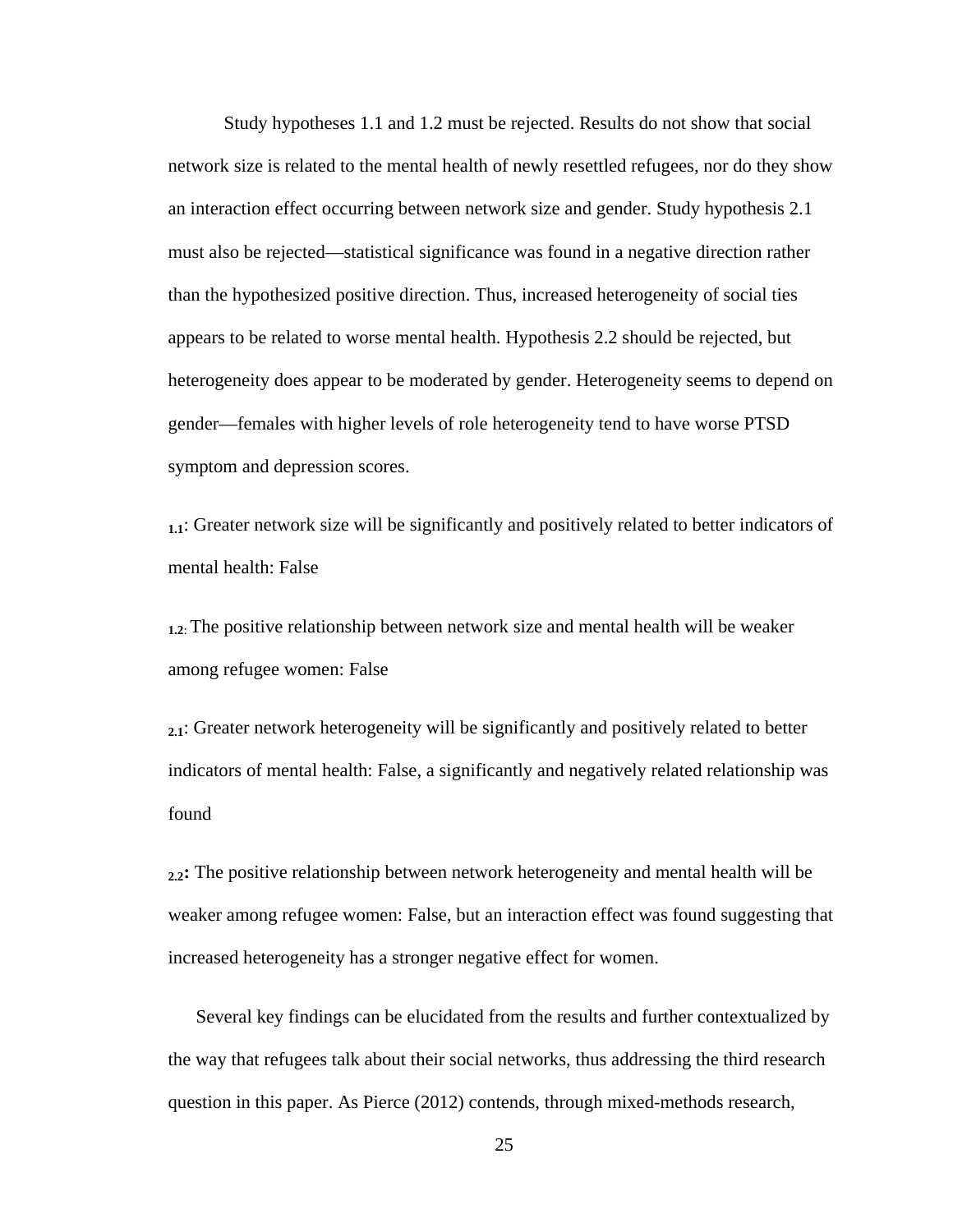qualitative findings can add meaning to quantitative results. To this end, the following four key findings have been derived: 1) although refugee network size does not appear to be related to mental health, it can be noted that the social networks of newly resettled refugees are small and that newly resettled refugees report feeling isolated; 2) role heterogeneity has a negative relationship with mental health and this is moderated by gender, but certain types of ties do seem particularly valuable; 3) local networks can provide needed help, but distant networks are also valuable; and 4) current refugees are building communities that can help future refugees, thus increasing the future availability of beneficial local network ties. The first two findings contextualize quantitative results and the third and fourth extend the quantitative findings by suggesting areas that were unaddressed by quantitative analyses and results.

#### *1) Refugee social networks are small and refugees report feeling isolated.*

Thirty percent of refugees reported not having any local ties that they would discuss important matters with, seek advice or help from when they need to get something done, or seek advice or help from when they are not feeling well. The mean number of overall ties was just over 2. Understanding that refugees have limited social support from family and few local resources, it is worth considering the influence that this has on daily life and what outstanding needs exist. Although, social network size does not appear to be statistically related to mental health, refugees describe value and concern for familial ties. They also suggest the loss of important ties from home: "*This is the worst thing that I'm feeling here. Because I am a stranger here and the loneliness, and I don't know any person here, and I don't know the ways."* Another participant portrayed this as being foreign or, in other words, a stranger: *"I've never been foreign before, so when I was*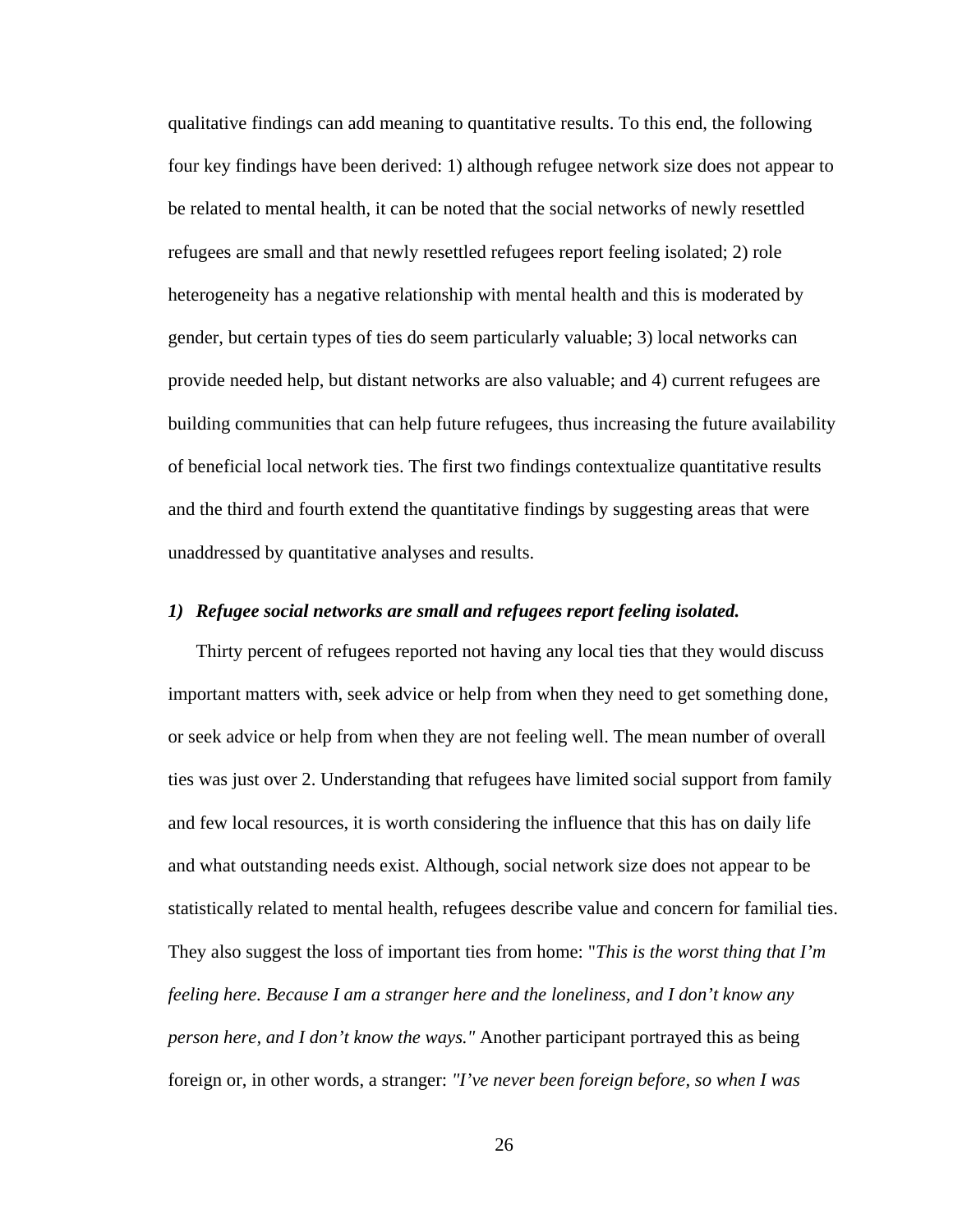*coming, I thought it would be easy and fun. When I got here, it's totally different."* Even with improved familiarity with new surroundings, isolation often persists. One participant stated this as follows:

*"I'm comfortable regarding the city, but sometimes I feel annoyed or sad or depressed because I'm alone. I'm isolated. I'm a stranger. I don't have my family here. I don't have the one I love here with me."*

Forming new relationships can be distressing. Some participants described

wanting to move to a new area within the United States and others described wanting to

leave the U.S. entirely. As one participant stated: *"Sometimes my husband will sit there* 

*and cry, and he says, 'We need to go back to Iraq, even if we are going die there, it is* 

*better for us from here.'"*

Another expressed similar sentiment as follows:

*I prefer now to go back to where people kill us or [are] kidnapping or bumping, rather than to stay here in America, as a stranger, have no one to help me, have no one to take care of me. It's really hard. Day after day, it's become harder with the barrier of the language, of course*.

The stress and strain of worry can influence one's mental health. One participant

expressed this relationship as follows:

*I'm not good at all. I suffer from depression and anxiety. I worry too much about members of my family. I kind of have thoughts all the time that I'm going lose them or one day I'm just going to Iraq and I'm going to experience the same thing I've been experiencing. Sometimes I would go at night and check whether my kids are still breathing, because I would be thinking that they are dead. All of these thoughts would occur to me on a regular basis in my mind and I would just explode and cry and cry and cry all the time and I would just feel that I want to go out of the house and just be out there. At night I cannot sleep at all. I have a lot of anxiety and my anxiety level is very high.*

Another participant described the striking difference between having family,

support, and resources nearby compared to far away: "*That's a big concern for all the*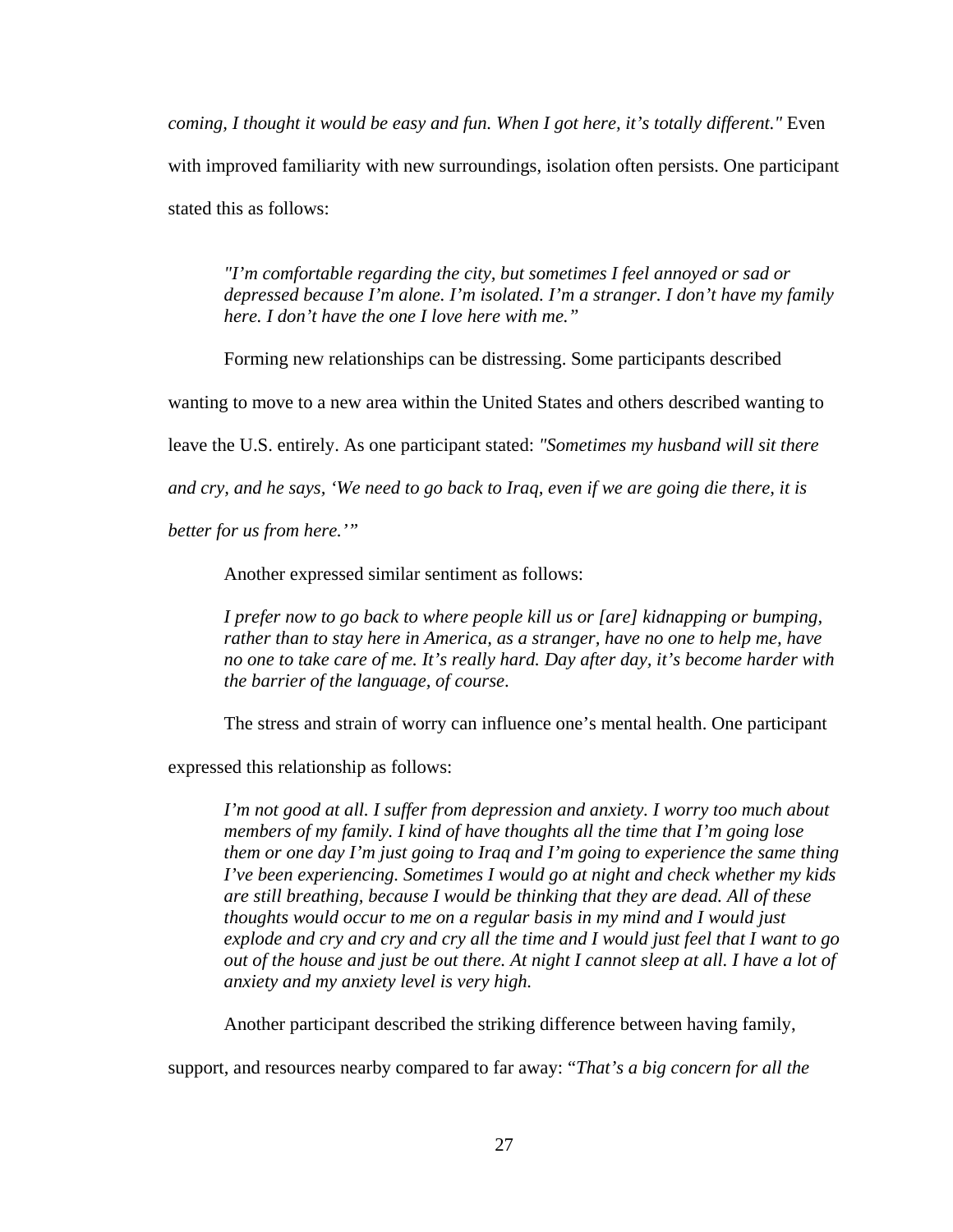*refugees. The family is like a body. If you lose a body part, you are disabled. Since 20 or 21 years, I'm away from my own family."*

Violence and turmoil in one's home country clearly influences refugee status and one's networks. One participant described a horrendous scene:

*They [the attackers] were there because my husband and brothers worked with an American and I was begging them not to shoot... but they just slapped me against the wall and shot my brother. They told me if you don't leave the country we're going to kill you all and we're going to take your daughter. I was unable to walk for six months after this and still have back problems.*

Another participant described losing his brother during an explosion and the lasting impact of this experience. He stated that the explosion "*happened [right] in front of me, so, yeah...even if someone just mentions his name, I [would] just like slap myself and cry and do weird stuff."* The lasting effect of these experiences and their implied influence on forming new social ties was succinctly stated: *"When Iraqi refugees come to the United States, the feelings, the old memories all—previous memories came with that."*  Not only are family members separated during the resettlement process, but some are permanently lost. These experiences plausibly affect the ability to form ties with people of disparate backgrounds.

## *2. Role heterogeneity has a negative relationship with mental health and this is moderated by gender but certain types of ties do seem particularly valuable*

Most refugees form social networks with people of the same sex and with people of similar cultural backgrounds, with little role heterogeneity. Further explaining this finding, refugees described real barriers to forming new ties. A nascent grasp of the English language can be constraining. One participant described a lost opportunity to make new relationships as follows: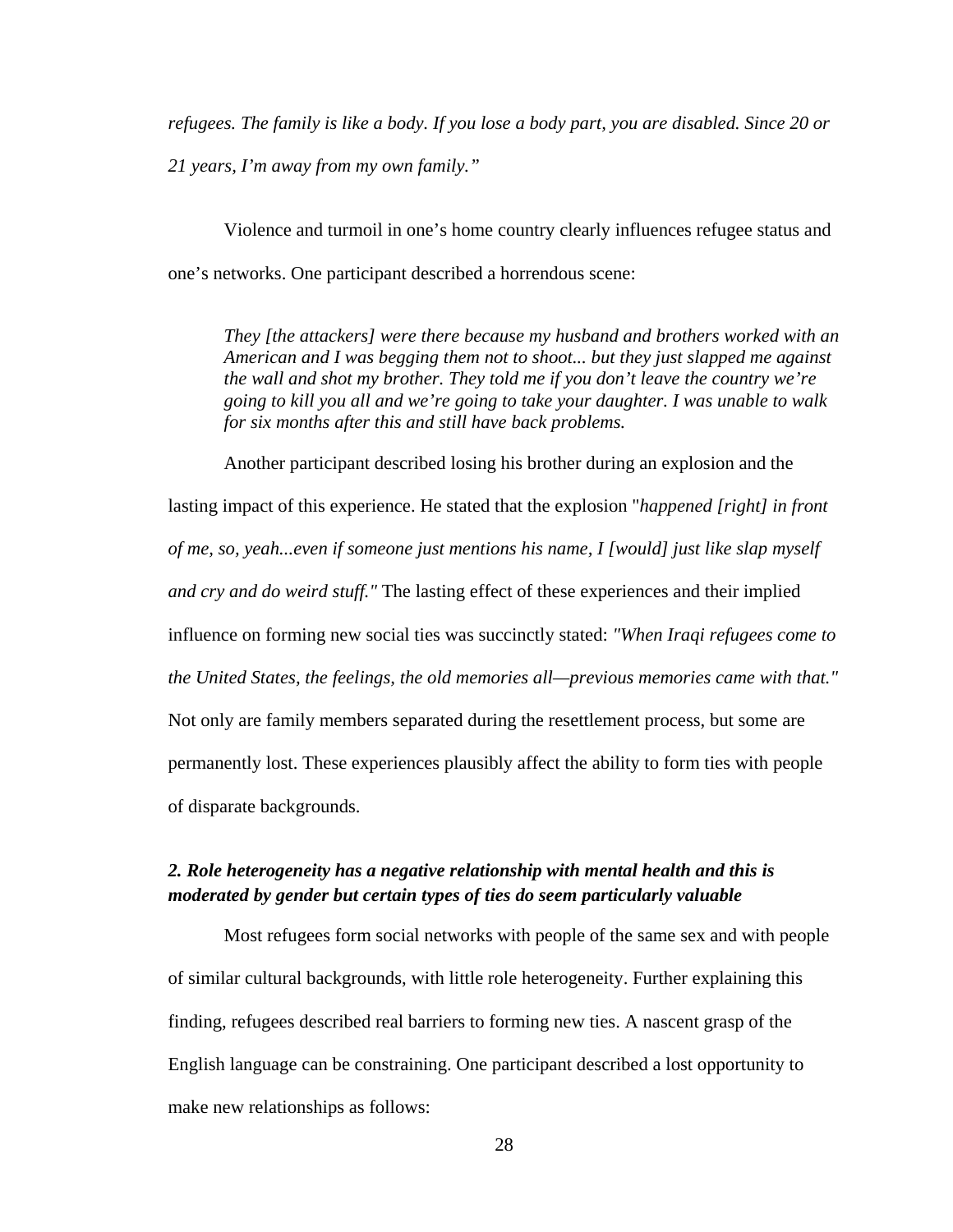*As I told you before, I don't have any social network or any people that I know in the U.S. The main obstacle for that is the language. Many times I take my daughter to the school and I would meet one of the American mothers, who would pass a compliment on how I dress. I would all the time want to reply and start a conversation, but I cannot do it most of the time. I just resort to "Thank you" because I don't have the language. The language is the main problem. That's the main obstacle for any social relationships.* 

Another participant described the process of learning English as more difficult

and isolating than expected:

*The thing that really surprised me the most is the language. It's so hard. I knew it. I didn't know this language, but I didn't think that I would be so surprised, because I'm here and I can't talk to nobody.*

Despite the difficulties with role heterogeneity, refugees indicated needing certain

pieces of information and implied the value of having social ties that could help them

navigate their new surroundings. Becoming familiar with a new area in terms of

directions and transportation can pose difficulties. One participant described missing a

healthcare appointment after not being able to find the location of the building:

*I went by the bus, when the bus dropped me [off], I didn't find it [the healthcare provider], so I just walked, walked and I didn't find it. Then I called my husband. I told him, I'm lost. I don't know where I am. He told me just go back to the bus station.*

Some refugees shared concern about not having any backup support for their

family in an emergency situation. Others mentioned having access to resources they

might need in an emergency, but not having the daily support that they need. For

example, one participant stated:

*If I have a large problem from outside, I can call people. There are people that I can call. I can ask for help. Yeah, if I need a doctor or to go to the hospital or anything, yeah, there are people that I can call and they can help me. But concerning personal issues, no, I don't. Emergency cases, there are people I can call on for that. But other problems, I have to solve them myself.*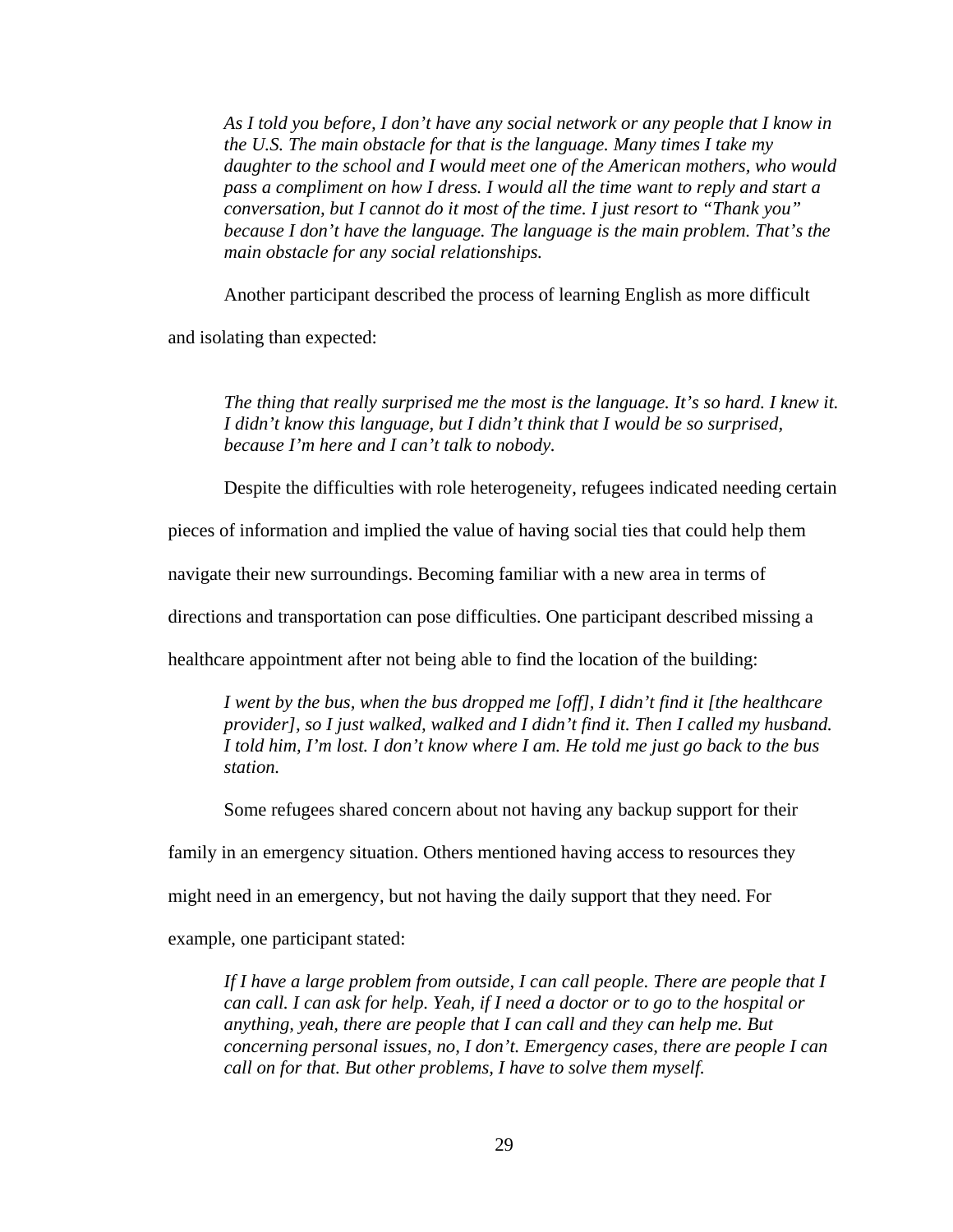From a different perspective another shared the following:

*If I get sick or happen something, nobody can—I cannot have anybody to take about my son, or maybe if I go out or going find job, then I should just stay home because nobody I have to take care about my son. Then I think just because my family [is] there and not with me then I don't have anybody to help me here.*

Another participant described the importance of having networks for applying for a job:

*Another challenge was that when we came to apply for a position or for a job, they always needed somebody—they always needed recommendation letters, and we do not know anyone to recommend us for the jobs here.*

In sum, refugees have little network heterogeneity. Forming relationships with people of the same sex and of the same ethnic community appears to be easier to do than forming relationships with people in other settings such as with other parents from within one's children's schools. One's ability to speak English seems to contribute to this. Although heterogeneity appears to be negatively related to mental health, gaps in

resources exist that theoretically could be ameliorated by new local social ties.

Different kinds of heterogeneity many be more or less beneficial. In the measure of heterogeneity in this study, service providers were included as a type of tie alternative to friends and family. Those without friends and family may have been more likely to report service providers as ties. Friends and family members are also likely provide different kinds of support not completely captured in the quantitative results. To this end, the next two findings address qualitative results that extend beyond quantitative findings, thus illuminating issues to be explored in future research endeavors.

#### *3. Local networks are important, but distant networks are also valuable.*

Quantitatively, local networks were assessed using a name generator in which 30% of refugees reported not having any local networks. However, when describing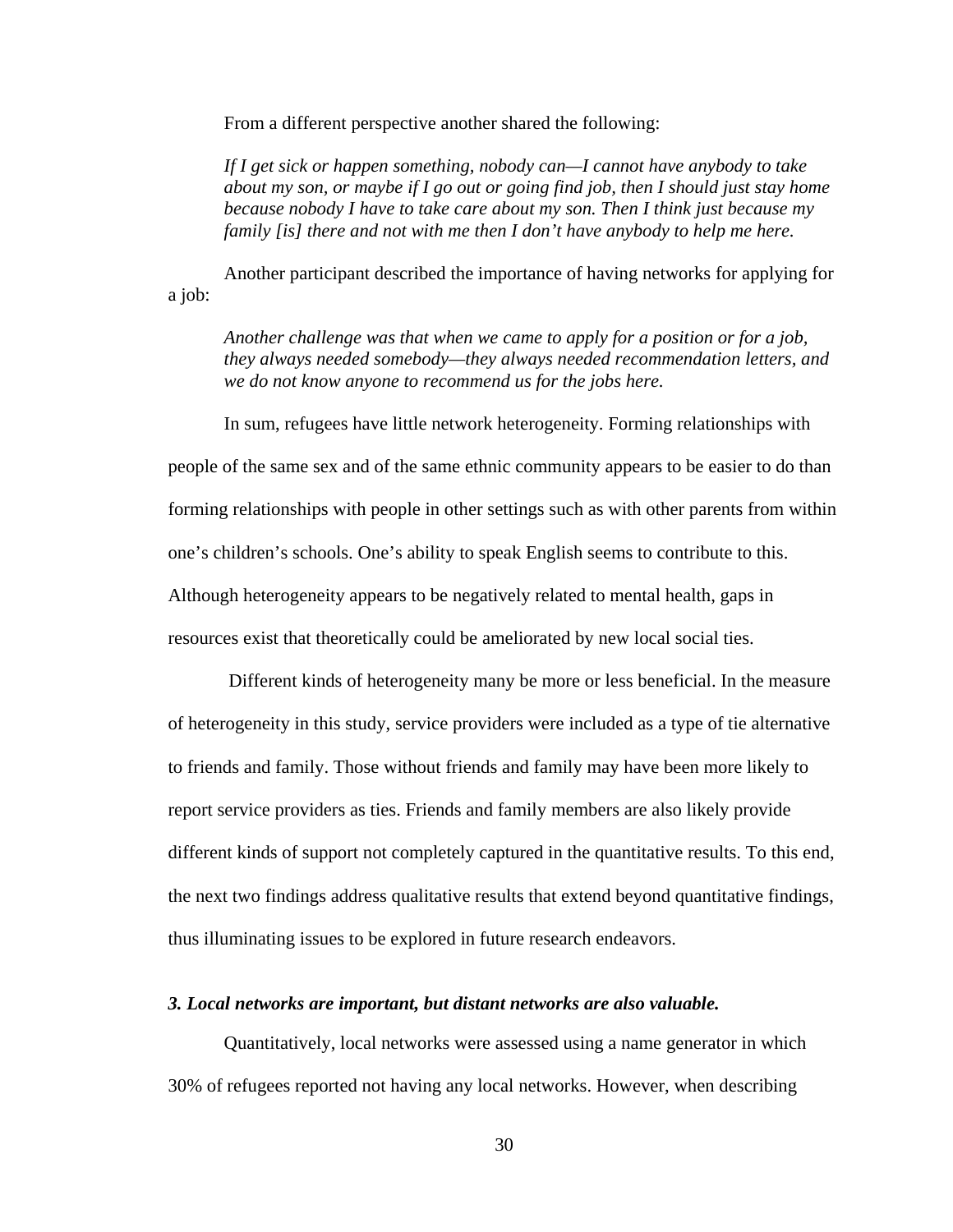social ties, refugees often spoke of distant family or friends. These distant networks are clearly important to the health and well-being of refugees and were effectively missed in quantitative calculations. Refugees recognized distant social ties in different ways. While some spoke of the benefits of having social support from familiar ties, others mentioned a change in their quality since leaving. Some described not wanting to talk to distant ties in order to move on and turn a new page or get back on their feet.

Many participants spoke of regular online communication with family members who are still in their home country. In addition to cell phones, tools such as Viber, Skype, and Facebook are used. There are still challenges with maintaining communication, however. Access to the internet on both sides is precarious. One participant reported, *"I*  don't get to call them all the time. I don't have Internet. Sometimes they would call me, *but they can't really afford calling here because it's expensive."* Another substantiated this by saying, *"Because I don't have a computer, I couldn't do that, so I have to visit a friend in order to open Facebook, to log in my Facebook in order to make a communication."*

Communication with family provides a sense of comfort and normalcy for refugees, but it can also introduce vicarious trauma and new stress. As one participant shared: *"absolutely, I feel good when I talk to them, but sometimes I feel depressed because of the bad news."* Family members share new and current traumatic experiences and need help that newly resettled refugees cannot provide given their distance. One participant stated:

*The whole situation in Iraq is very unstable. My mother, her health is not that good. Whenever she talks to me about how the situation is in Iraq—she talks to me also about how she has problems with her daughters-in-law--I really get affected by that and I don't know what to do.*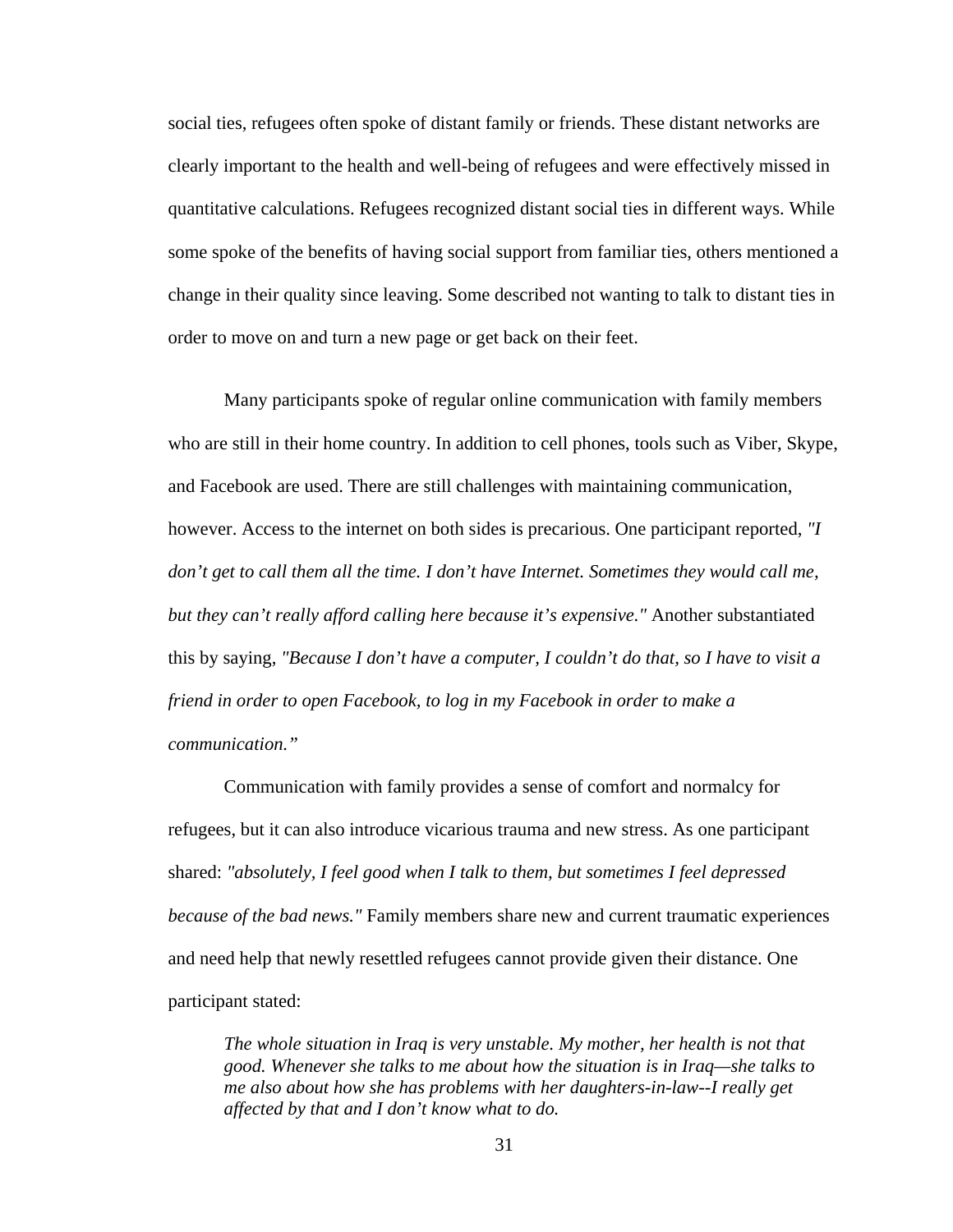Another participant described similar circumstances and further elaborated on the

strain of being far apart from family members:

*When I speak to my family back home, I really get very worried about my mother especially because my mother is all the time telling me that she is sick because I am away from her and she is really worried about me. All the time, she would tell me that 'You need to come back to Iraq no matter how difficult it is over here in Iraq' I get really concerned about what she's telling me, that I lose my focus. Even when I take my English classes, my mind is all the time with my family members back home.*

Certainly some refugees are less tied to family, but this can also be stressful. One

participant described not maintaining regular contact by stating *"I was hoping I would,* 

*but we have this saying, 'Far from the eyes is far from the heart.'"* Another said:

*One day, I went to that mountain, you know the one, the top of [it and then I] asked myself, 'Oh, my god, why I am here?' I can't believe I am here. How many hours from here to Bagdad? Maybe, 23 hours by airplane.*

Evoking the imagery of being lost, another participant described the reality of

intermittent and worrisome communication with loved ones as follows:

*The way it is, he is in the forest. He is lost. Sometimes I call him and we'll talk. Sometimes I call him and I can't reach him. The last time I tried the phone and it went through, and I spoke to him. He was telling me the problems, and I cried because I can't help him. I don't have money. I told him I haven't been successful yet but I'm just praying if he can get out and be able to get to the refugee camp. Maybe America will bring him or something and be able to get out that problem.*

As previously described, refugees are often in contact with family networks from

afar. Reminders of the dangerous living conditions that loved ones continue to deal with

can strain these relationships, but there are other factors involved as well. As such,

support from these networks is diminished. In one key way, along with the change in

frequency of contact, transparency and openness about problems is also affected. As one

participant described: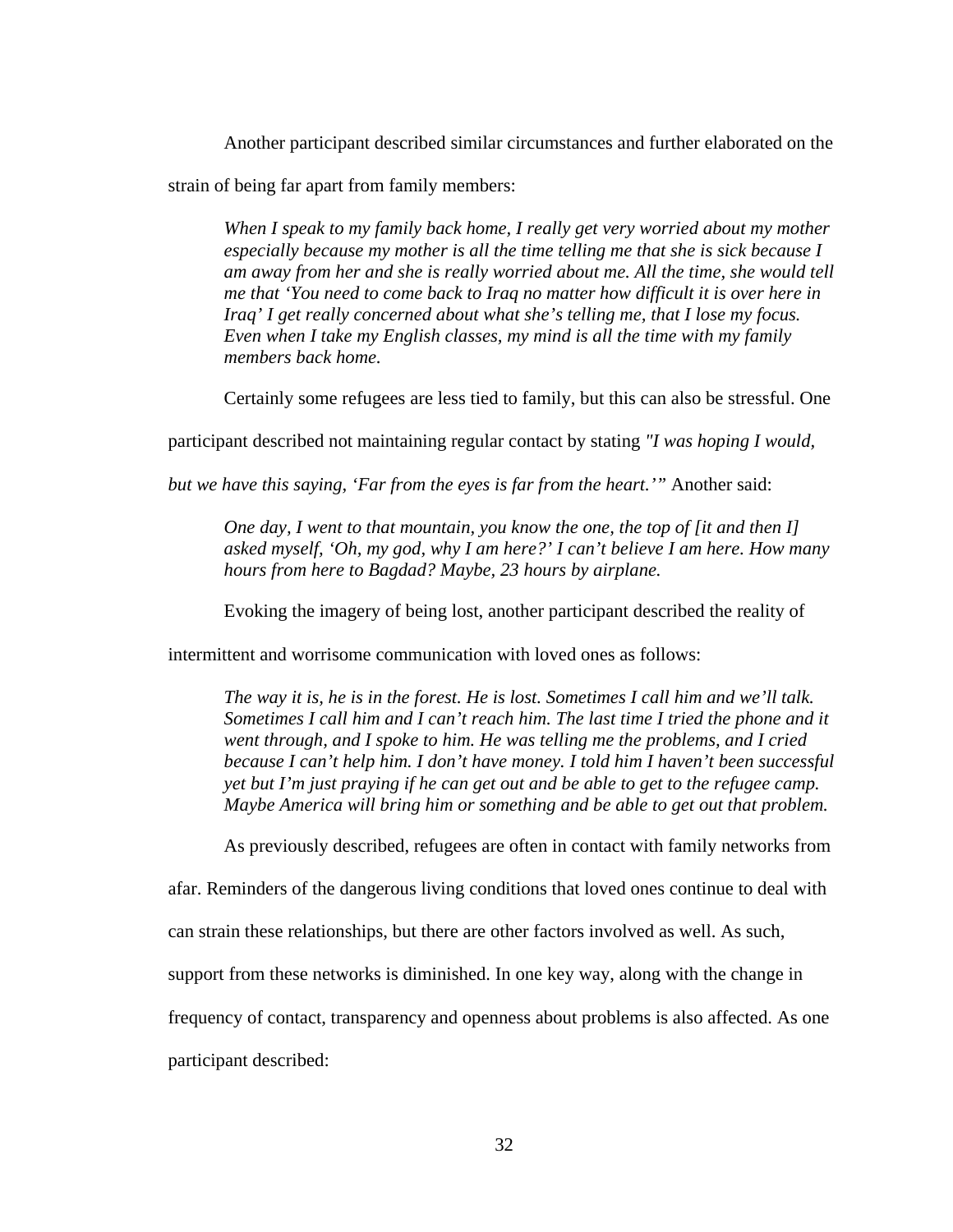*I try to not contact them very much because I don't want to tell them the issue, the truth. They know America is very great place and all the people here are very happy and rich, but this is not the truth. Then I cannot call them and tell them [that this has not been true for me]. Then I wait 'til maybe after one year, or I don't know when, but just 'til I can find a good job, like my job as a teacher or teacher assistant. Maybe I can buy house. When I have all those issues and when I'm going to call them, I can tell what's going on with me. I cannot tell them now what's happening right now, that's difficult.*

As depicted above, this participant was unable to share current difficulties with distant family because a desire to present a positive reality. Accordingly, emotional support that might have been previously available could not be obtained as easily. This change in the qualitative value in distant relationships is further described by another participant:

*It's difficult to communicate with someone in another country. We talk on Facebook and stuff, but we used to spend days together, and so I basically lost my friend in Iraq. I lost my friend in Syria. I'm starting over.*

In sum, local network name generators can miss many ties that newly resettled refugees rely on. Further, communication with distant ties is possible and support can be gained vis-à-vis advancements with internet and technology. This is noteworthy in relation to the potential of family reunification and the development of new and vibrant ethnic communities.

#### *4. Current refugees are building communities that can help future refugees, thus increasing the availability of beneficial local network ties*

Refugees report having learned what support was most needed and helpful for them. They also describe how one or two cultural brokers—a family member who resettled before them or friend in the community—helped them to navigate new systems. These experiences are described as transformative; many have been encouraged to want to open their doors and help newcomers. While these budding networks were not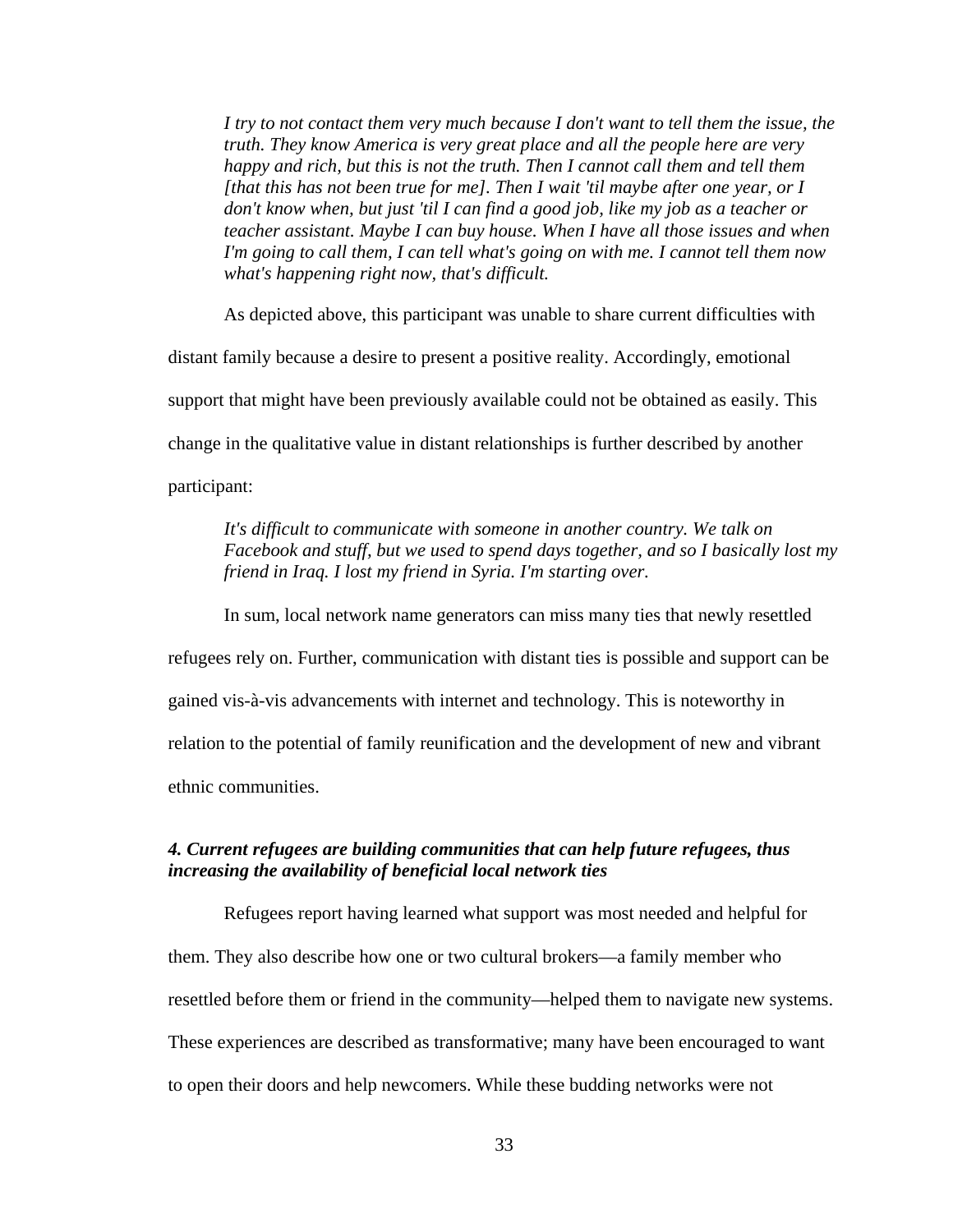captured through quantitative data, interviews revealed some potential for community growth and improved support for future waves of refugees. Local ethnic communities will likely grow as more refugees resettle in the United States. Some of these will involve the reunification of family and friends. As such, refugees also expressed hopefulness towards reuniting with their family members in the United States:

*So yeah we still have and we wish we can, I mean when we support ourselves here maybe we'll try to bring them here anyway like my dad and mom I think, her mom. So we are, we are in good relations still with them and hopefully we can give them a chance to come here.* 

The value of having just one reliable person who can act as a cultural broker was

articulated by one participant whose brother lived nearby:

*If I hadn't had my brother here, I would have had the worst time ever, like he did when he first got here. He didn't even have money to pay rent for a while. You talk to him, and he will explain all that to you, but he had a really, really tough time when he first got here, by his own. They didn't have a car. They had to walk in the rain till some stranger come and took them home.*

Participants frequently described receiving help from English speakers who are

from their cultural community and understand their current challenges. As such, one

participant stated:

*He's doing great in helping me when I need support and especially with English language when I try to write letters or reports or emails or... getting advice sometimes for something complicated here. I can't understand it so I call him and he gave me the advice ... good advice, he give us because he lived here like for 30 years, he came here like 1970 something, and he even Tony he came here like 1980.*

Cultural brokers are also able to help refugees communicate with teachers and

other professionals whom refugee's children interact with. One participant described

receiving help from a friend who explained a holiday and time off from school to her

child's teacher in the following way: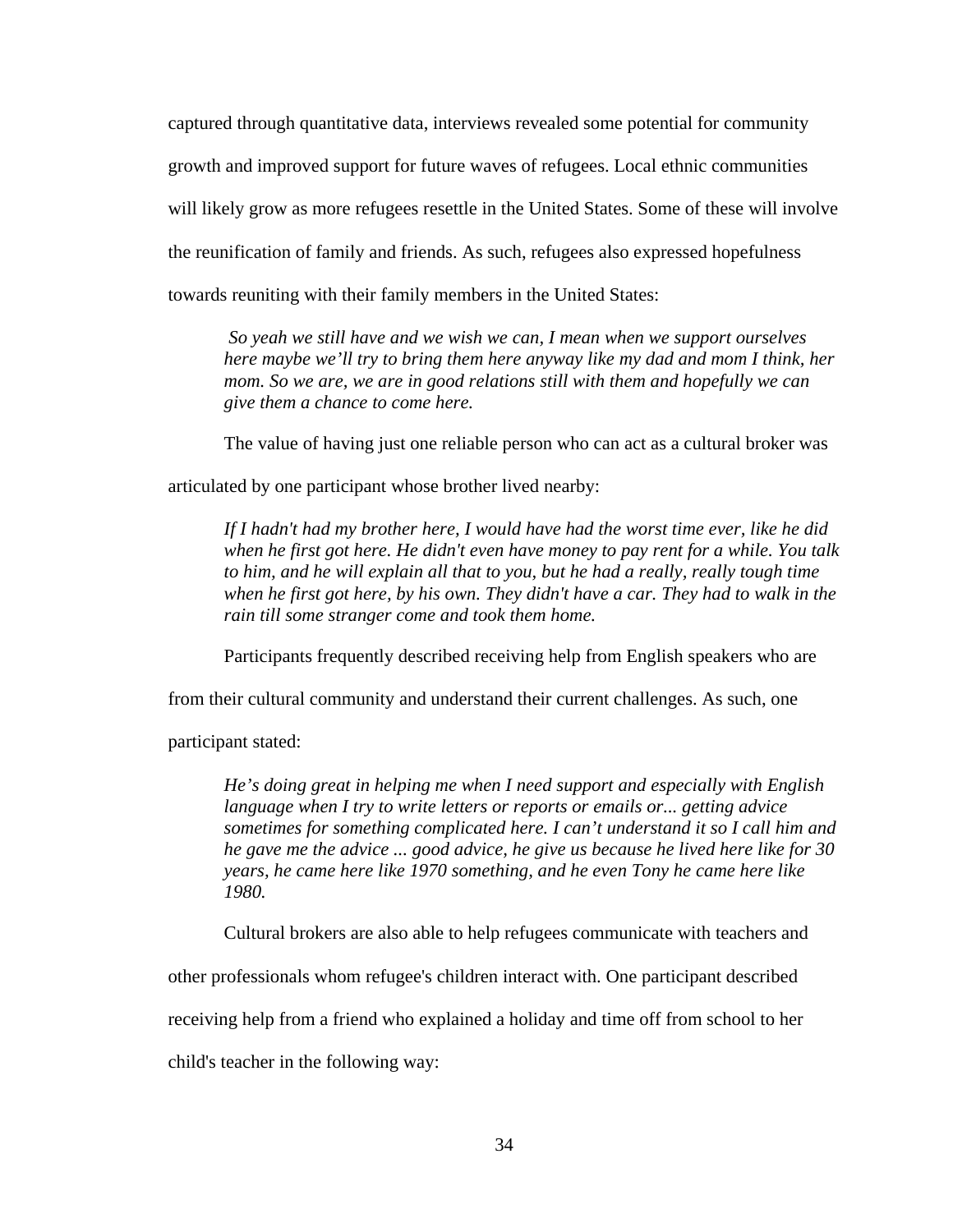*The mother is a doctor and she knows Arabic. These past few days we had a feast and we wanted our daughter to take the day off from school, so we talked to our neighbors here, the Arabic family. She was able to call the school of our daughter and take a day off from school so that we could celebrate the feast together.*

In return, many refugees make a commitment to helping newer refugees, as they

know the challenges that others might face so well. From this lens, the advice and help

that they provide is quite instructive. As one participant described:

*I've told them, you have to take it easy; be patient. You can't have everything at once, go step by step, and you're—and about two weeks ago at Wal-Mart, I saw a person [in] the same situation. I told them you're going to have to take it easy, be patient and everything. I told them about, just Arabic culture places such as Sahar or like restaurants and shops, that's at least I can do for them.*

Another participant reinforced the importance of helping others with the example of

transportation:

*I teach my friend, he came after me, how he's going [to] get his driver license, which test I do. I tell him what's, on the street, how they are, people here, and I give him some information I already have as my own experience. If I know anything, I tell them, because they are just came after me. Then if I know already something, I tell them how they are should do [it].*

In sum, qualitative interview data both elaborates on factors related to quantitative

findings and elucidates further nuance that is missing within these findings. Although refugee networks are small, they are meaningful and growing. Challenges such as English proficiency likely affect one's formation of networks outside of one's cultural community. However, having cultural brokers from within one's cultural community has much value as described through the voices of refugees in terms of help communicating with health providers, schools, and other services. While the local networks are important, so are distant networks. The ability of refugees to connect with local and culturally similar communities is of great value and as future waves of refugees resettle in this community, network opportunities will likely grow and some families will hopefully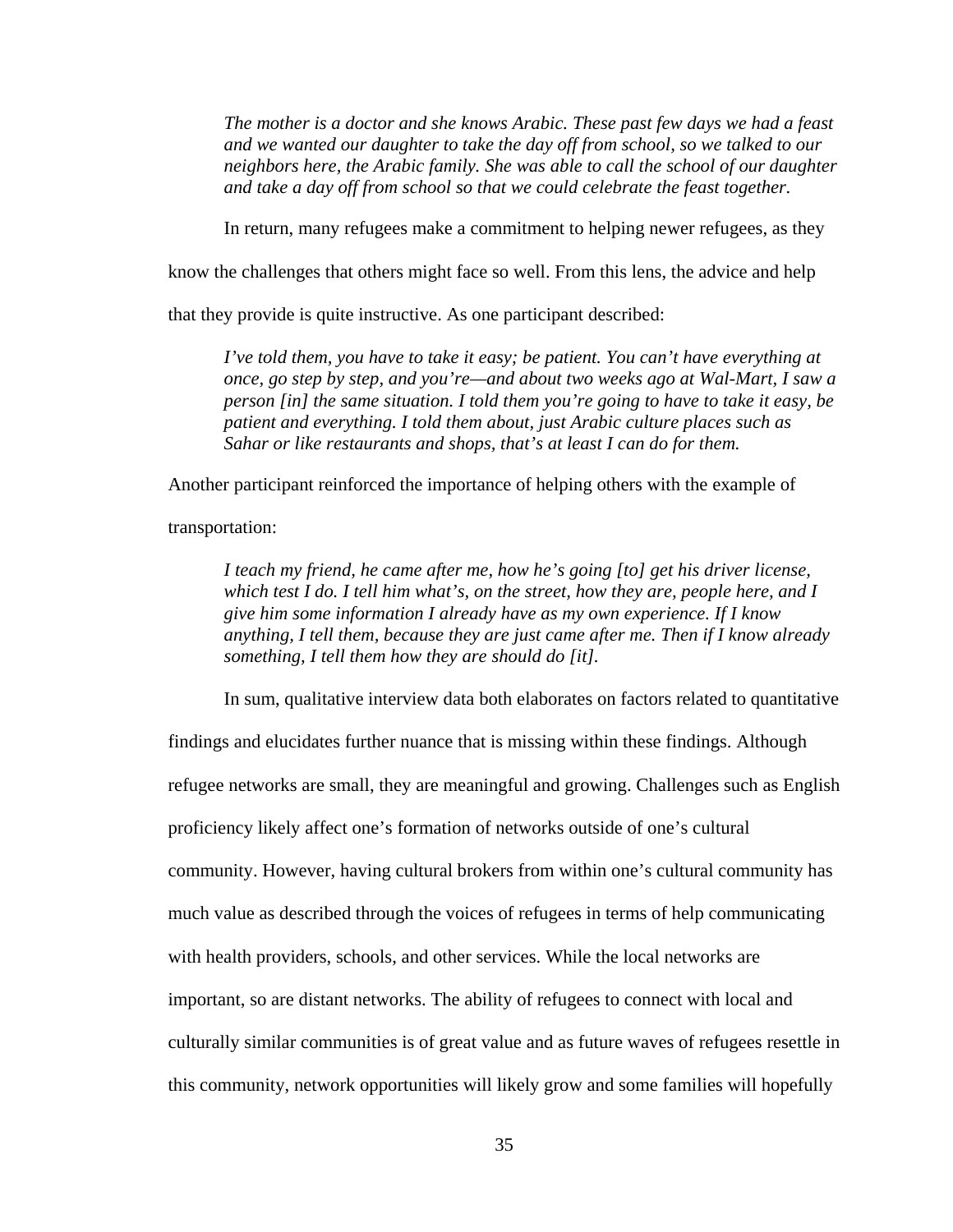be reunited. Of those that have recently resettled, many will be influential in the success of newcomers and future generations.

#### **Discussion**

Study results suggest that social isolation is common, social network characteristics matter, and that trauma and income satisfaction are strongly related to mental health symptoms. Although social network size was not statistically related to PTSD, depression, or anxiety symptoms, refugees frequently discussed experiencing social isolation. Secondly, the composition of social networks does appear to be important. While role heterogeneity was related to increased distress, one's proportion of same sex ties was related to better mental health scores. Third, trauma exposure and income satisfaction were consistently related to PTSD, depression, and anxiety symptoms; as would be expected, more trauma exposure was related to worse mental health scores and more income satisfaction was related to better mental health scores. This finding highlights the impact of both pre- and post-migration factors on the mental health and well-being of refugees.

#### *Social isolation is common*

A high proportion of refugees reported having small social networks and many reported having no social ties (at least locally). This suggests isolation is a factor in refugee mental health. While a relationship between social network size and PTSD, depression, or anxiety symptoms was not found, refugees described social isolation in numerous interviews. Similarly, scholars have linked social isolation to mental health after refugee-like situations (Burnett & Peel 2001; Gorst-Unsworth & Goldenberg 1998). The importance of social support is often evoked in this work (Schweitzer et al. 2006).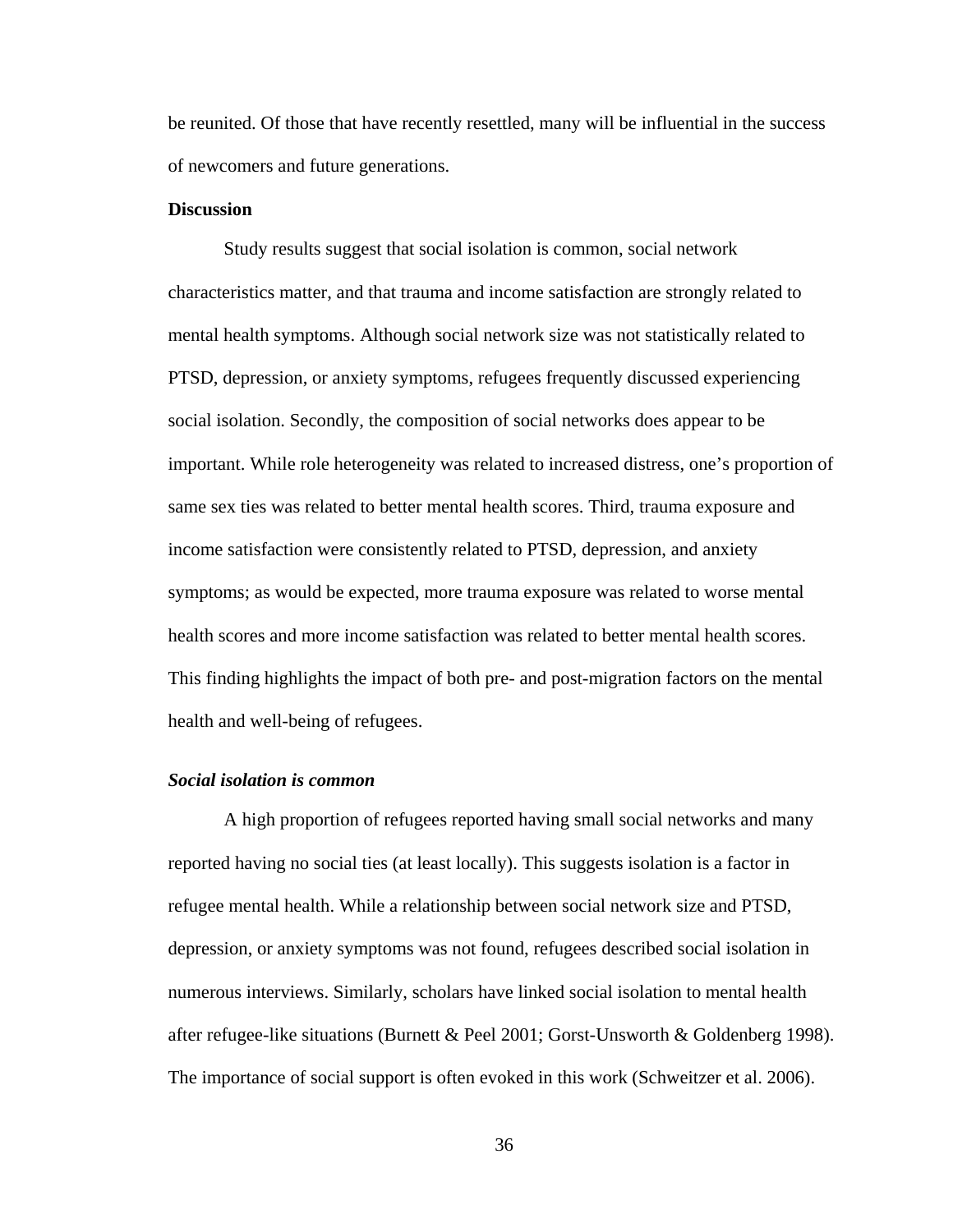Miller and colleagues (2002) frame social isolation as a post-exile stressor and the authors argue that interventions should focus on current stressors (including social isolation). Social isolation appears to be common among newly resettled refugees. This can be seen in the words refugees use such as being a stranger or being unable to talk to potential social ties because of limited English skills.

I hypothesized that social network size would be associated with better mental health because I thought that it would indicate social support and protection from social isolation. Because networks were so small, it may be that there was not enough variance in the data to detect such a finding. It may also be that social network size is not so influential and that the real benefit comes from the value of certain ties—for example, their particular characteristics.

#### *Social network characteristics matter*

A beneficial relationship was found for refugees with higher proportions of same sex ties. Conversely, higher role heterogeneity was associated with worse mental health scores. This finding supports the construct of homophily which follows the adage "birds of a feather flock together." McPherson and colleagues (2001) describe race and ethnicity as the strongest examples of homophily in relationships followed by age, religion, education, occupation, and gender. Role heterogeneity and its negative relationship to mental health appears to be accentuated by gender as more role heterogeneity is related to worse mental health scores for females. This finding evokes previous social network research that suggests that females are less likely to find value in weak ties (Berman & Moody 2004; Cornwell 2008; Kawachi & Berkman (2001).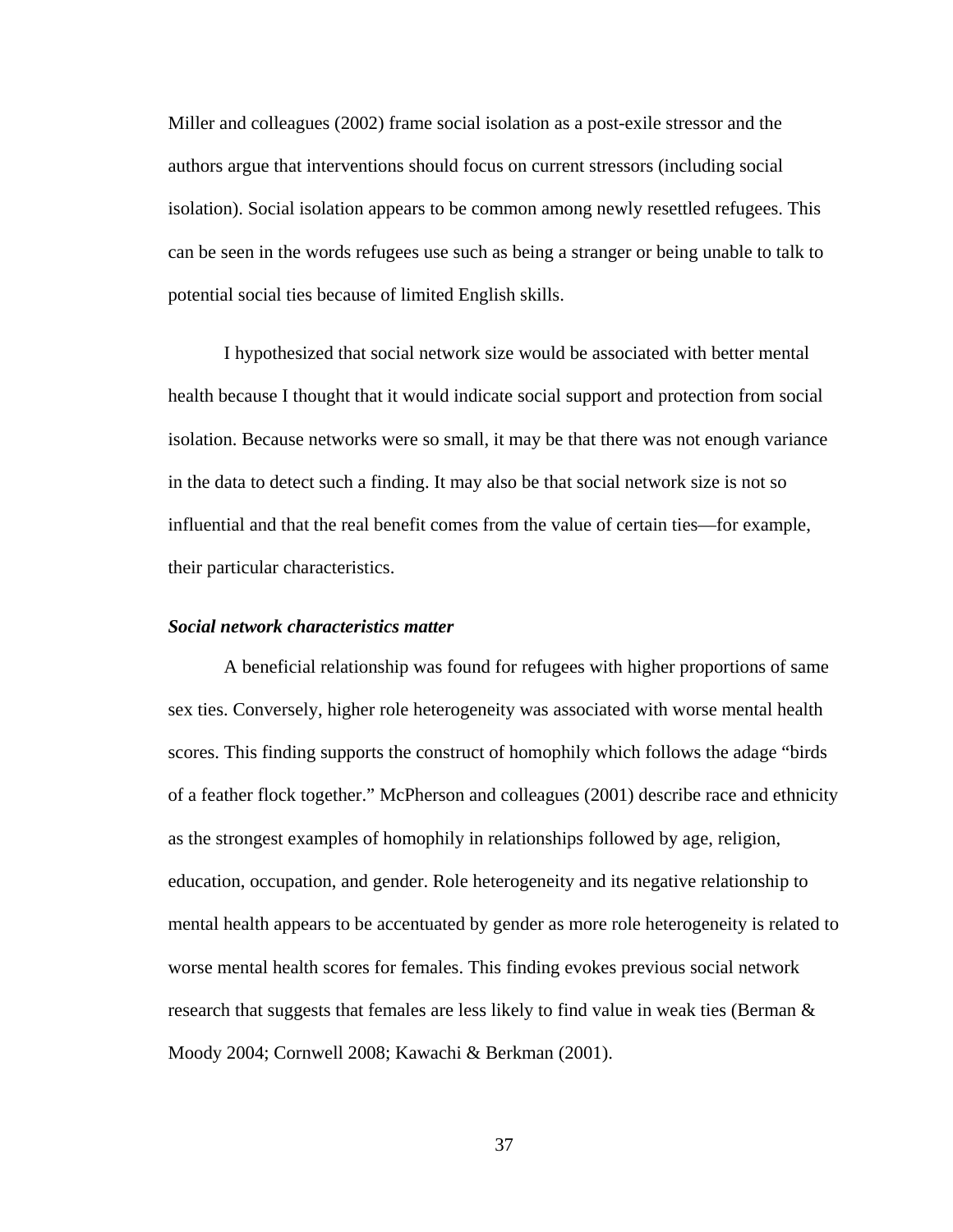While I hypothesized that more heterogeneity would be beneficial, akin to Granovetter's (1973) "strength of weak ties" premise, the opposite was found. Granovetter (1973) found that access to different structural networks facilitates access to more information. My hypotheses indirectly applied this idea by looking at different types of ties within one's social network and suggesting that different types of ties might facilitate access to more information as well. This hypothesis does not address structural dynamics inherent in the "strength of weak ties" because I was not able to assess whether participants truly bridged gaps between different network groups. Findings may have been further influenced by the broad range of options for identifying network ties, which included service providers (mental and physical) as options for distinct types of network ties. Accordingly, people who are receiving services would then logically have more heterogeneity (assuming they also listed family members, friends, or other types of ties). However, including service providers over additional friends, family members or coworkers may also indicate that one has weaker ties in general and support the value of strong ties. Strong ties may come from family and friends who are from the same cultural community as well as those of the same sex. Overall, homophily is clearly important to the social networks of refugees resettling in the United States. This may be most important when refugees are new and learning English. As they become comfortable with the English language they may form more ties with native English speakers.

Other types of heterogeneity are important as well, even if they were not systematically measured. First it appears that relationships with cultural brokers who can navigate multiple cultures are of much value. As such, the amount of time that one's ties have lived in the United States could be a useful metric. Additionally, network ties exist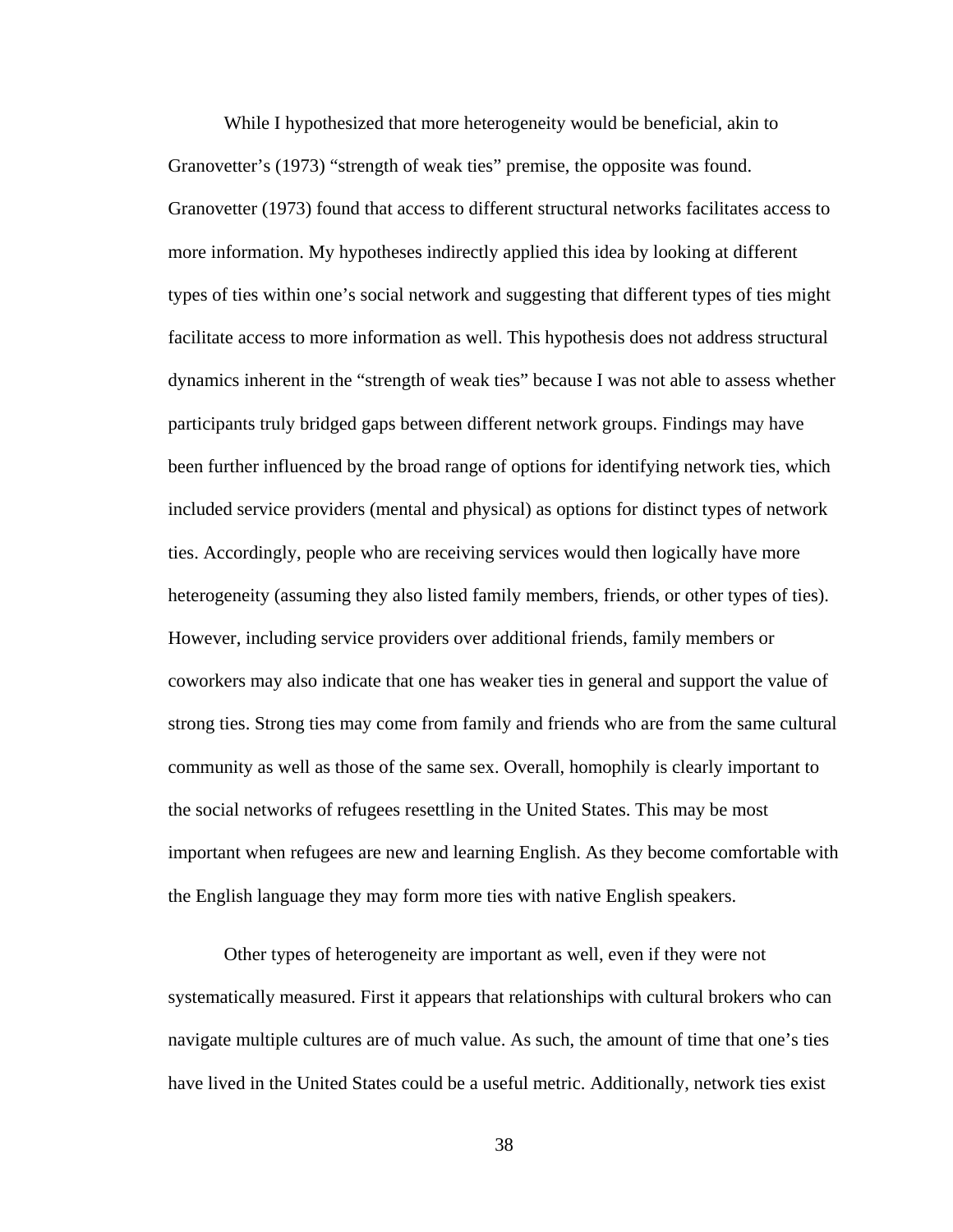beyond the local sphere; many refugees reported social support from family members and friends who remain in their home country. Considering local and distant ties could be another useful way to look at network heterogeneity.

#### *Trauma and income satisfaction are highly significant*

Exposure to trauma is common, but not universal. It should be noted that 10% of refugees in this study reported no exposure to trauma. Previous research has found that refugees have higher rates of PTSD compared to non-refugee populations. Fazel et al. (2005) found that refugees are 10 times more likely to have PTSD compared to agematched general populations in each country. Numerous scholars have described stressors and symptoms among refugee populations (Miller & Rasco 2004; Miller et al. 2008; Murray & Davidson 2010; Perara et al. 2013). In this study, PTSD exposure was found to be related to PTSD symptoms, depression, and anxiety. This was the most consistent finding across all 12 OLS regression models.

The relationship between income satisfaction and PTSD, depression, and anxiety symptoms was the second most consistent finding. As such, access to benefits and to meaningful employment opportunities is important. Local refugee resettlement agencies justifiably place a premium on finding employment for refugees, but this should be done cautiously and in such a way that sets refugees up for success both economically and psychologically. Refugees sometimes describe having valuable skillsets that are unrecognized. Along these lines, in a study exploring pre-displacement and postdisplacement factors associated with refugee mental health, Porter and Haslam (2005) found that having a higher standard of living prior to resettling is related to worse mental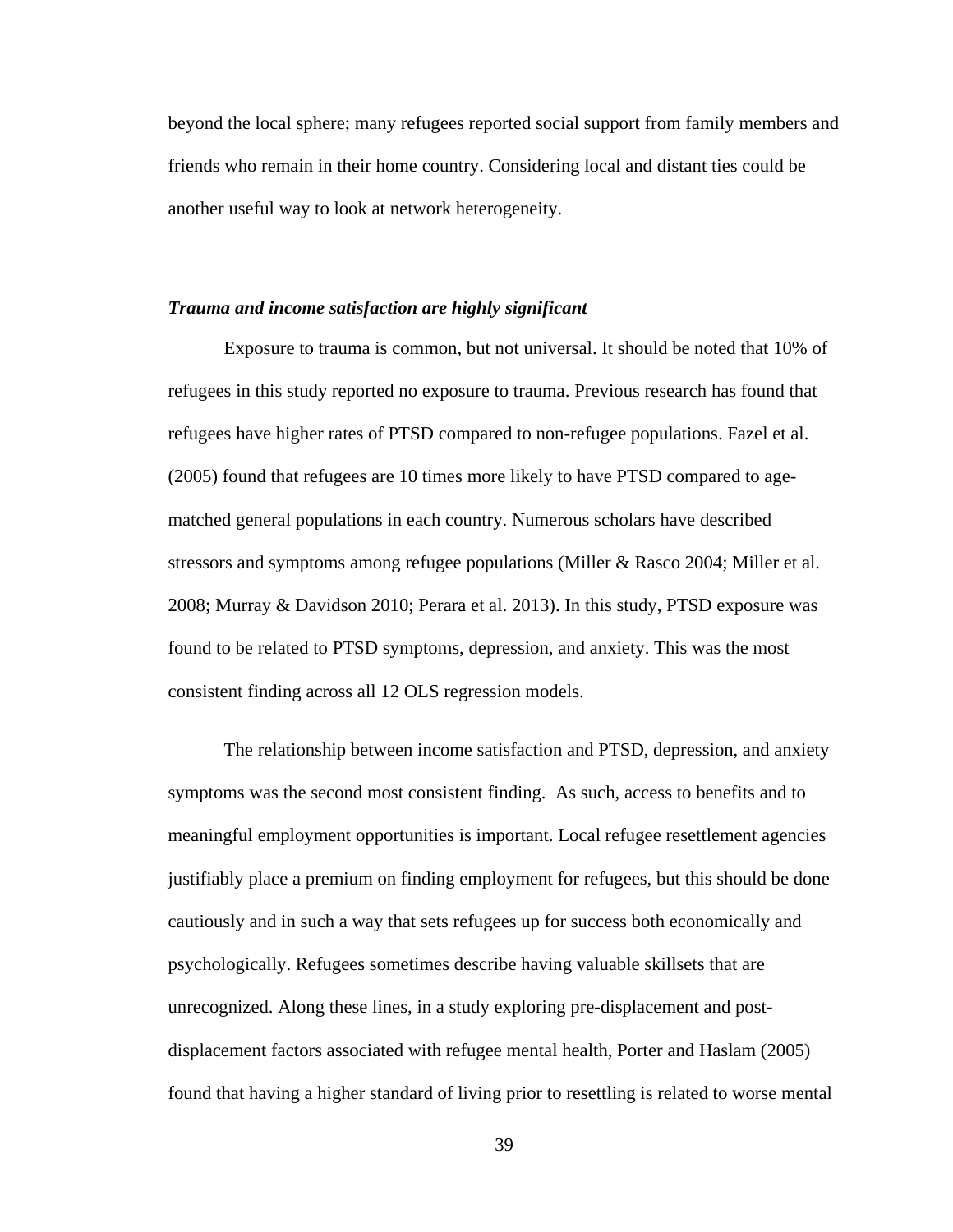health once resettled. Unfortunately, in this study, many refugees have indicated income dissatisfaction.

#### *Study Limitations*

Before continuing, several limitations to this study should be noted. Crosssectional data only points to correlation and not to causation. Additionally, while the study uses data from three years in which virtually all known refugees in the study area were recruited to participate and nearly all did, the sample consists of 168 participants. Some models included fewer numbers of participants because listwise deletion was used and many participants reported having no social networks. Social network characteristics could not be computed for participants who did not report having social ties. As such, these variables are not missing at random and multiple imputation could not be justified. Lastly, with social network data collection, respondent error (from poor recall) and fatigue can be at play as well. Accordingly, social network sizes are estimates and not absolute. Finally, networks include only local ties, whereas it is clear from the qualitative data that non-local networks matter as well. Despite these limitations, the study yields several noteworthy implications.

#### *Implications*

Isolation is a concerning factor for refugees and refugees may need help and be unable to access it. Study findings suggest that newly resettled refugees may benefit from relationships with people with similar backgrounds. This knowledge can be advanced by supporting programs that connect refugees with people within their cultural community and broader communities. These relationships can help facilitate the navigation of systems in the United States as well as help provide interpretation and advocacy, as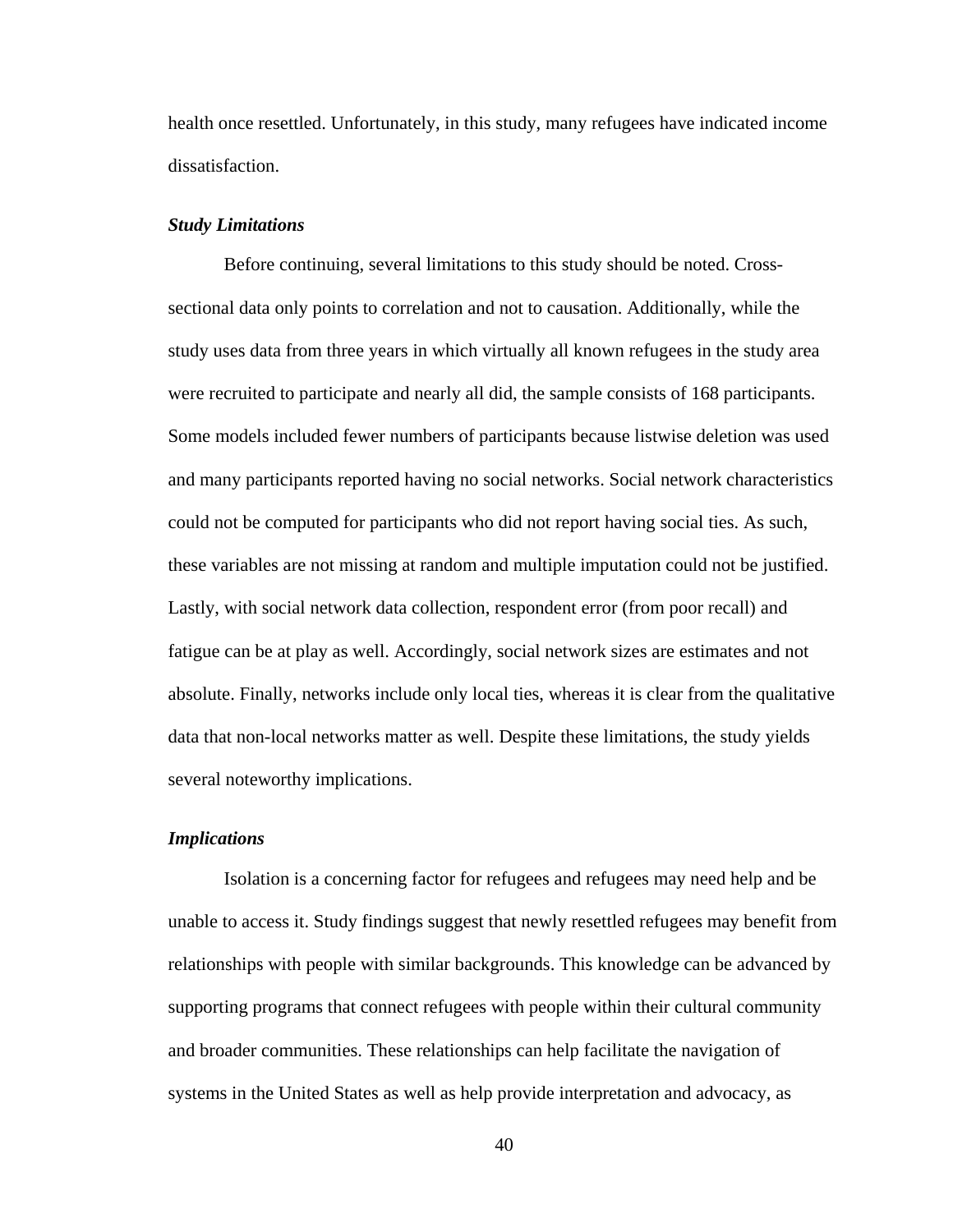needed. Encouraging informal relationships can help augment the limitations of formal refugee resettlement services (e.g., time, funding, and resources). Attention to meaningful refugee employment opportunities is also important. These jobs sustain the economic and psychological well-being of new families in local communities. As refugee communities grow and take shape, opportunities for the formation of new social ties may increase. Finding ways to support these opportunities and to encourage more established refugees to act as cultural brokers for newcomers is essential.

Future research might examine how refugee networks take shape and grow over time. Examining how this relates to mental health could be particularly useful. Ego network studies might also add distant social networks to local network counts. Particularly among newly resettled refugees, local networks are small and distant networks are substantial. Studying the changing landscape of local communities that embrace refugees may also be fruitful. As communities become more established, they could become hubs facilitating access to resources and providing needed support. Studying the diffusion of this knowledge could benefit other communities. The role of new policies related to refugee resettlement could be particularly salient for future studies as well.

#### **Conclusion**

Through employing a mixed-methods approach, findings related to social network characteristics and the mental health of refugees have been observed, contextualized, and extended. While some findings were easily contextualized, blind spots were also revealed. Quantitative methods missed the support of distant networks as well as resources provided by different types of friends (e.g., cultural brokers).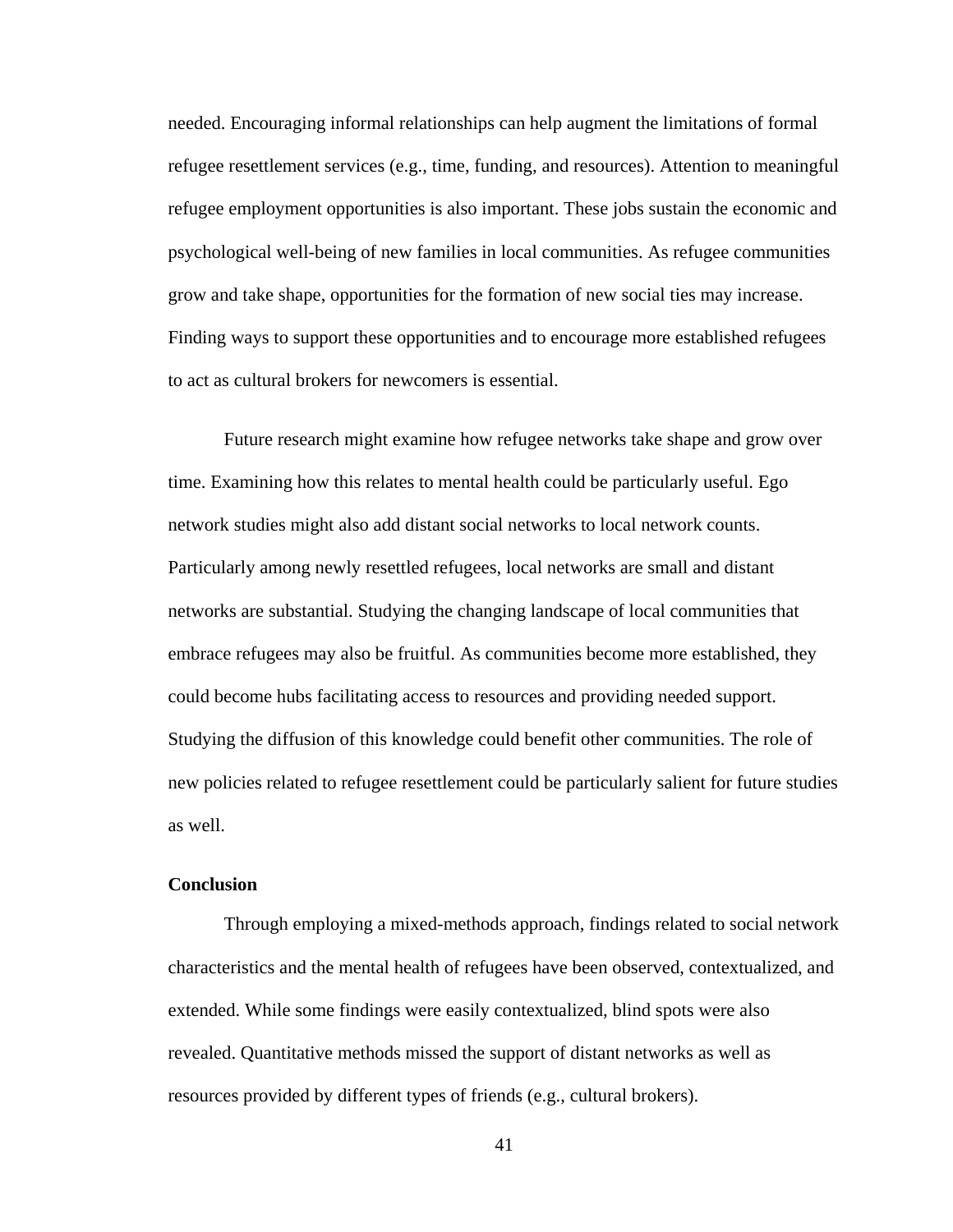It is clear that the refugee experience is often traumatic, but resettlement offers hope. Refugees seek to turn a new chapter in their lives, to rebuild, to reconnect, and to start again. Throughout resettlement, new challenges replace old ones. Refugees must learn how to thrive in a new home, with a new culture, language, and geography. New social relationships and friendship ties are important to help connect refugees to resources. Newly resettled refugees enter the United States with few local social network ties, little variety in ties, and thus limited social capital. However, it seems a little social capital can make a big difference. A few trusted ties can help newcomers adjust to their new surroundings and develop a sense of security needed to ensure future success. As Kawachi (2010) stated:

Social capital serves to remind us that population health is determined by more than access to health care, genetics, lifestyles, money, and schooling. The social world also matters a great deal, and our ties to familial, friends, coworkers, and neighbors constitute a credit bank—a form of capital—that we can rely upon to promote health (29).

This study suggests that newly resettled refugees obtain social capital through people who are similar to them. Refugees described many needed resources—help with English, transportation, learning where to shop, and with communication with schools, healthcare organizations, and housing authorities. Cultural brokers who can provide this social capital are limited, but encouraging these roles and supporting informal community relationships is of the upmost importance.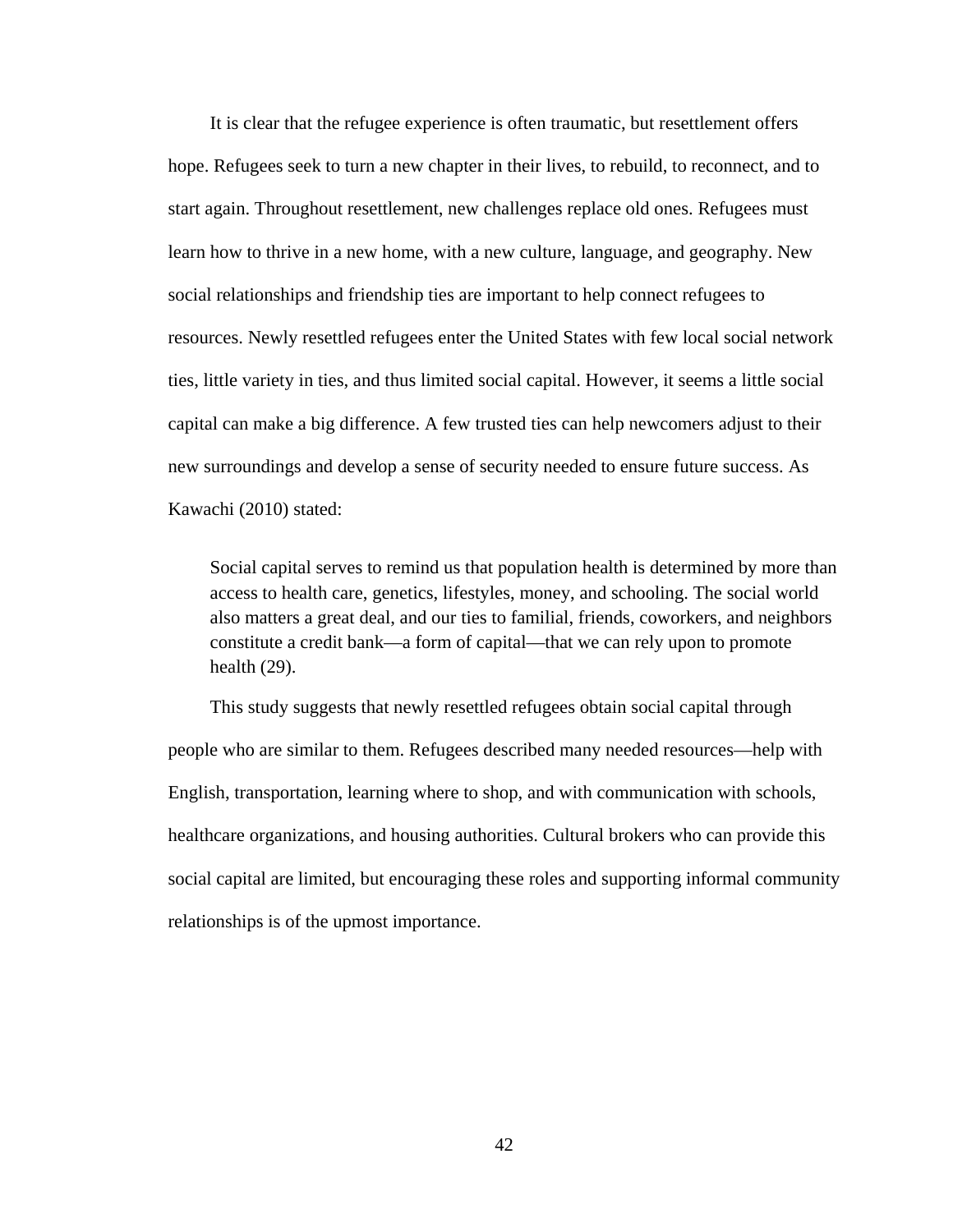|                                       |                   | <b>Appendix A Summary Statistics</b> |           |            |
|---------------------------------------|-------------------|--------------------------------------|-----------|------------|
|                                       | <b>Proportion</b> | <b>Mean</b>                          | <b>SD</b> | Range      |
| <b>Independent Variables</b>          |                   |                                      |           |            |
| Afghan                                | .32               |                                      |           |            |
| African                               | .21               |                                      |           |            |
| Iraqi                                 | .47               |                                      |           |            |
| Female                                | .52               |                                      |           |            |
| Age                                   |                   | 36.01                                | 12.09     | 18-71      |
| Education                             |                   | 3.19                                 | 2.19      | $1 - 7$    |
| Number of Children                    |                   | 2.37                                 | 2.07      | $0-9$      |
| Household Size                        |                   | 4.44                                 | 1.89      | $1 - 11$   |
| Perceived English                     |                   | 1.20                                 | 0.65      | $0 - 3$    |
| Proficiency                           |                   |                                      |           |            |
| Satisfaction with Resources           |                   | 3.35                                 | 0.94      | 1.25-5.38  |
| Satisfaction with Income              |                   | 2.01                                 | 1.85      | $0-6$      |
| Income from Salary or                 |                   | 642.86                               | 661.30    | $0 - 3000$ |
| Wages                                 |                   |                                      |           |            |
| Income from Benefits                  |                   | 731.26                               | 428.32    | $0 - 2210$ |
| Social Support                        |                   | 1.94                                 | 0.66      | $0.54 - 4$ |
| Trauma Exposure                       |                   | 8.53                                 | 6.28      | $0 - 25$   |
| <b>Total Social Networks</b>          |                   | 2.11                                 | 2.13      | $0 - 12$   |
| Proportion same sex                   |                   | 0.60                                 | 0.39      | $0 - 1$    |
| Proportion same cultural<br>community |                   | 0.85                                 | 0.28      | $0 - 1$    |
| Heterogeneity of social<br>roles      |                   | 0.174                                | 0.24      | $0 - .66$  |
| <b>Dependent Variables</b>            |                   |                                      |           |            |
| <b>Emotional Distress</b>             |                   | 1.64                                 | 0.636     | $1 - 3.67$ |
| Depression                            |                   | 1.67                                 | 0.659     | $1 - 3.71$ |
| Anxiety                               |                   | 1.56                                 | 0.65      | $1 - 3.7$  |
| PTSD Symptoms                         |                   | 33.60                                | 16.23     | 8-81       |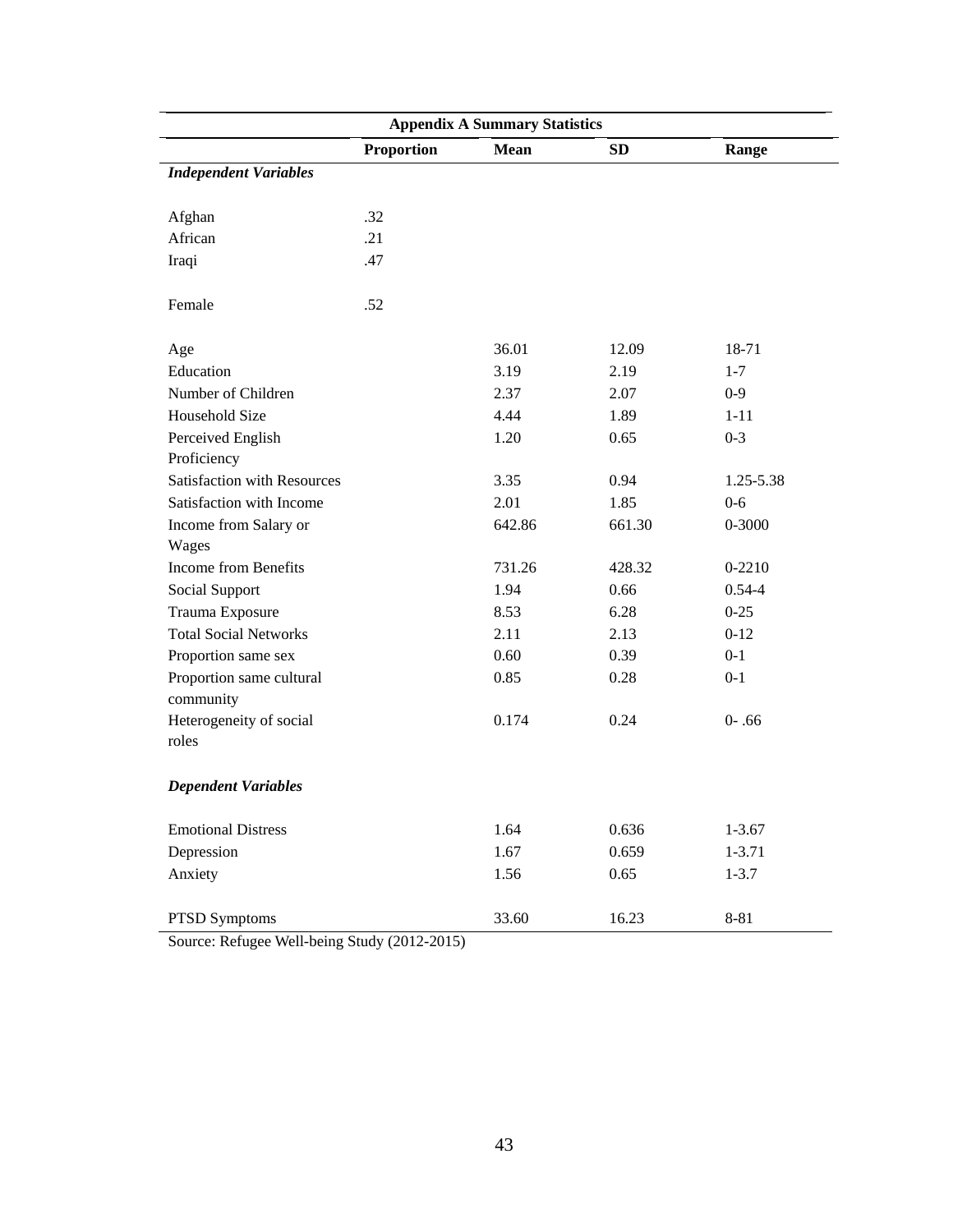|                      | <b>Mean</b> | SD       | Range      |
|----------------------|-------------|----------|------------|
| <b>Overall total</b> | .603        | .391     | $0 - 1$    |
| <b>Nationality</b>   |             |          |            |
| Afghani              | 0.47        | 0.48     | $0 - 1$    |
| African              | 0.71        | 0.35     | $0 - 1$    |
| Iraqi                | 0.62        | 0.35     | $0 - 1$    |
| Gender               |             |          |            |
| Male                 | 0.83        | 0.27     | $0-1$      |
| Female               | 0.38        | 0.37     | $0 - 1$    |
|                      |             |          |            |
| Age group            |             |          |            |
| $18-29$              | 0.72        | 0.39     | $0 - 1$    |
| 30-39                | 0.58        | 0.36     | $0 - 1$    |
| $40 - 49$            | 0.55        | $0.42\,$ | $0 - 1$    |
| 50-59                | 0.56        | 0.38     | $0 - 1$    |
| 60-71                | 0.49        | $0.28\,$ | $0 - 0.67$ |

**Appendix B Proportion of same sex ties and cross tabs by nationality, gender, and age group**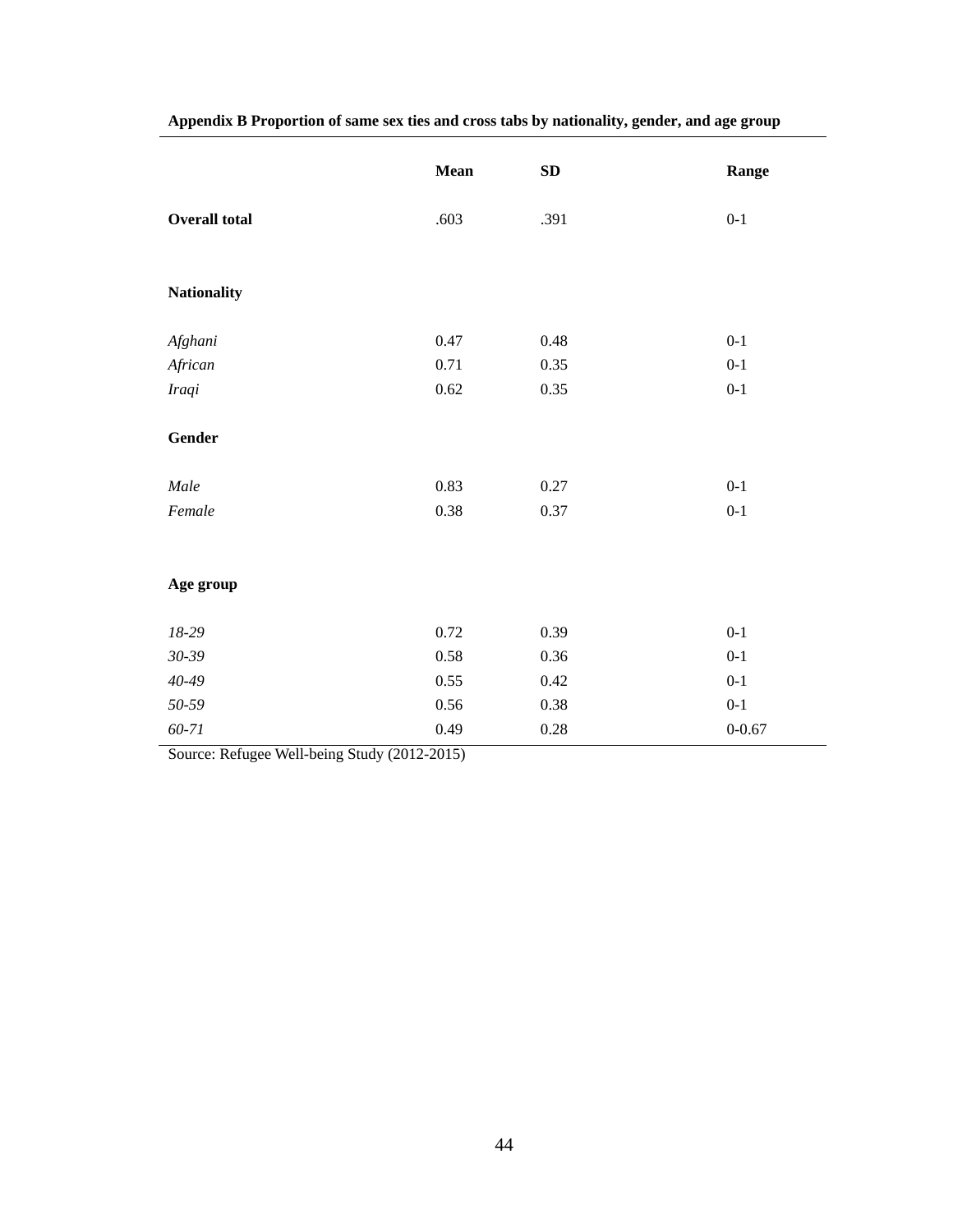|                      | Mean     | SD       | Range     |
|----------------------|----------|----------|-----------|
| <b>Overall total</b> | 0.85     | 028      | $0 - 1$   |
| <b>Nationality</b>   |          |          |           |
| Afghani              | $0.88\,$ | $0.30\,$ | $0 - 1$   |
| African              | $0.77\,$ | 0.35     | $0 - 1$   |
| Iraqi                | $0.87\,$ | 0.25     | $0 - 1$   |
| Gender               |          |          |           |
| Male                 | 0.85     | 0.27     | $0 - 1$   |
| Female               | $0.86\,$ | 0.29     | $0 - 1$   |
|                      |          |          |           |
| Age group            |          |          |           |
| $18-29$              | 0.82     | 0.33     | $0 - 1$   |
| $30 - 39$            | 0.90     | $0.26\,$ | $0 - 1$   |
| $40 - 49$            | 0.84     | 0.29     | $0 - 1$   |
| $50 - 59$            | 0.89     | $0.20\,$ | $0.5 - 1$ |
| $60 - 71$            | 0.83     | 0.24     | $0.5 - 1$ |

# **Appendix C Proportion same cultural community and cross tabs by nationality, gender, and age group**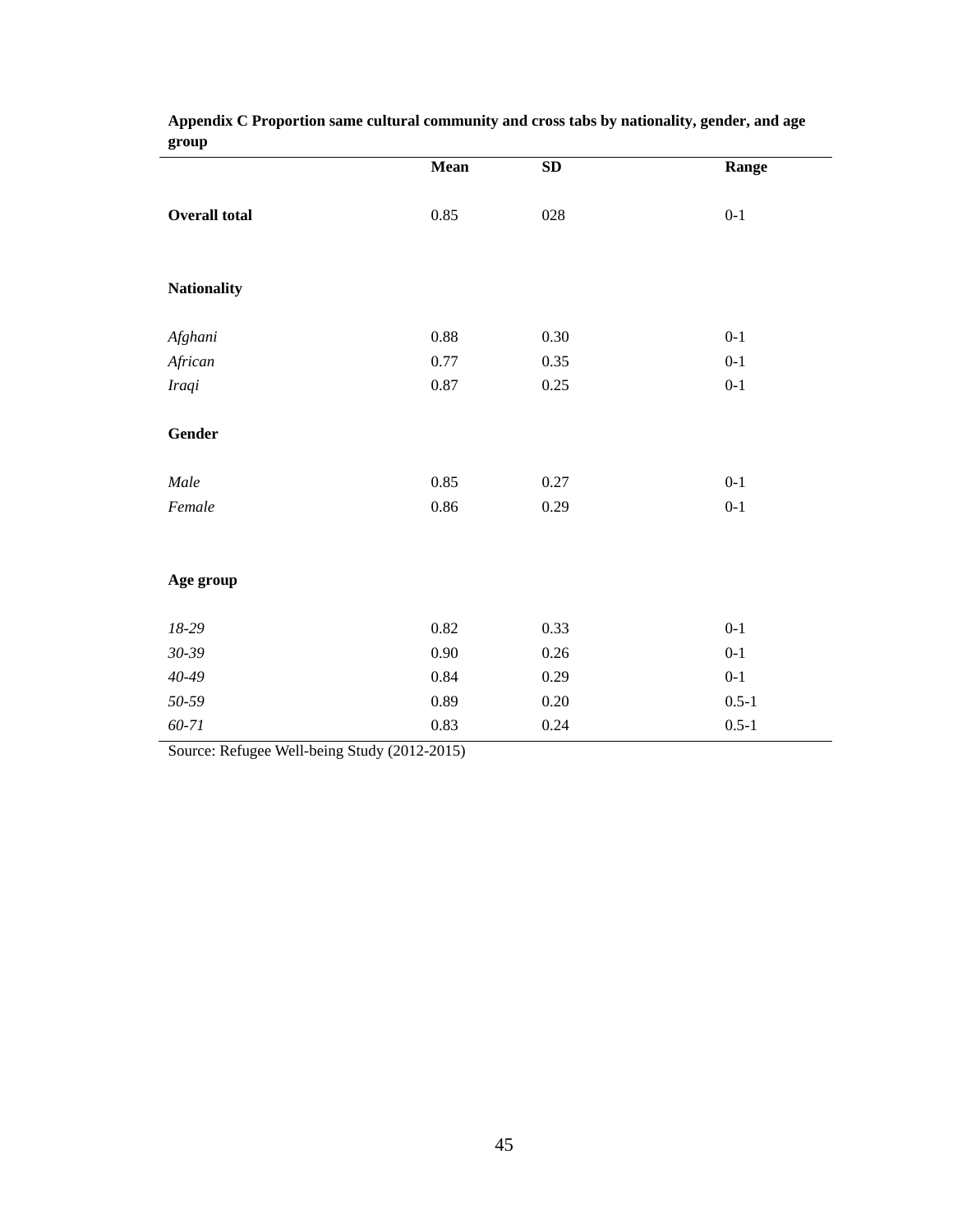| - -                  | <b>Mean</b> | $\cdot$ $\sim$<br>SD | Range      |
|----------------------|-------------|----------------------|------------|
|                      |             |                      |            |
| <b>Overall total</b> | 0.17        | 0.24                 | $0 - 0.67$ |
|                      |             |                      |            |
|                      |             |                      |            |
| <b>Nationality</b>   |             |                      |            |
|                      |             |                      |            |
| Afghani              | 0.12        | 0.21                 | $0 - 0.67$ |
| African              | 0.11        | 0.21                 | $0 - 0.64$ |
| <b>Iraqi</b>         | 0.22        | 0.26                 | $0 - 0.67$ |
|                      |             |                      |            |
| Gender               |             |                      |            |
|                      |             |                      |            |
| Male                 | 0.17        | 0.25                 | $0 - 0.67$ |
| Female               | $0.18\,$    | 0.24                 | $0 - 0.67$ |
|                      |             |                      |            |
|                      |             |                      |            |
| Age group            |             |                      |            |
|                      |             |                      |            |
| $18-29$              | $0.18\,$    | 0.25                 | $0 - 067$  |
| $30 - 39$            | $0.18\,$    | 0.24                 | $0 - 067$  |
| $40 - 49$            | 0.15        | 0.23                 | $0 - 067$  |
| 50-59                | $0.17\,$    | 0.24                 | $0 - .05$  |
| $60 - 71$            | 0.36        | 0.34                 | $0 - .067$ |

| Appendix D Role heterogeneity and cross tabs by nationality, gender, and age group |  |  |
|------------------------------------------------------------------------------------|--|--|
|                                                                                    |  |  |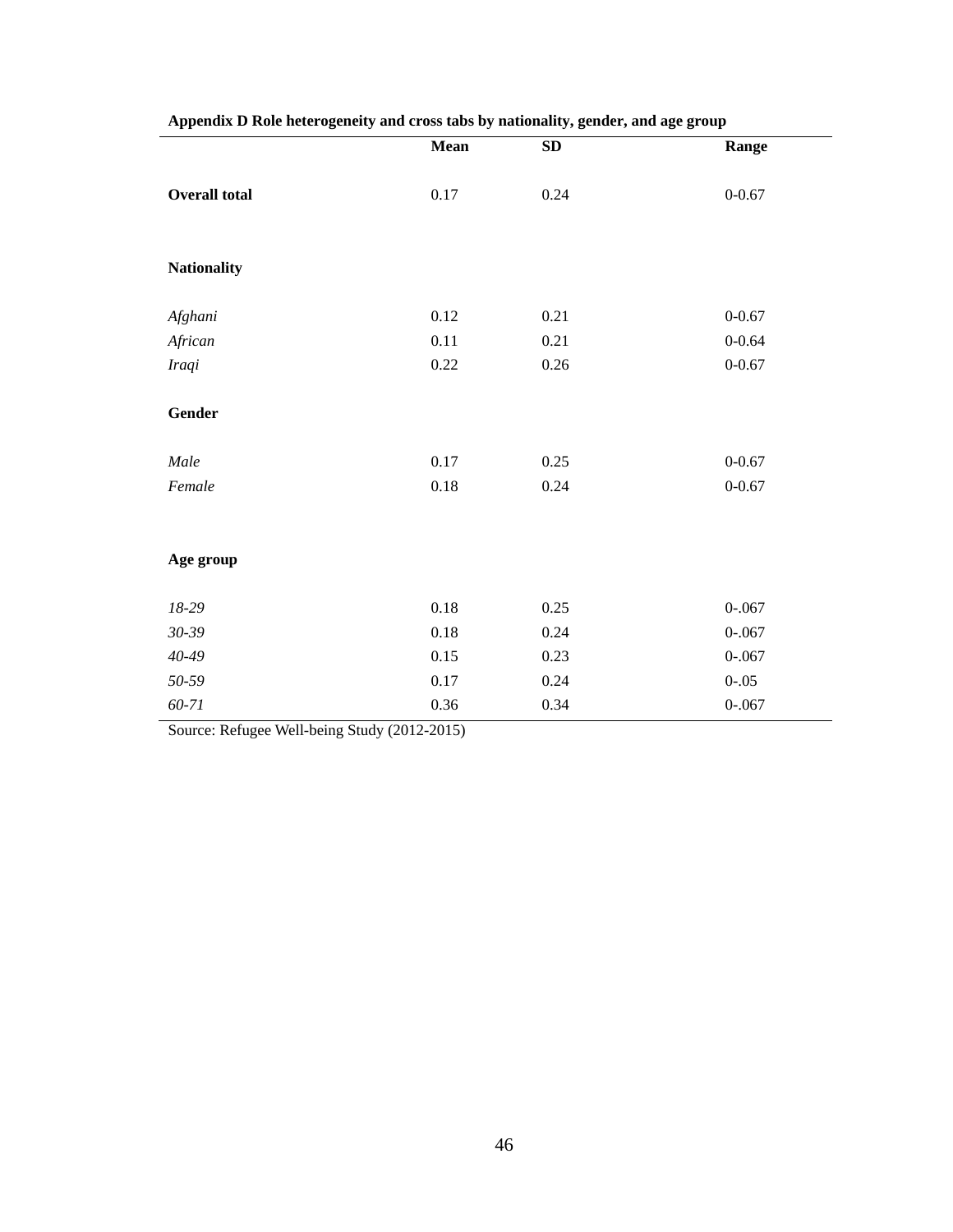#### **References**

Arnetz, Judith, Yoasif Rofa, Bengt Arnetz, Matthew Ventimiglia, and Hikmet Jamil. 2013. "Resilience as a Protective Factor against the Development of Psychopathology among Refugees." *The Journal of Nervous and Mental Disease* 201(3):167–72.

Bankston III, Carl, L. 2014. Immigrant Networks and Social Capital. Cambridge: Polity Press.

- Bech, P., Bille, J., Moller, S.B., Hellstrom, L.C., and Ostergaard, S.D. 2014. "Psychometric validation of the Hopkins Symptom Checklist (SCL-90) subscales for depression, anxiety, and interpersonal sensitivity." *Journal of Affective Disorders* 160:98-103.
- Bearman, Peter S. and James Moody. 2004. "Suicide and Friendships Among American Adolescents." *American Journal of Public Health* 94:89–95.
- Berkman, Lisa F., Thomas Glass, Ian Brissette, and Teresa E. Seeman. 2000. "From Social Integration to Health: Durkheim in the New Millennium." *Social Science & Medicine* 51:843–57.
- Blanchard, E.B., Jones-Alexander, J., Buckley, T.C., and Forneris, C.A. 1996. "Psychometric properties of the PTSD Checklist (PCL)." *Behavior Research and Therapy* 34:669–673.
- Bourdieu, Pierre. 1986. "The Forms of Capital." Pp. 241-58 in Handbook of Theory and Research for the Sociology of Education, edited by John G. Richardson. Westport, CT: Greenwood Press.
- Burnett, A. and Michael Peel. 2001. "Health Needs of Asylum Seekers and Refugees." *BMJ (Clinical Research Ed.)* 322 (7285): 544–47.
- Cornwell, Benjamin. 2009. "Good Health and the Bridging of Structural Holes." *Social Networks* 31:92–103.
- Cornwell, Benjamin and Edward O. Laumann. 2011. "Network Position and Sexual Dysfunction: Implications of Partner Betweenness for Men." *American Journal of Sociology"* 117 (1): 172-208.
- Derogatis LR. 1974. "The Hopkins Symptom Checklist (HSCL): A self-report symptom inventory". *Behavioral Science* 19:1-15.

Durkheim, Emile. 1897:1966. Suicide. New York: Free Press Macmillan.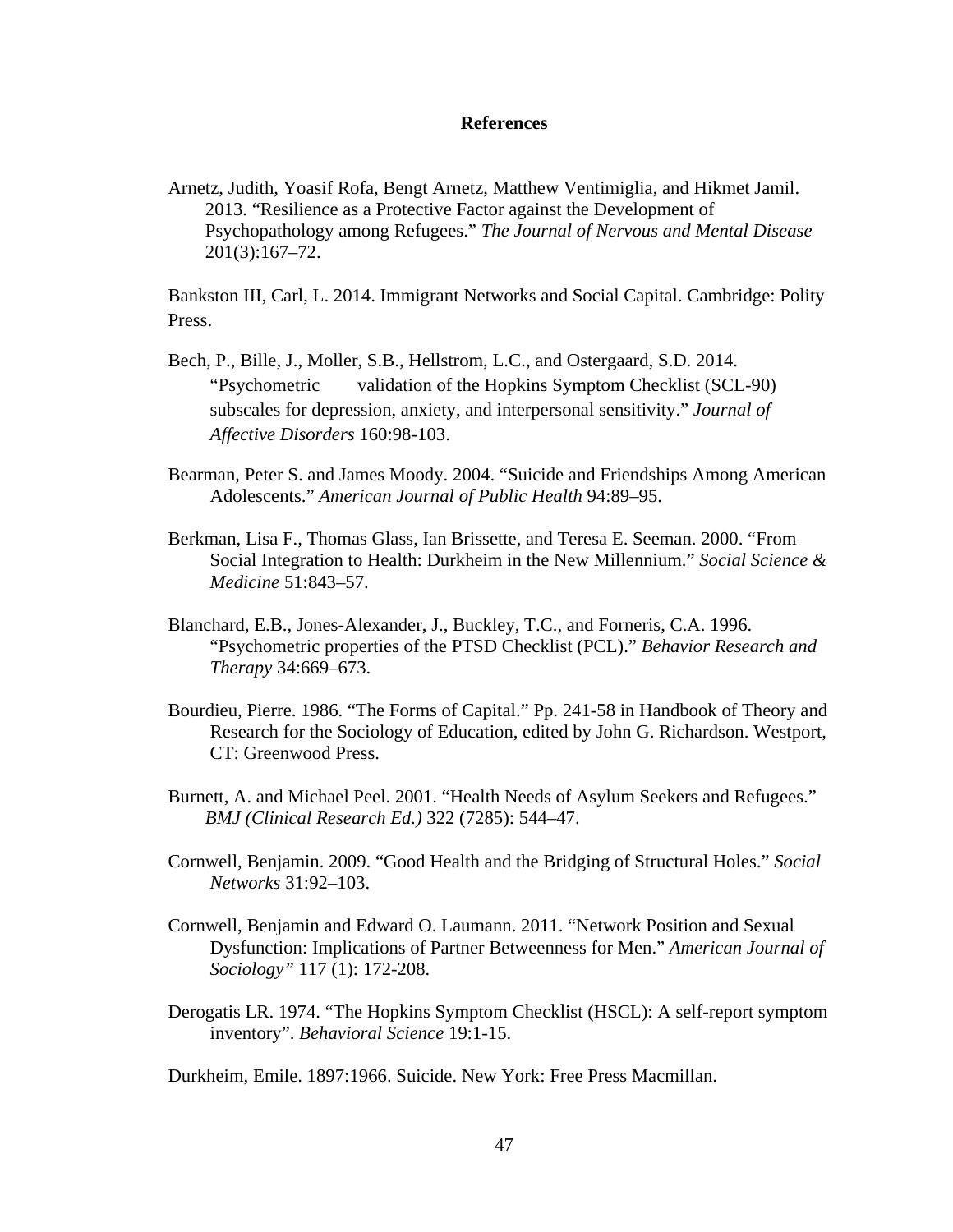- Fazel, Mina, Jeremy Wheeler, and John Danesh. 2005. "Prevalence of serious mental disorder in 7000 refugees resettled in western countries: A systematic review." *The Lancet* 365:1309-1314.
- Foa, Edna, B., David Riggs, Constance Dancu, and Barbara Rothbaum. 1993. "Reliability and Validity of a Brief Instrument for Assessing Post-Traumatic Stress Disorder." *Journal of Traumatic Stress* 6:459-473.
- Goodkind Jessica R. 2005. "Effectiveness of a Community-Based Advocacy and Learning Program for Hmong Refugees." *American Journal of Community Psychology* 36:387-408.
- Goodkind, Jessica R., Julia Hess, Brian Isakson, Marianna LaNoue, Ann Githinji, Natalie Roche, Kathryn Vadnais, and Danielle P. Parker. 2014. "Reducing Refugee Mental Health Disparities: A Community-Based Intervention to Address Postmigration Stressors With African Adults." *Psychological Services* 11(3):333-346.
- Goodkind, Jessica R., Panfua Hang, and Mee Yang. 2004. "Hmong Refugees in the United States: A Community-Based Advocacy and Learning Intervention." Pp. 295-334 in *The Mental Health of Refugees*, edited by K.E. Miller and L.M. Rascoe. Mahwah, NJ: Lawrence Erlbaum Associates, Inc.
- Gorst-Unsworth, C., and E. Goldenberg. 1998. "Psychological Sequelae of Torture and Organised Violence Suffered by Refugees from Iraq. Trauma-Related Factors Compared with Social Factors in Exile." The British Journal of Psychiatry 172(1):90-94.
- Granovetter, Mark S. 1973. "The Strength of Weak Ties." *American Journal of Sociology* 1360–80.
- Gwozdziewycz, Nicolas, and Lewis Mehl-Madrona. 2013. "Meta-Analysis of the Use of Narrative Exposure Therapy for the Effects of Trauma Among Refugee Populations." *The Permanente Journal* 17(1):70–76.
- Harpviken, Kristian Berg. 2009. *Social Networks and Migration in Wartime Afghanistan.*  Basingstoke: Palgrave Macmillan.
- Holmes, Seth, Jennifer Burrell and Heide Castaneda. 2015. "American Politicians' Reactions to Refugees Echo Past Xenophobia: Which Side of History Do We Want To Be On?" *Huffington Post*, November 20, Retrieved April 10, 2016 (http://www.huffingtonpost.com/american-anthropological-association/americanpoliticians-reac\_b\_8611446.html ).
- Horn, Heather. 2015. "Is Eastern Europe Any More Xenophobic Than Western Europe?: Investigating a stereotype of the refugee crisis" *The Atlantic* , October 16. Retrieved April 10, 2016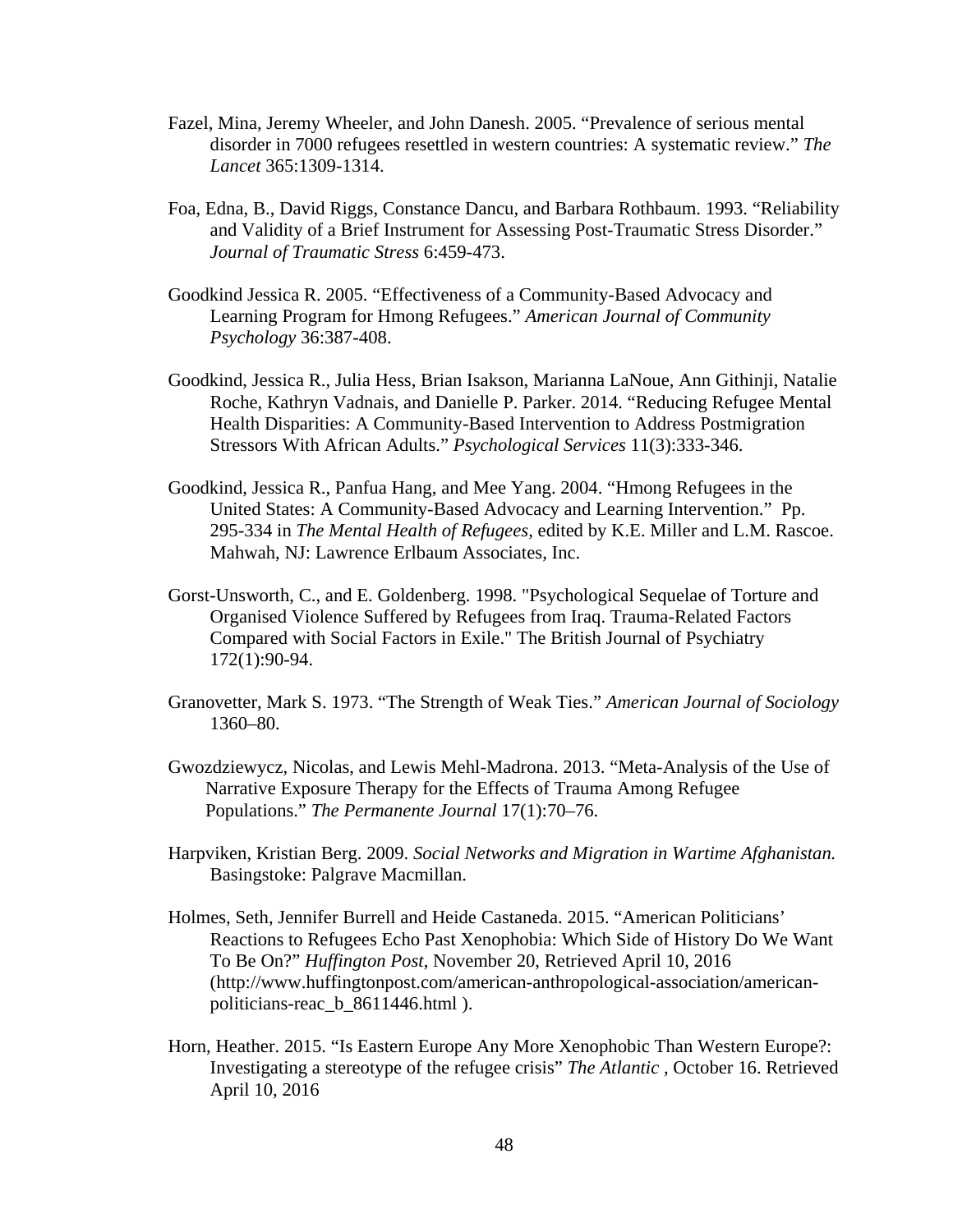(http://www.theatlantic.com/international/archive/2015/10/xenophobia-easterneurope-refugees/410800/).

- Jordans, Mark J D, Ivan H Komproe, Wietse A Tol, Aline Ndayisaba, Theodora Nisabwe, and Brandon A Kohrt. 2012. "Reintegration of Child Soldiers in Burundi: A Tracer Study." *BMC Public Health* 12(1):905.
- Kaaya, S.F., Fawzi, M.C.S., Mbwambo, J.K., Lee, B., Msamanga, G.I., and Fawzi, W. 2002. "Validity of the Hopkins Symptom Checklist-25 amongst HIV-positive pregnant women in Tanzania". *Acta Psychiatrica Scandinavica* 106:9-19.
- Kadushin, Charles. 2012. *Understanding Social Networks: Theories, Concepts, and Findings.* New York: Oxford University Press.

Kaplan, Thomas and Wilson Andrews. 2015. "Presidential Candidates on Allowing Syrian Refugees in the United States." *The New York Times*, November 17. Retrieved April 10, 2016 *(http://www.nytimes.com/interactive/2015/11/17/us/politics/presidentialcandidates-on-syrian-refugees.html?\_r=0).* 

- Kawachi, Ichiro. 2010. "Social Capital and Health." 2010. Pp. 18-32 in *Handbook of Medical Sociology*, edited by C.E. Bird, P. Conrad, A.M. Fremont, and S. Timmermans. Nashville: Vanderbilt University Press.
- Kawachi, Ichiro, and Lisa F. Berkman. 2001. "Social Ties and Mental Health." *Journal of Urban Health* 78(3):458–67.
- Keown-Bomar, Julie. 2004. *Kinship Networks among Hmong-American Refugees.* New York: LFB Scholarly Publishing LLC.
- Lamba, Navjot K., and Harvey Krahn. 2003. "Social Capital and Refugee Resettlement: The Social Networks of Refugees in Canada." *Journal of International Migration and Integration* 4(3):335–60.
- McPherson, Miller, Lynn Smith-Lovin, and James M. Cook. 2001. "Birds of a Feather: Homophily in Social Networks." *Annual Review of Sociology* 27: 415–44.
- Miller, Kenneth E., Stevan M. Weine, Alma Ramic, Nenad Brkic, Zvezdana Djuric Bjedic, Amer Smajkic, Esad Boskailo, and Greg Worthington. 2002. "The Relative Contribution of War Experiences and Exile-Related Stressors to Levels of Psychological Distress among Bosnian Refugees." *Journal of Traumatic Stress* 15 (5): 377–87.
- Miller, Kenneth E., Patricia Omidian, Andrew Rasmussen, Aziz Yaqubi, and Haqmal Daudzai. 2008. "Daily Stressors, War Experiences, and Mental Health in Afghanistan." *Transcultural Psychiatry* 45(4):611-636.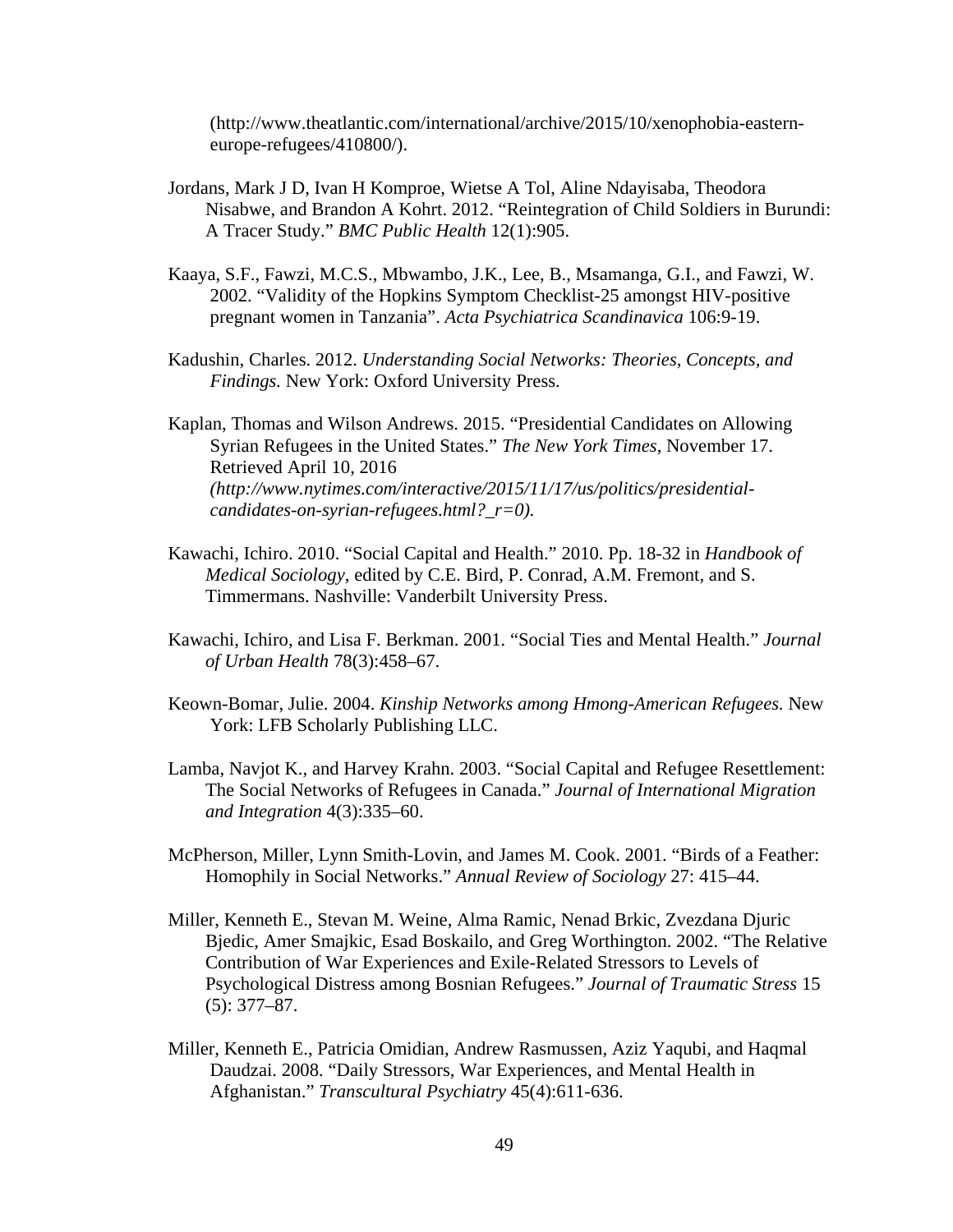- Mollica, Richard F., Yael Caspi-Yavin, Paola Bollini, Toan Truong, Svang Tor, and James Lavelle. 1992. "The Harvard Trauma Questionnaire." *The Journal of Nervous and Mental Disease* 180(2):111–16.
- Mollica RF, Sarajlic N, Chernoff M, Lavelle J, Sarajlic Vukovic I, Massagli MP. 2001. "Longitudinal study of psychiatric symptoms, disability, mortality, and emigration among Bosnian refugees." *JAMA: Journal of the American Medical Association* 286:546-54.
- Monsutti, Alessandro. 2005. War and Migration: Social Networks and Economic Strategies of the Hazaras of Afghanistan. Middle East studies: history, politics, and law; Middle East studies. New York: Routledge.
- Murray, Kate E. and Graham R. Davidson. 2010. "Review of Refugee Mental Health Interventions Following Resettlement: Best Practices and Recommendations." *American Journal of Orthopsychiatry* 80(4):576-585.
- Perera, Sulani, Margaret Gavian, Patricia Frazier, David Johnson, Marline Spring, Joseph Westermeyer, James Butcher, Linda Halcon, Cheryl Robertson, Kay Savik, and James Jaranson. 2013. "A Longitudinal Study of Demographic Factors Associated With Stressors and Symptoms in African Refugees." *American Journal of Orthopsychiatry* 83(4):472-482.
- Pham, Phuong, N., Patrick Vinck, Didine, Kaba Kinkodi, and Harvey M. Weinstein. 2010. "Sense of Coherence and Its Association With Exposure to Traumatic Events, Posttraumatic Stress Disorder, and Depression in Eastern Democratic of Congo." *Journal of Traumatic Stress* 23(3):313-321.
- Pearce, Lisa, D. 2012. "Mixed Methods Inquiry in Sociology." *American Behavioral Scientist.* 56(6):829-*848.*
- Porter, Matthew and Nick Haslam. 2005. "Predisplacement and Postdisplacement Factors Associated With Mental Health of Refugees and Internally Displaced Persons." *Journal of the American Medical Association* 294(5):602-612.
- Portes, Alejandro and Min Zhou. 1993. "The New Second Generation: Segmented Assimilation and its Variants," *The Annals of the American Academy of Political and Social Science* 530:74-96.
- Rees, Brian, Fred Travis, David Sharpiro, and Ruth Chant. 2010. "Resilience and Crime Victimization." *Journal of Traumatic Stress* 23(2):215–22.
- Roberts, Bayard, Eliaba Yona Damundu, Olivia Lomoro, and Egbert Sondorp. 2009. "Post-Conflict Mental Health Needs: A Cross-Sectional Survey of Trauma, Depression and Associated Factors in Juba, Southern Sudan." *BMC Psychiatry*  $9(7):1-10.$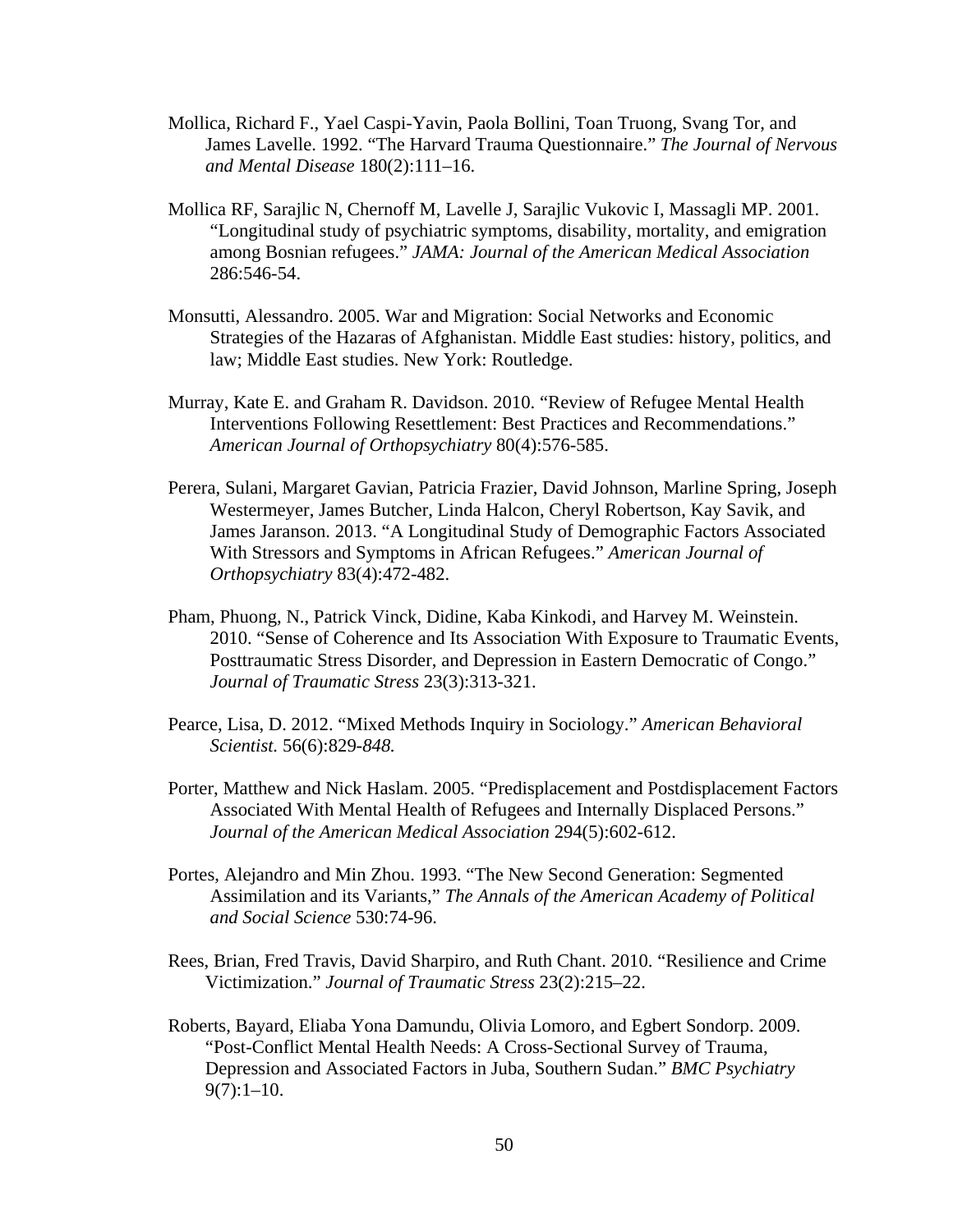- Ruggiero, Kenneth J., Kevin Del Ben, Joseph R. Scotti, and Aline E. Rabalais. 2003. "Psychometric Properties of the PTSD Checklist - Civilian Version." *Journal of Traumatic Stress* 16(5):495-502.
- Schweitzer, Robert, Fritha Melville, Zachary Steel, and Philippe Lacherez. 2006. "Trauma, Post-Migration Living Difficulties, and Social Support as Predictors of Psychological Adjustment in Resettled Sudanese Refugees." *Australian and New Zealand Journal of Psychiatry* 40(2):179–87.
- Smith, L. Ripley. 2013. "Female Refugee Networks: Rebuilding Post-Conflict Identity." *International Journal of Intercultural Relations* 37 (1):11–27.
- Song, Lijun. 2010. "Social Capital and Psychological Distress." *Journal of Health and Social Behavior* 52(4):478-492.
- Thoits, Peggy A. 2011. "Mechanisms Linking Social Ties and Support to Physical and Mental Health." *Journal of Health and Social Behavior* 52:145–61.
- Tsai, Alexander C. and Andrew V. Papachristos. 2015. "From Social Networks to Health: Durkheim after the Turn of the Millennium." *Social Science & Medicine* 125:1-7.
- Umberson, Debra, and Jennifer Karas Montez. 2010. "Social Relationships and Health A Flashpoint for Health Policy." *Journal of Health and Social Behavior* 51(Special Issue):S54–66.
- United Nations High Commissioner For Refugees. 2015. "Statistics and Operational Data" Retrieved April 15, 2016 (http://www.unhcr.org/pages/49c3646c4d6.html).
- United States Citizenship and Immigration Services. N.d. Refugees. Retrieved April 15, 2016 (https://www.uscis.gov/humanitarian/refugees-asylum/refugees).
- United States Committee for Refugees and Immigrants. 2015. "Frequently Asked Questions", June 16. Retrieved April 15, 2016 (http://www.refugees.org/aboutus/faqs.html#Difference).
- Weathers, F.W., Litz, B.T., Keane, T.M., Palmieri, P.A., Marx, B.P., & Schnurr, P.P. 2013. "The PTSD Checklist for DSM-5 (PCL-5)". *National Center for PTSD* Retrieved April 15, 2016 (http://www.ptsd.va.gov/professional/assessment/adultsr/ptsd-checklist.asp).
- Wei, Meifen, Pei-Chun Tsai, Ruth Chu-Lien Chao, Yi Du, and Shu-Ping Lin. (2012). "Advisory Working Alliance, Perceived English Proficiency, and Acculturative Stress" *Journal of Counseling Psychology* 59(3)437-448.
- Weine SM, Becker DF, McGlashan TH, Laub D., Lazrove S., Vojvoda D., and Hyman L. 1995. "Psychiatric Consequences of "ethnic Cleansing": Clinical Assessments and